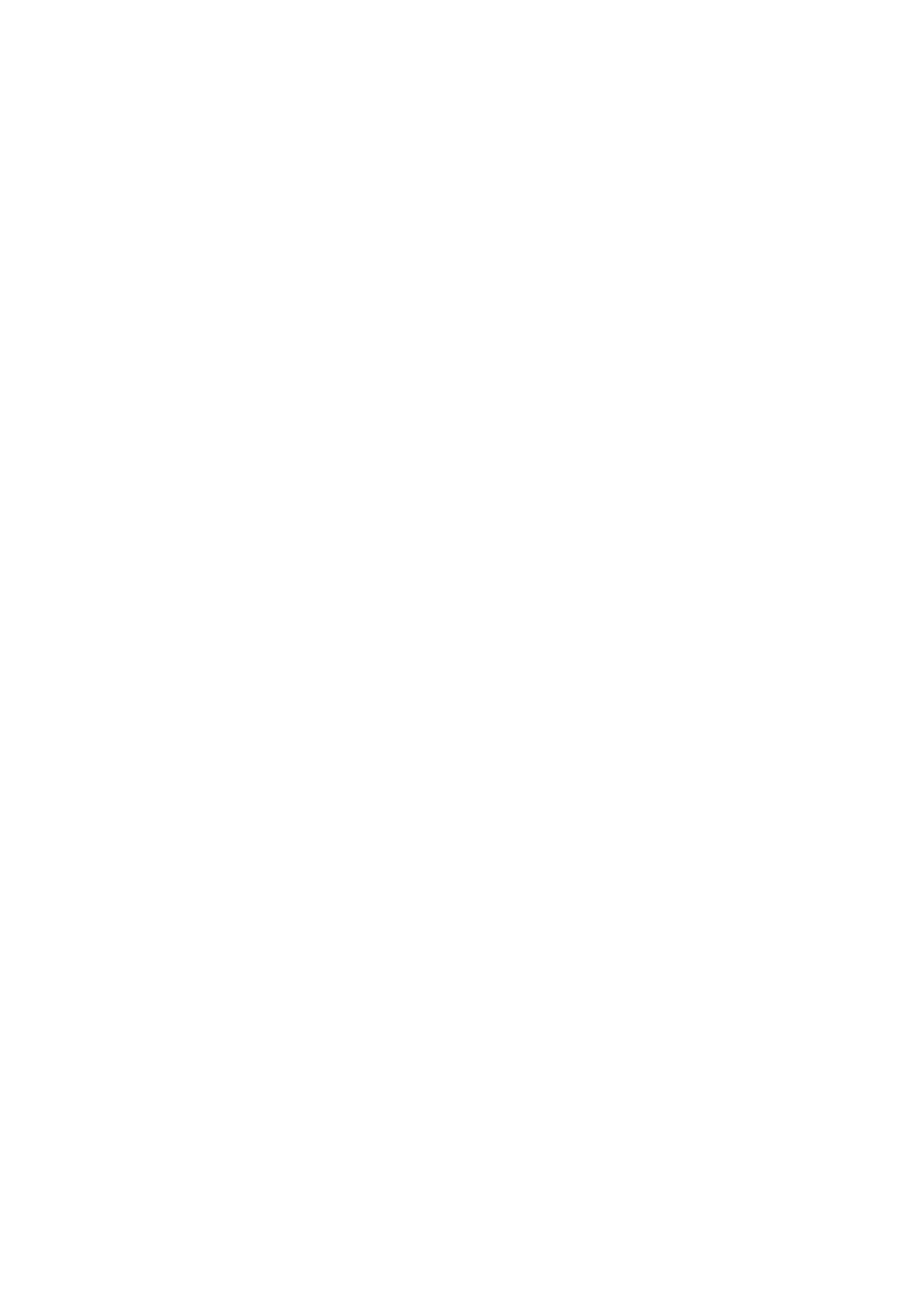# BASEL III PILLAR 3 DISCLOSURES 2021 JULIUS BAER GROUP LTD.

- [INTRODUCTION](#page-3-0)
- [KEY METRICS](#page-7-0)
- [RISK MANAGEMENT FRAMEWORK](#page-8-0)
- [LINKAGE BETWEEN FINANCIAL STATEMENTS](#page-11-0)  [AND REGULATORY EXPOSURES](#page-11-0)
- [CAPITAL COMPONENTS](#page-15-0)
- [LEVERAGE RATIO](#page-21-0)
- [LIQUIDITY RISK](#page-23-0)
- [CREDIT RISK](#page-28-0)
- [COUNTERPARTY CREDIT RISK](#page-37-0)
- [SECURITISATIONS](#page-41-0)
- [MARKET RISK](#page-43-0)
- [INTEREST RATE RISK IN THE BANKING BOOK](#page-48-0)
- [OPERATIONAL RISK](#page-52-0)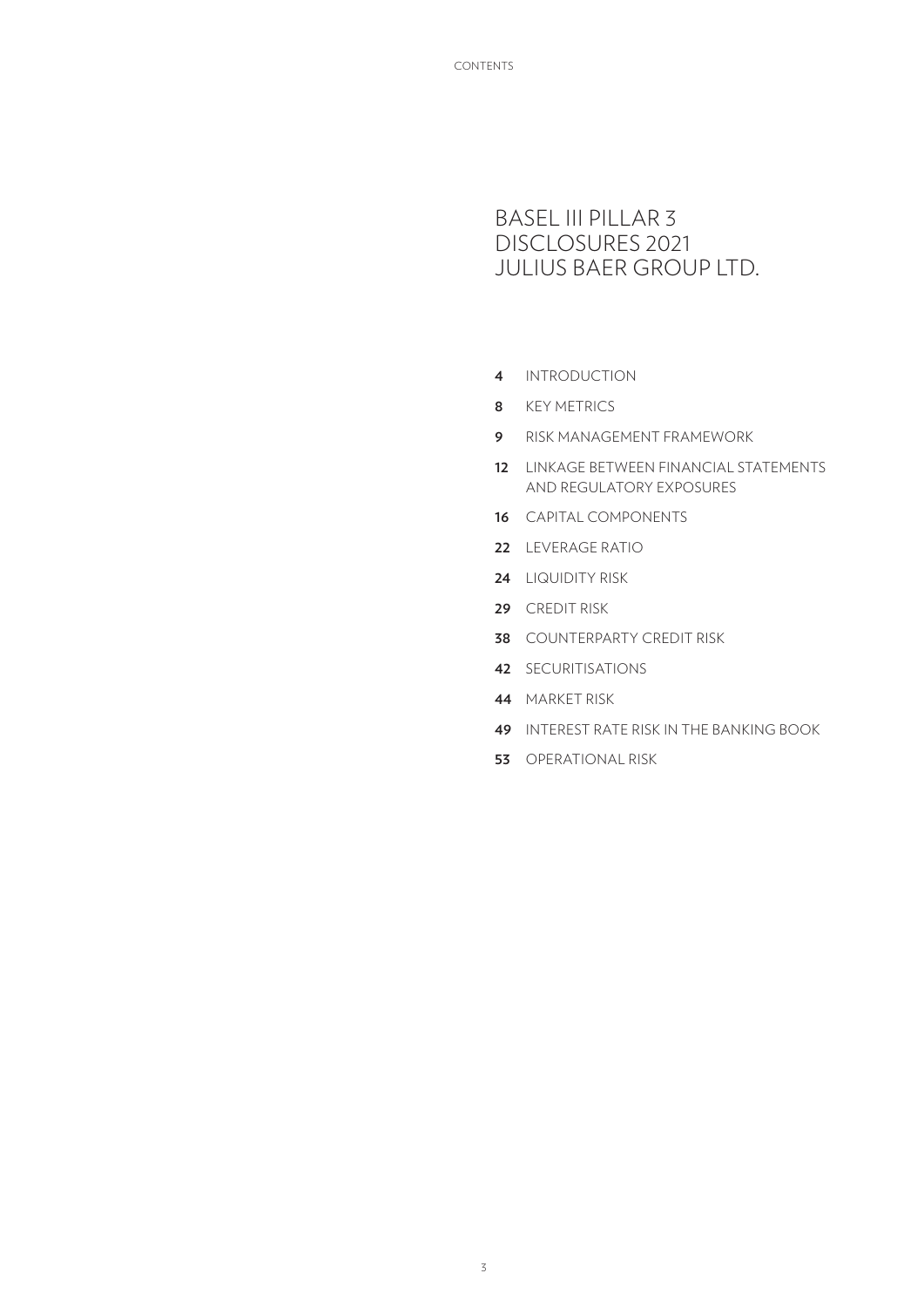# **INTRODUCTION**

# <span id="page-3-0"></span>SCOPE OF PILLAR 3 DISCLOSURES

This report provides Pillar 3 disclosures for Julius Baer Group Ltd. (the Group) on a consolidated basis as at 31 December 2021. The disclosures in the report are based on the FINMA regulatory requirements as prescribed in the circular 2016/ 1 'Disclosure – banks' which includes the implementation of the revised Pillar 3 disclosure requirements issued by the Basel Committee on Banking Supervision (BCBS) in March 2017. The Basel III capital adequacy framework consists of three complementary pillars:

- Pillar 1 provides a framework for measuring minimum capital requirements for the credit, market, operational and non-counterparty-related risks faced by banks.
- Pillar 2 addresses the principles of the supervisory review process, emphasising the need for a qualitative approach to supervising banks.
- Pillar 3 requires banks to publish a range of disclosures, mainly covering risk, capital, leverage and liquidity.

The aim of the Pillar 3 standards is to improve comparability and consistency of disclosures through the introduction of harmonised templates. The Group is subject to the full disclosure requirements in accordance with the FINMA circular 2016/1 'Disclosure – banks'. Bank Julius Baer & Co. Ltd. is exempted from detailed Pillar 3 disclosures. It must nevertheless disclose its key figures on an annual

basis in its Annual Report with reference to the Group Pillar 3 information published in the Financial Reporting section of the Julius Baer website (www.juliusbaer.com/reporting).

Information provided in the Annual Report 2021 of the Group, published in the Financial Reporting section of the Julius Baer website (www.juliusbaer. com/reporting), or other publications may also serve to address Pillar 3 disclosure requirements. Where this is the case, a reference is provided in this report to the Group's publication where the information is available. The regulatory capital information as at 31 December 2021 for the Group is provided in the section 'Comment on capital management' of the Annual Report 2021 of the Group, pages 135-138.

The Group's Pillar 3 disclosures as at 31 December 2021, 30 June 2021 and 31 December 2020 are based on fully applied amounts, which means that no Basel III phase-in rules are applied anymore.

# FREQUENCY OF PILLAR 3 DISCLOSURES

This report is published semi-annually. FINMA has specified the reporting frequency for each disclosure as either annual or semi-annual. The following list gives an overview of the tables to be disclosed according to the FINMA circular 2016/1. Tables not applicable to the Group are indicated therein.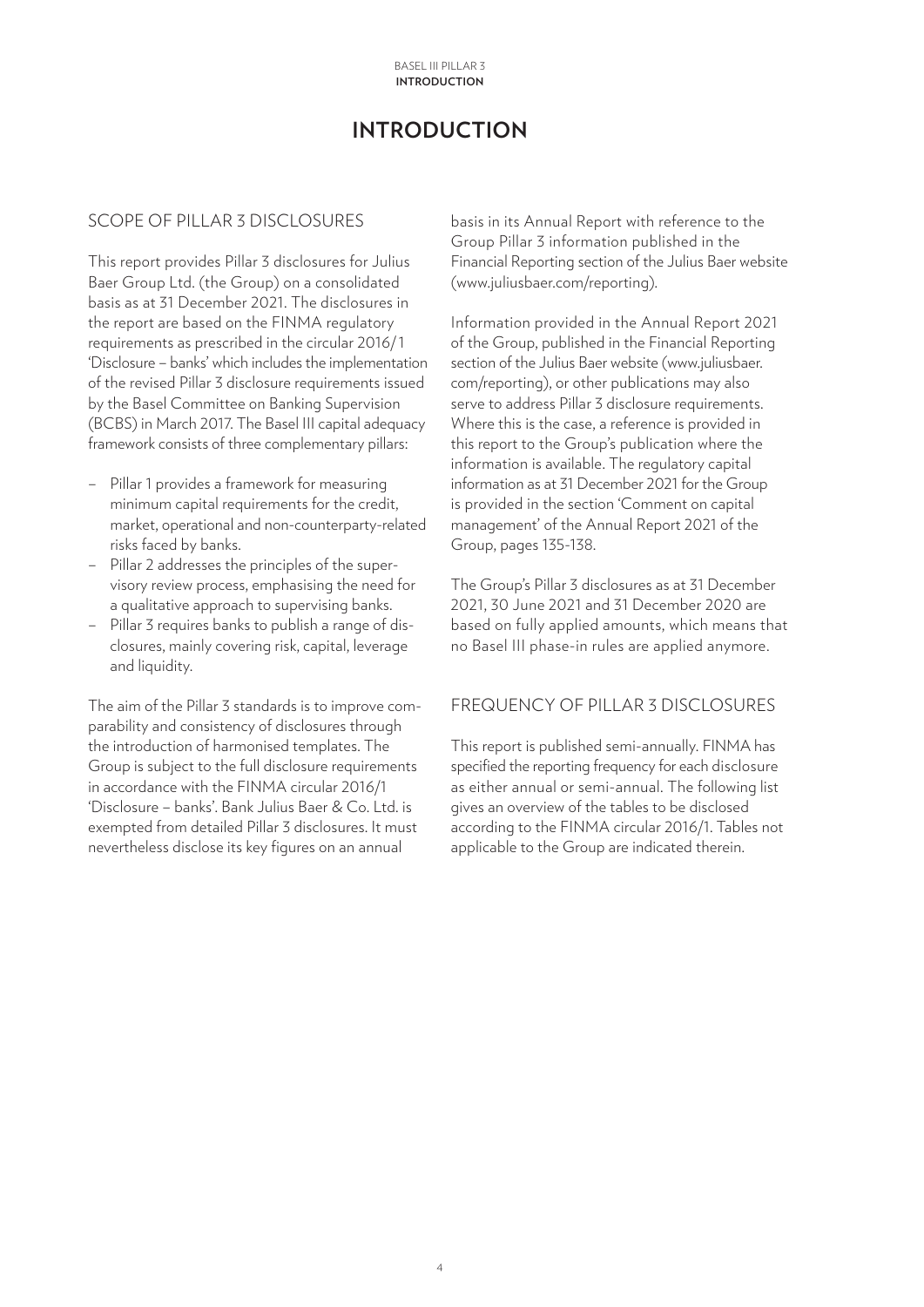## **Pillar 3 table overview**

| Period <sup>1</sup> | Basel framework<br>reference code | Table name                                                                                                                                             |
|---------------------|-----------------------------------|--------------------------------------------------------------------------------------------------------------------------------------------------------|
| НY                  | KM1                               | Key metrics (at consolidated Group level)                                                                                                              |
|                     | KM2                               | Key metrics - TLAC requirements (at resolution group level) <sup>2</sup>                                                                               |
| Y                   | <b>OVA</b>                        | Bank risk management approach                                                                                                                          |
| HY                  | OV1                               | Overview of risk-weighted assets                                                                                                                       |
| Y                   | L11                               | Differences between accounting and regulatory scopes of consolidation and mapping of<br>financial statement categories with regulatory risk categories |
| Y                   | LI2                               | Main sources of differences between regulatory exposure amounts and<br>carrying values in financial statements                                         |
| $\overline{Y}$      | <b>LIA</b>                        | Explanations of differences between accounting and regulatory exposure amounts                                                                         |
| $\overline{Y}$      | PV1                               | Prudent valuation adjustments (PVA)                                                                                                                    |
| $\overline{Y}$      | CC1                               | Composition of regulatory capital                                                                                                                      |
| $\overline{Y}$      | CC <sub>2</sub>                   | Reconciliation of regulatory capital to balance sheet                                                                                                  |
| Y                   | <b>CCA</b>                        | Presentation of material features of regulatory capital instruments <sup>3</sup>                                                                       |
|                     | TLAC1                             | TLAC composition for G-SIBs (at resolution group level) <sup>2</sup>                                                                                   |
|                     | TLAC <sub>2</sub>                 | Material subgroup entity - creditor ranking at legal entity level <sup>2</sup>                                                                         |
|                     | TLAC <sub>3</sub>                 | Resolution entity - creditor ranking at legal entity level <sup>2</sup>                                                                                |
|                     | GSIB1                             | Disclosure of G-SIB indicators <sup>2</sup>                                                                                                            |
| Y                   | CC <sub>y</sub> B1                | Geographical distribution of credit exposures used in the countercyclical buffer                                                                       |
| Y                   | LR1                               | Summary comparison of accounting assets versus leverage ratio exposure measure                                                                         |
| Y                   | LR <sub>2</sub>                   | Leverage ratio common disclosure                                                                                                                       |
| $\overline{Y}$      | LIQA                              | Management of liquidity risks                                                                                                                          |
| HY                  | LIQ1                              | Liquidity coverage ratio                                                                                                                               |
| <b>HY</b>           | LIQ2                              | Net stable funding ratio                                                                                                                               |
| Y                   | <b>CRA</b>                        | Credit risk: General information                                                                                                                       |
| Y                   | CR1                               | Credit risk: Credit quality of assets                                                                                                                  |
| Y                   | CR <sub>2</sub>                   | Credit risk: Changes in stock of defaulted loans and debt securities                                                                                   |
| $\overline{Y}$      | <b>CRB</b>                        | Credit risk: Additional disclosure related to the credit quality of assets                                                                             |
| Y                   | <b>CRC</b>                        | Credit risk: Qualitative disclosure requirements related to mitigation techniques                                                                      |
| Y                   | CR3                               | Credit risk: Overview of mitigation techniques                                                                                                         |
| Y                   | CR4                               | Credit risk: Exposure and credit risk mitigation (CRM) effects under the standardised approach                                                         |
| Y                   | <b>CRD</b>                        | Credit risk: Qualitative disclosures of banks' use of external credit ratings<br>under the standardised approach                                       |
| Ÿ                   | CR5                               | Credit risk: Exposures by exposure category and risk weights under the standardised approach                                                           |
|                     | <b>CRE</b>                        | IRB: Qualitative disclosures related to IRB models <sup>2</sup>                                                                                        |
|                     | CR6                               | IRB: Credit risk exposures by portfolio and PD range <sup>2</sup>                                                                                      |
|                     | CR7                               | IRB: Effect on risk-weighted assets (RWA) of credit derivatives used as CRM techniques <sup>2</sup>                                                    |
|                     | CR8                               | IRB: RWA flow statements of credit risk exposures <sup>2</sup>                                                                                         |
|                     | CR9                               | IRB: Backtesting of probability of default (PD) per portfolio <sup>2</sup>                                                                             |
|                     | <b>CR10</b>                       | IRB: Specialised lending and equities under the simple risk weight method <sup>2</sup>                                                                 |
| Υ                   | <b>CCRA</b>                       | Counterparty credit risk: Qualitative disclosure                                                                                                       |

<sup>1</sup> Period of publication according to the FINMA circular 2016/1, annex 1.

<sup>2</sup> Not applicable to the Group.

<sup>3</sup> Details of material features of regulatory capital instruments are published in the Financial Reporting section of the Julius Baer website (www.juliusbaer.com/reporting).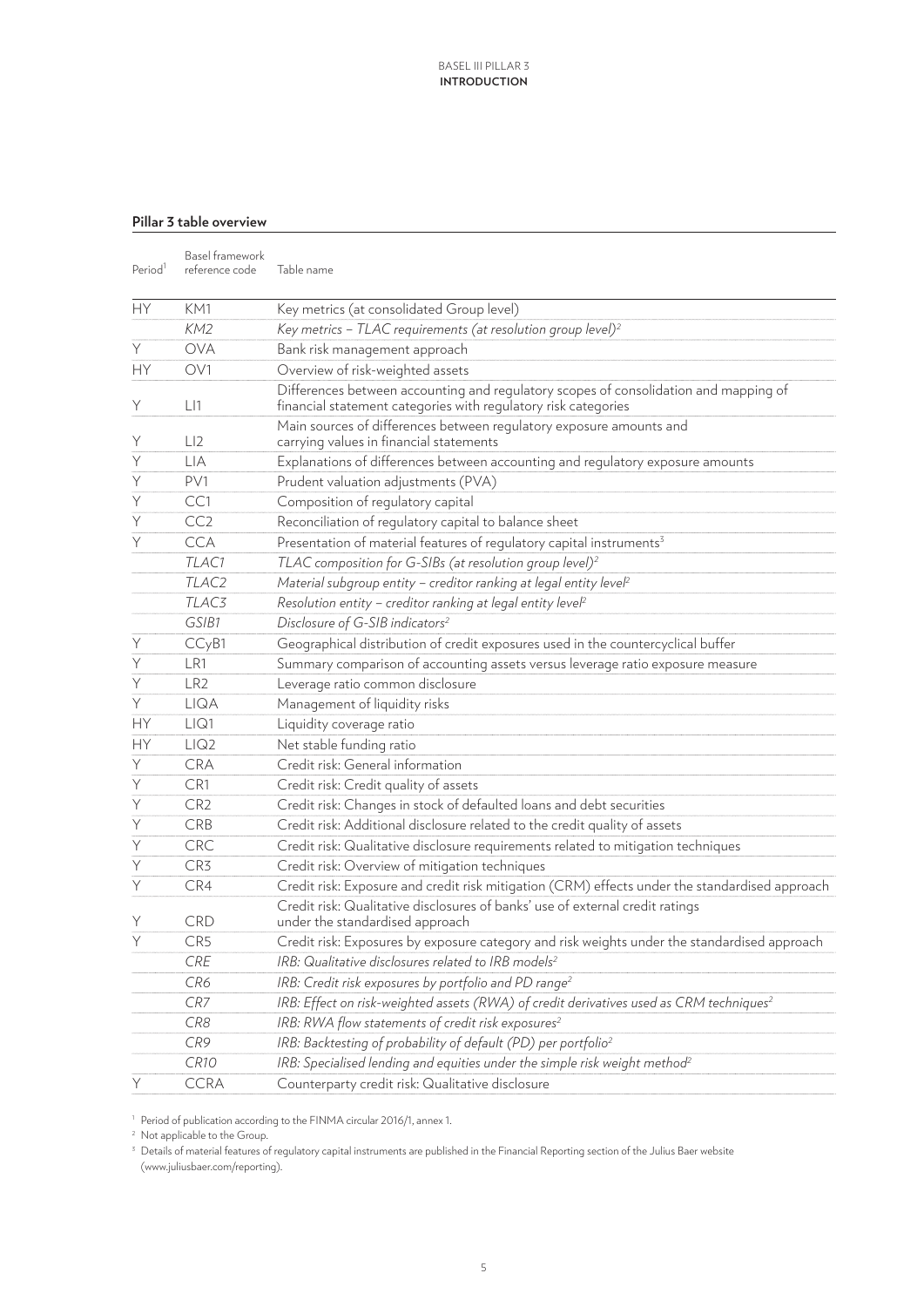#### **Pillar 3 table overview**

| Period <sup>1</sup> | Basel framework<br>reference code | Table name                                                                                                                                            |
|---------------------|-----------------------------------|-------------------------------------------------------------------------------------------------------------------------------------------------------|
| Y                   | CCR1                              | Counterparty credit risk: Analysis by approach                                                                                                        |
| $\overline{Y}$      | CCR <sub>2</sub>                  | Counterparty credit risk: Credit valuation adjustment (CVA) capital charge                                                                            |
| Y                   | CCR <sub>3</sub>                  | Counterparty credit risk: Standardised approach to CCR exposures by exposure category<br>and risk weights                                             |
|                     | CCR4                              | IRB: CCR exposures by exposure category and PD scale <sup>2</sup>                                                                                     |
| Y                   | CCR5                              | Counterparty credit risk: Composition of collateral for CCR exposure                                                                                  |
| $\overline{Y}$      | CCR6                              | Counterparty credit risk: Credit derivatives exposures                                                                                                |
|                     | CCR7                              | Counterparty credit risk: RWA flow statements of CCR exposures under the IMM<br>(EPE model method) <sup>2</sup>                                       |
| Y                   | CCR8                              | Counterparty credit risk: Exposures to central counterparties                                                                                         |
| Y                   | <b>SECA</b>                       | Securitisations: Qualitative disclosure requirements related to securitisation exposures                                                              |
| Y                   | SEC <sub>1</sub>                  | Securitisations: Exposures in the banking book                                                                                                        |
|                     | SEC <sub>2</sub>                  | Securitisations: Exposures in the trading book <sup>2</sup>                                                                                           |
|                     | SEC <sub>3</sub>                  | Securitisations: Exposures in the banking book and associated regulatory capital requirements -<br>bank acts as originator or as sponsor <sup>2</sup> |
| Υ                   | SEC4                              | Securitisations: Exposures in the banking book and associated capital requirements -<br>bank acts as investor                                         |
| Y                   | <b>MRA</b>                        | Market risk: Qualitative disclosure requirements                                                                                                      |
| Y                   | MR1                               | Market risk: Minimum capital requirements under standardised approach                                                                                 |
| Y                   | <b>MRB</b>                        | Market risk: Qualitative disclosures for banks using the internal model approach (IMA)                                                                |
| <b>HY</b>           | MR <sub>2</sub>                   | Market risk: RWA flow statements of market risk exposures under an IMA                                                                                |
| <b>HY</b>           | MR3                               | Market risk: IMA values for trading portfolios                                                                                                        |
| <b>HY</b>           | MR4                               | Market risk: Comparison of VaR estimates with gains/losses                                                                                            |
| Υ                   | <b>IRRBBA</b>                     | Interest rate risk: IRRBB risk management objective and policies                                                                                      |
| Ÿ                   | IRRBBA1                           | Interest rate risk: Quantitative information to positions structure and interest repricing                                                            |
| Y                   | IRRBB1                            | Interest rate risk: Quantitative information on EVE and NII                                                                                           |
|                     | <b>RFMA</b>                       | Remuneration: Policy <sup>4</sup>                                                                                                                     |
|                     | REM1                              | Remuneration: Remuneration awarded during the financial year <sup>4</sup>                                                                             |
|                     | REM2                              | Remuneration: Special payments <sup>4</sup>                                                                                                           |
|                     | REM3                              | Remuneration: Deferred remuneration <sup>4</sup>                                                                                                      |
| Y                   | ORA                               | Qualitative disclosure requirements related to operational risks                                                                                      |

<sup>1</sup> Period of publication according to the FINMA circular 2016/1, annex 1.

<sup>2</sup> Not applicable to the Group.

<sup>3</sup> Details of material features of regulatory capital instruments are published in the Financial Reporting section of the Julius Baer website (www.juliusbaer.com/reporting).

4 We refer to the remuneration report under section II of the Annual Report 2021 published in the Financial Reporting section of the Julius Baer website (www.juliusbaer.com/reporting).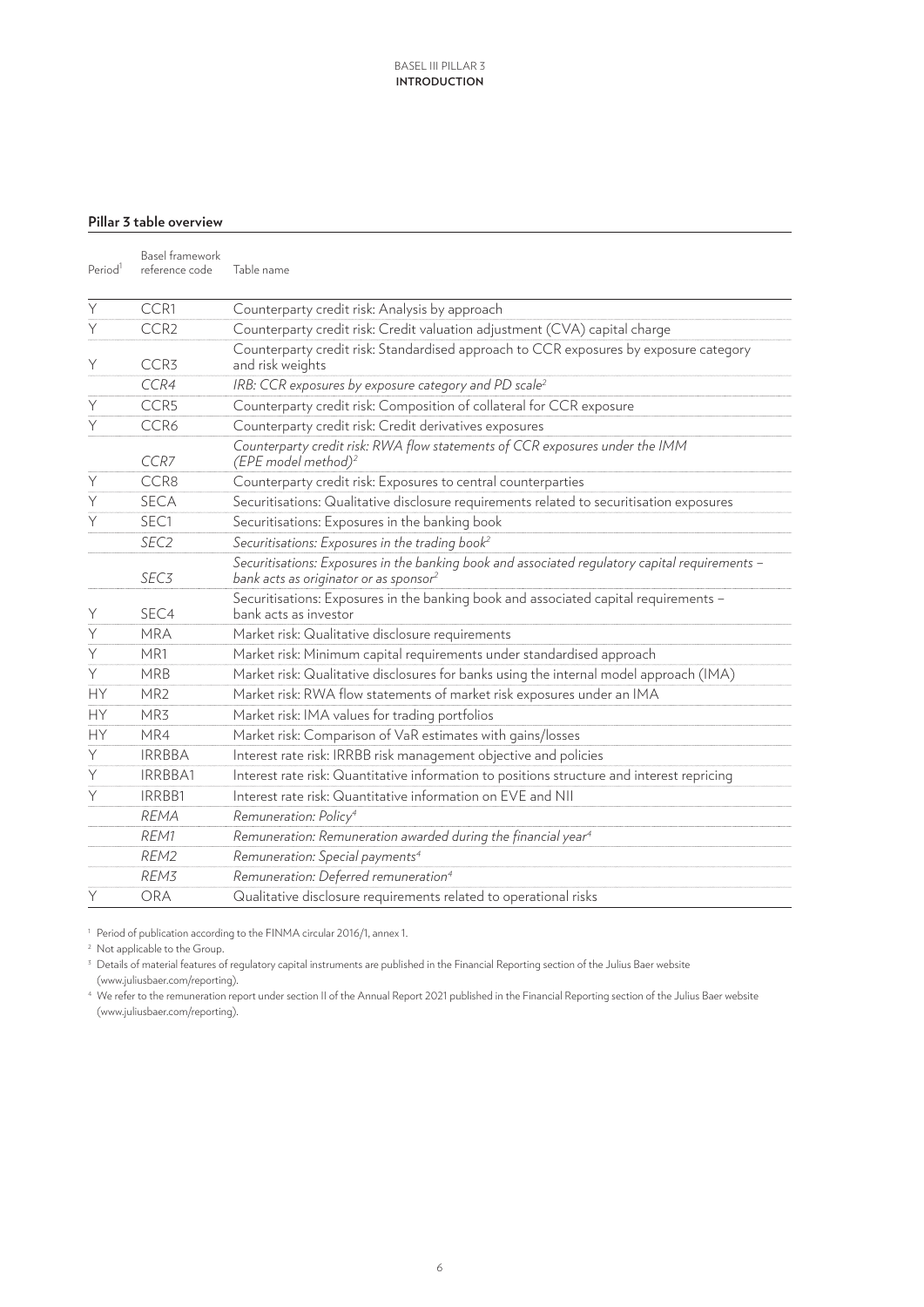## FORMAT OF PILLAR 3 DISCLOSURES

As defined in the FINMA disclosure circular, certain Pillar 3 disclosures follow a fixed format, whereas other disclosures are flexible and may be modified to a certain degree to present the most relevant information. Pillar 3 disclosures also include column or row labeling as prescribed in the FINMA disclosure circular. In our Pillar 3 report, we follow the naming conventions as defined in the FINMA disclosure circular.

## GOVERNANCE OVER PILLAR 3 DISCLOSURES

The Board of Directors and senior management are responsible for establishing and maintaining an internal control structure over the disclosure of financial information, including Pillar 3 disclosures. In line with the FINMA requirements, the Group has established a Pillar 3 disclosure governance policy and procedures which include information on the key internal controls designed to govern the preparation, review and sign-off of Pillar 3 disclosures. This Pillar 3 report has been verified and approved in line with this policy.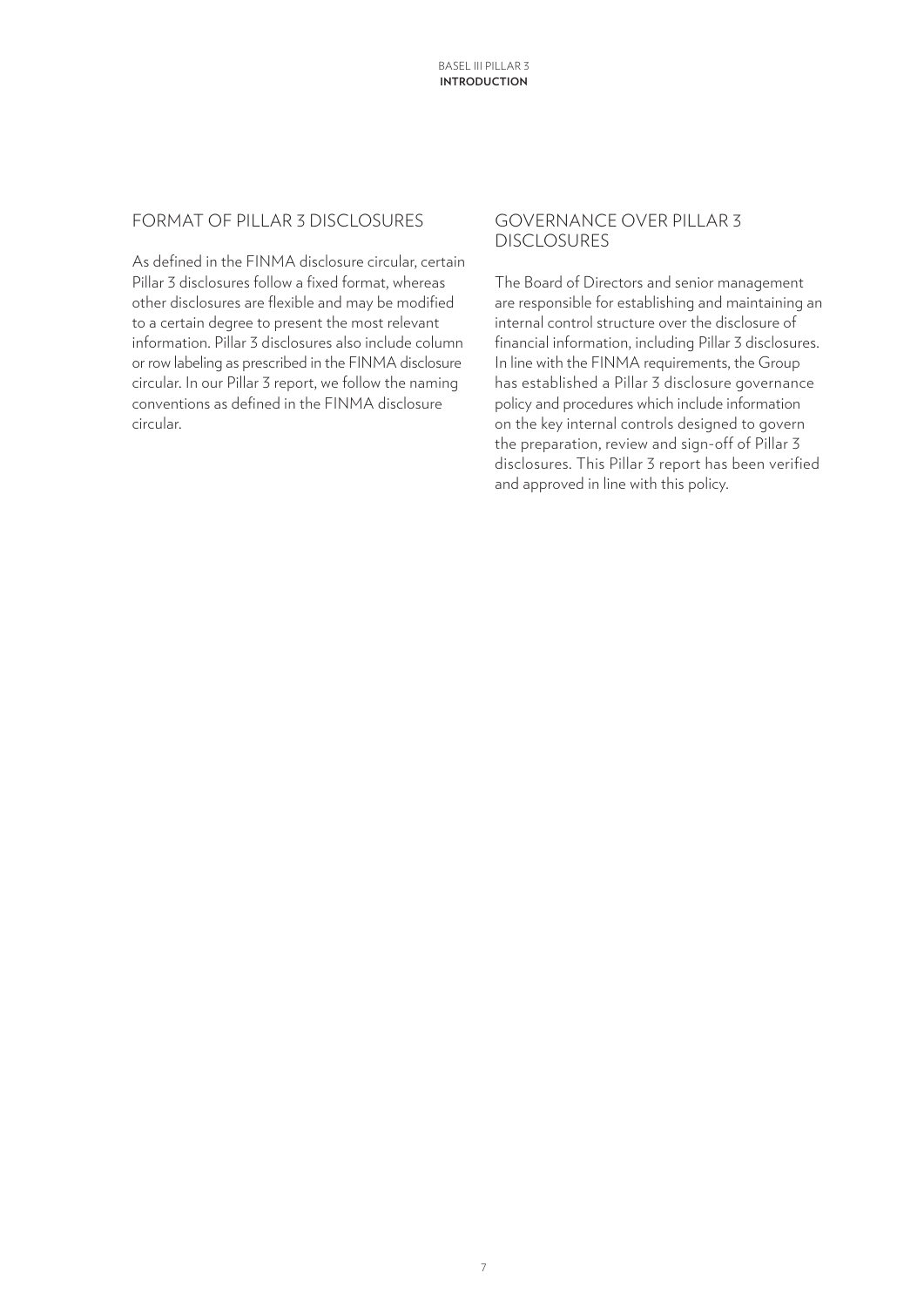# **KEY METRICS**

#### <span id="page-7-0"></span>**KM1: Key metrics at consolidated Group level**

|                  |                                                                                                                                   | 31.12.2021<br>CHFm | 30.06.2021<br>CHF m | 31.12.2020<br>CHF m |
|------------------|-----------------------------------------------------------------------------------------------------------------------------------|--------------------|---------------------|---------------------|
| No. <sup>1</sup> |                                                                                                                                   |                    |                     |                     |
|                  | Available capital                                                                                                                 |                    |                     |                     |
| 1                | Common Equity Tier 1 (CET1)                                                                                                       | 3,315.7            | 3,583.1             | 3,157.5             |
| $\overline{2}$   | Tier 1 capital                                                                                                                    | 4,747.7            | 4,753.6             | 4,296.3             |
| 3                | Total capital                                                                                                                     | 4,859.2            | 4,889.8             | 4,429.7             |
|                  | Risk-weighted assets (RWA)                                                                                                        |                    |                     |                     |
| $\overline{4}$   | <b>RWA</b>                                                                                                                        | 20,274.2           | 21,457.9            | 21,120.7            |
| 4a               | Minimum capital requirements                                                                                                      | 1,621.9            | 1,716.6             | 1,689.7             |
|                  | Risk-based capital ratios as a percentage of RWA                                                                                  |                    |                     |                     |
| 5                | Common Equity Tier 1 ratio                                                                                                        | 16.4%              | 16.7%               | 14.9%               |
| 6                | Tier 1 ratio                                                                                                                      | 23.4%              | 22.2%               | 20.3%               |
| 7                | Total capital ratio                                                                                                               | 24.0%              | 22.8%               | 21.0%               |
|                  | Additional CET1 buffer requirements as a percentage of RWA                                                                        |                    |                     |                     |
|                  | Capital conservation buffer requirement as per the Basel minimum                                                                  |                    |                     |                     |
| 8                | standards (2.5% from 2019)                                                                                                        | 2.5%               | 2.5%                | 2.5%                |
| 9                | Countercyclical buffer requirement (art. 44a ERV) as per the<br>Basel minimum standards                                           | 0.1%               | 0.1%                | 0.1%                |
|                  | Total of bank CET1 specific buffer requirements as per the<br>Basel minimum standards                                             | 2.6%               | 2.6%                | 2.6%                |
| 11               | CET1 available after meeting the bank's minimum capital                                                                           |                    |                     |                     |
| 12               | requirements as per the Basel minimum standards                                                                                   | 11.9%              | 12.2%               | 10.4%               |
|                  | Target capital ratios according to appendix 8 CAO (% of RWA)                                                                      |                    |                     |                     |
| 12a              | Capital buffer according to appendix 8 CAO                                                                                        | 4.0%               | 4.0%                | 4.0%                |
|                  | 12b Countercyclical capital buffer (art. 44 and 44a CAO)                                                                          | 0.1%               | 0.1%                | 0.1%                |
|                  | CET1 target ratio according to appendix 8 CAO in addition                                                                         |                    |                     |                     |
|                  | 12c to countercyclical capital buffer according to art. 44 and 44a CAO                                                            | 7.9%               | 7.9%                | 7.9%                |
|                  | T1 target ratio according to appendix 8 CAO in addition<br>12d to countercyclical capital buffer according to art. 44 and 44a CAO | 9.7%               | 9.7%                | 9.7%                |
|                  | Total capital target ratio according to appendix 8 CAO in addition                                                                |                    |                     |                     |
|                  | 12e to countercyclical capital buffer according to art. 44 and 44a CAO                                                            | 12.1%              | 12.1%               | 12.1%               |
|                  | <b>Basel III leverage ratio</b>                                                                                                   |                    |                     |                     |
| 13               | Total Basel III leverage ratio exposure measure                                                                                   | 118,273.9          | 116,729.2           | 107,193.8           |
| 14               | Basel III leverage ratio (= no. 2/no. 13)                                                                                         | 4.0%               | 4.1%                | 4.0%                |
|                  | Liquidity coverage ratio (3-month average)                                                                                        |                    |                     |                     |
| 15               | Total HQLA                                                                                                                        | 25,597.8           | 23,536.6            | 23,446.5            |
| 16               | Total net cash outflows                                                                                                           | 13,842.9           | 12,459.7            | 13,637.3            |
| 17               | Liquidity coverage ratio, LCR                                                                                                     | 184.9%             | 188.9%              | 171.9%              |
|                  | Net stable funding ratio <sup>2</sup>                                                                                             |                    |                     |                     |
| 18               | Available stable funding                                                                                                          | 70,377.1           |                     |                     |
| 19               | Required stable funding                                                                                                           | 52,482.5           |                     |                     |
| 20               | Net stable funding ratio, NSFR                                                                                                    | 134.1%             |                     |                     |

<sup>1</sup> Row numbers according to the sample table enclosed in the FINMA circular 2016/1, annex 2, table KM1.

<sup>2</sup> NSFR became effective 1 July 2021 (no retrospective application).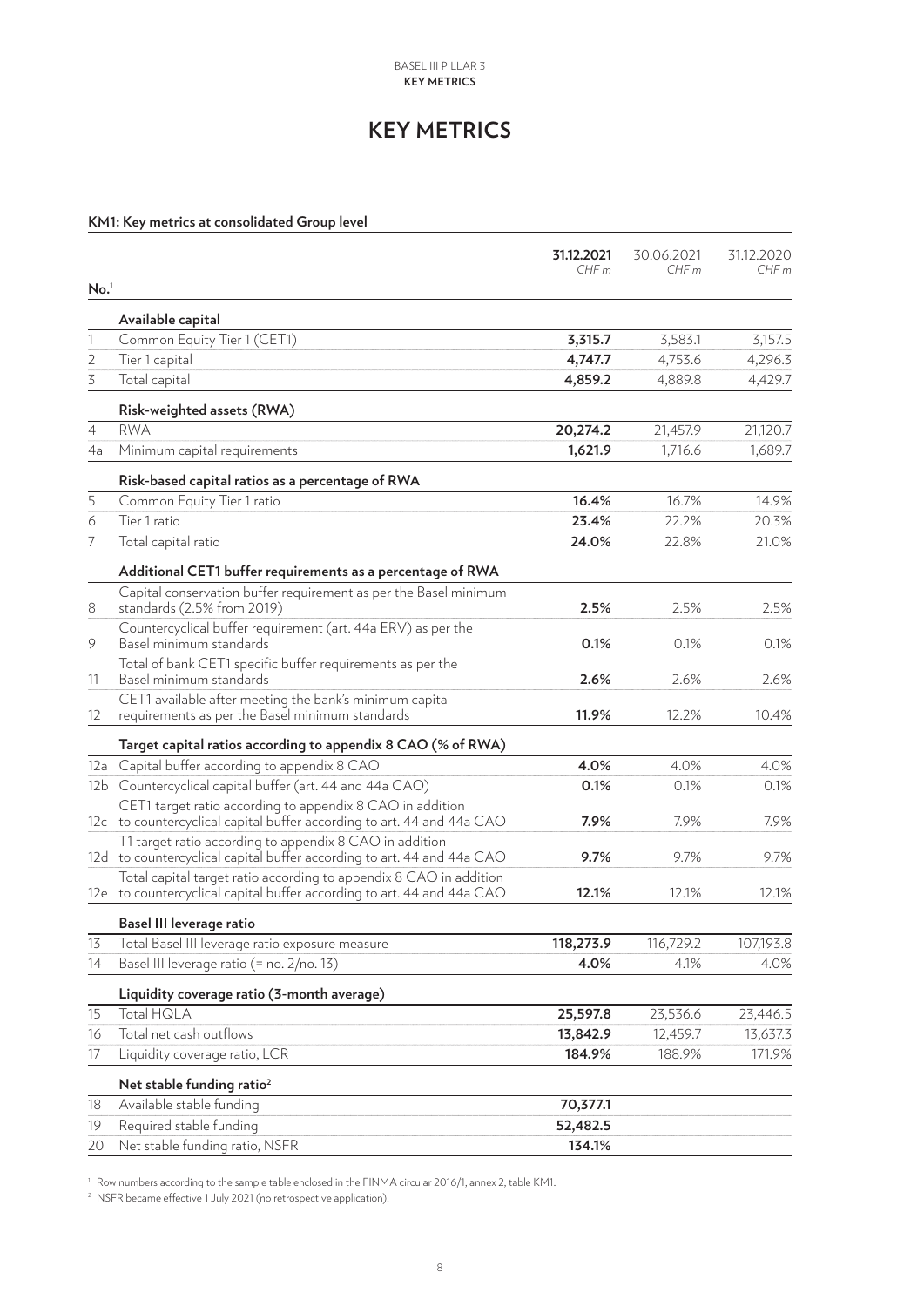#### **Risk management framework** Basel III Pillar 3

# **RISK MANAGEMENT FRAMEWORK**

<span id="page-8-0"></span>Risk management constitutes an integral part of the Group's business framework. The table below presents an overview of risk management disclosures separately provided in the Annual Report 2021 of the Group.

#### **OVA: Bank risk management approach**

| Pillar 3 disclosure requirement                                                        | <b>Annual Report 2021</b><br>section | <b>Disclosure</b>                                                                 | <b>Annual Report 2021</b><br>page numbers |
|----------------------------------------------------------------------------------------|--------------------------------------|-----------------------------------------------------------------------------------|-------------------------------------------|
| Business model and<br>overall risk profile                                             | Comment on risk<br>management        | - Risk management<br>framework                                                    | 116                                       |
|                                                                                        |                                      | - Risk tolerance<br>framework                                                     | 116-117                                   |
| Risk governance                                                                        | Comment on risk<br>management        | - Risk governance                                                                 | 117-119                                   |
| Channels to communicate,<br>present and enforce the risk<br>culture                    | Comment on risk<br>management        | - Risk culture                                                                    | 120-121                                   |
| Scope and main features of risk<br>measurement systems                                 | Comment on risk<br>management        | - Risk tolerance<br>framework                                                     | 116-117                                   |
| Process of risk information<br>reporting; qualitative information<br>on stress testing | Comment on risk<br>management        | - Group risk landscape<br>- Capital planning and<br>liquidity contingency<br>plan | 121<br>122                                |
|                                                                                        |                                      | – Stress testing<br>- Risk reporting                                              | 123<br>124                                |
| Strategies and processes<br>to manage, capture and                                     | Comment on risk<br>management        | - Risk management<br>framework                                                    | 116                                       |
| mitigate risks                                                                         |                                      | - The three lines of<br>defence                                                   | 125                                       |
|                                                                                        |                                      | – Risk management cycle                                                           | 134                                       |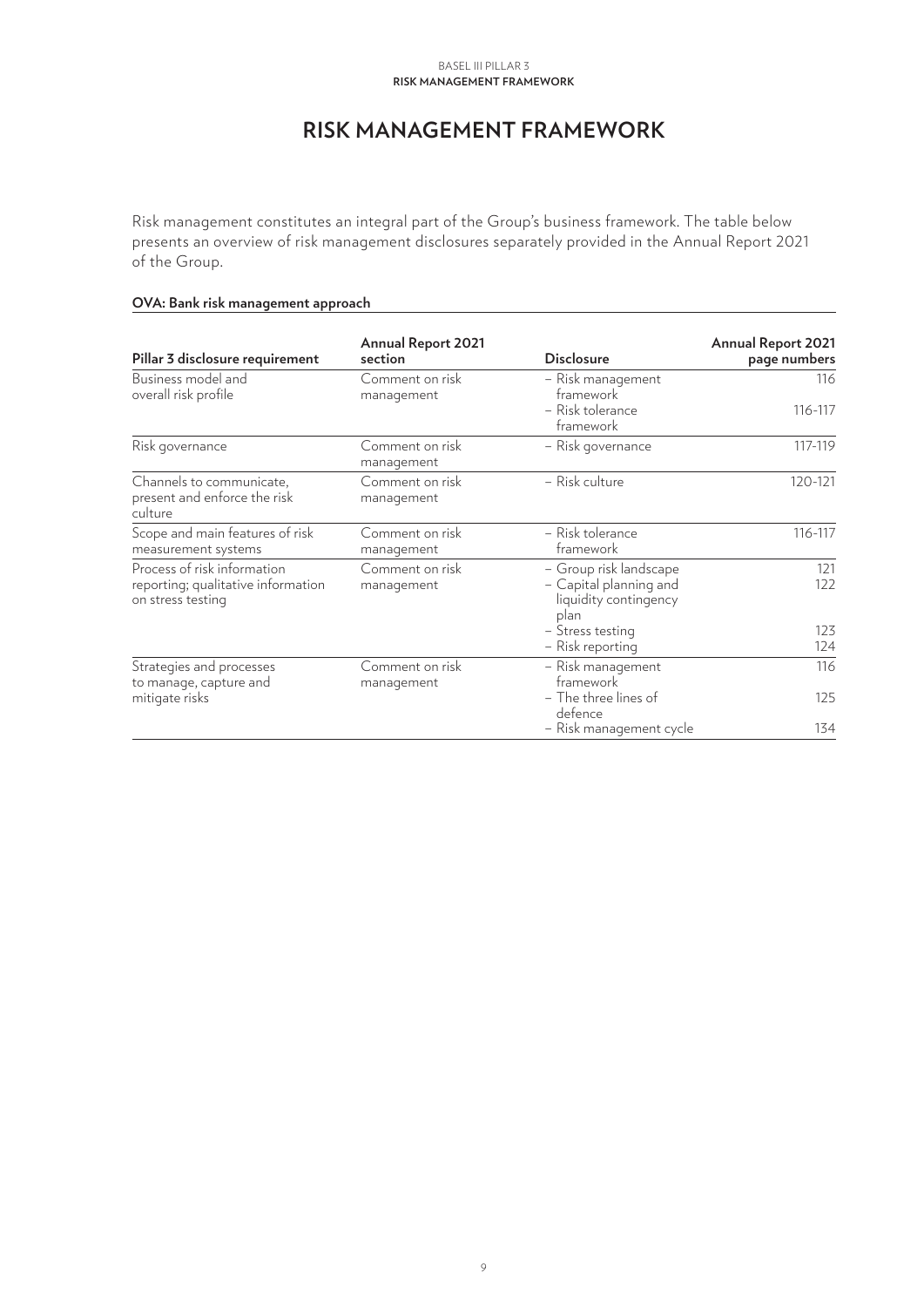#### **Risk management framework** Basel III Pillar 3

#### APPROACH TO MEASURING RISK-WEIGHTED ASSETS

The Group's risk-weighted assets for deriving the regulatory capital requirement are according to the BIS Basel III framework, as implemented by the Swiss Capital Adequacy Ordinance (CAO) issued by the Swiss Federal Council.

Overview of the approaches used for the main risk categories to derive the required capital:

- Credit risk (defined as the risk of default): To calculate the required capital for credit risk, the Group uses the standardised approach. In addition the following subsidiary approaches are used: Collateral is treated under the comprehensive approach, which means that the credit position is netted against eligible collateral subject to regulatory standard haircuts.
- Non-counterparty-related risk (defined as loss in value on bank premises or equipment): The Group applies prescribed regulatory risk weights of 100% to calculate the required capital.
- Counterparty credit risk (defined as the risk of default of a counterparty before the final settlement of a derivative or securities financing transaction): To calculate the required capital for counterparty credit risk, the Group calculates the credit equivalents for derivatives using the standardised approach for counterparty credit risk (SA-CCR); the standardised approach is also used to quantify the risk of a loss due to credit

value adjustments (CVAs) of derivatives based on counterparty credit risks; for securities financing transactions, the Group applies the comprehensive approach.

- Securitisation risk (defined as the risk arising from securitisations held in the banking book): The Group calculates the capital requirements for securitisations according to the external ratings-based approach.
- Market risk (defined as losses that could arise from trading positions): The Group calculates the capital requirements for market risks according to the model-based approach as approved by FINMA. For hedge funds held in the trading book, the required capital is calculated according to the simplified approach for investments in managed collective assets. For the fixed income trading positions the required capital is calculated according to the market risk standardised approach.
- Operational risk (loss resulting from process, legal and compliance risks): The Group applies the standardised approach.

# OVERVIEW OF RISK-WEIGHTED ASSETS

The following table provides an overview of riskweighted assets (RWA) and the related minimum capital requirement by risk type. Capital requirements presented in the tables in this report are calculated based on 8% of RWA as at 31 December 2021.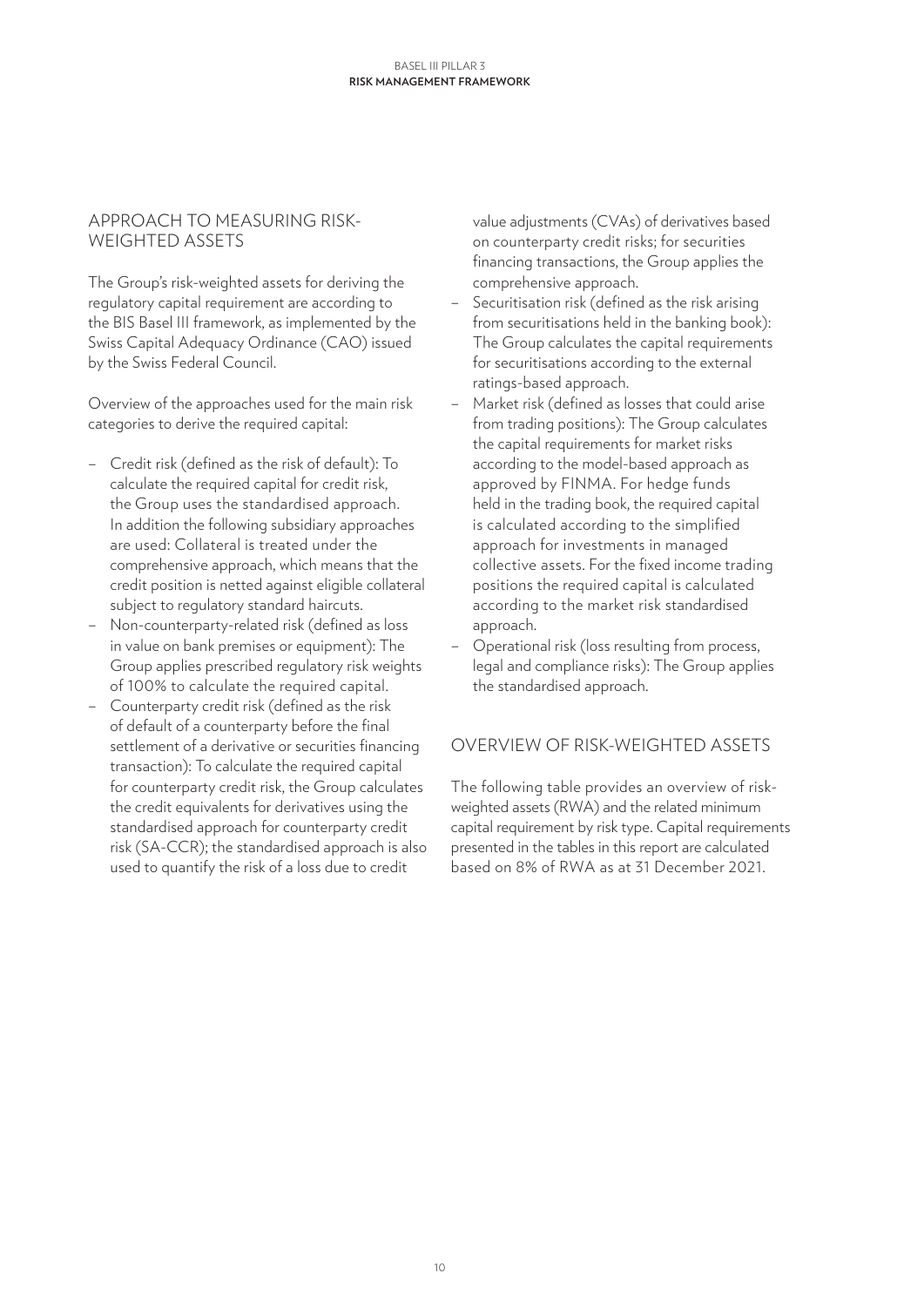#### **Risk management framework** Basel III Pillar 3

#### **OV1: Overview of risk-weighted assets**

|                          |                                                                                                                     | 31.12.2021               | 30.06.2021               | 31.12.2021<br>Minimum<br>capital |
|--------------------------|---------------------------------------------------------------------------------------------------------------------|--------------------------|--------------------------|----------------------------------|
|                          |                                                                                                                     | RWA <sup>1</sup><br>CHFm | RWA <sup>1</sup><br>CHFm | requirements<br>CHFm             |
| No.                      |                                                                                                                     |                          |                          |                                  |
| 1                        | Credit risk (excluding CCR - counterparty credit risk)                                                              | 11,461.5                 | 12,266.8                 | 916.9                            |
| $\sqrt{2}$               | of which standardised approach (SA) <sup>2</sup>                                                                    | 11,461.5                 | 12,266.8                 | 916.9                            |
| $\overline{\mathcal{S}}$ | of which foundation internal ratings-based (F-IRB) approach                                                         |                          |                          |                                  |
| $\overline{4}$           | of which supervisory slotting approach                                                                              |                          |                          |                                  |
| $\overline{5}$           | of which advanced internal ratings-based (A-IRB) approach                                                           |                          |                          |                                  |
| 6                        | Counterparty credit risk                                                                                            | 937.9                    | 1,130.4                  | 75.0                             |
| $\boldsymbol{7}$         | of which standardised approach for counterparty credit risk (SA-CCR)                                                | 755.4                    | 868.6                    | 60.4                             |
| 7a                       | of which simplified standard approach (VSA-CCR)                                                                     |                          |                          |                                  |
| 7b                       | of which mark-to-market method                                                                                      |                          |                          |                                  |
| $\boldsymbol{8}$         | of which internal model method (IMM or EPE model methods)                                                           |                          |                          |                                  |
| 9                        | of which other CCR                                                                                                  | 182.5                    | 261.8                    | 14.6                             |
| 10                       | Credit valuation adjustment (CVA)                                                                                   | 263.1                    | 286.5                    | 21.0                             |
| 11                       | Equity positions in banking book under market-based approach                                                        |                          |                          |                                  |
| 12                       | Investments in managed collective assets - look-through approach                                                    |                          |                          |                                  |
| 13                       | Investments in managed collective assets - mandate-based approach                                                   |                          |                          |                                  |
| 14                       | Investments in managed collective assets - fall-back approach                                                       |                          |                          |                                  |
| 14a                      | Investments in managed collective assets - simplified approach                                                      | 527.2                    | 538.1                    | 42.2                             |
| 15                       | Settlement risk                                                                                                     | 10.8                     | 9.2                      | 0.9                              |
| 16                       | Securitisation exposures in banking book                                                                            | 76.6                     | 85.5                     | 6.1                              |
| 17                       | of which securitisation internal ratings-based approach (SEC-IRBA)                                                  |                          |                          |                                  |
| 18                       | of which securitisation external ratings-based approach (SEC-ERBA),<br>including internal assessment approach (IAA) | 76.6                     | 85.5                     | 6.1                              |
| 19                       | of which securitisation standardised approach (SEC-SA)                                                              |                          |                          |                                  |
| 20                       | Market risk                                                                                                         | 850.5                    | 1,188.6                  | 68.0                             |
| 21                       | of which standardised approach (SA)                                                                                 | 471.8                    | 633.8                    | 37.7                             |
| 22                       | of which internal model approach (IMA)                                                                              | 378.7                    | 554.8                    | 30.3                             |
| 23                       | Capital charge for switch between trading book and banking book                                                     |                          |                          |                                  |
| 24                       | Operational risk                                                                                                    | 5,973.4                  | 5,791.7                  | 477.9                            |
| 25                       | Amounts below the thresholds for deduction (subject to 250% risk weight)                                            | 173.3                    | 161.0                    | 13.9                             |
| 26                       | Floor adjustment                                                                                                    |                          |                          |                                  |
| 27                       | Total                                                                                                               | 20,274.2                 | 21,457.9                 | 1,621.9                          |

 Explanations on movements between reporting periods 30.06.2021 and 31.12.2021: Lower RWA primarily following a decrease in financial assets measured at FVOCI and a decrease in Lombard loans resulting in lower credit risk RWA (no. 2) as well as due to lower capital requirements for market risk (no. 20), partly offset by higher operational risk RWA (no. 24) driven by an increase in operating income.

Includes RWA of non-counterparty-related risk.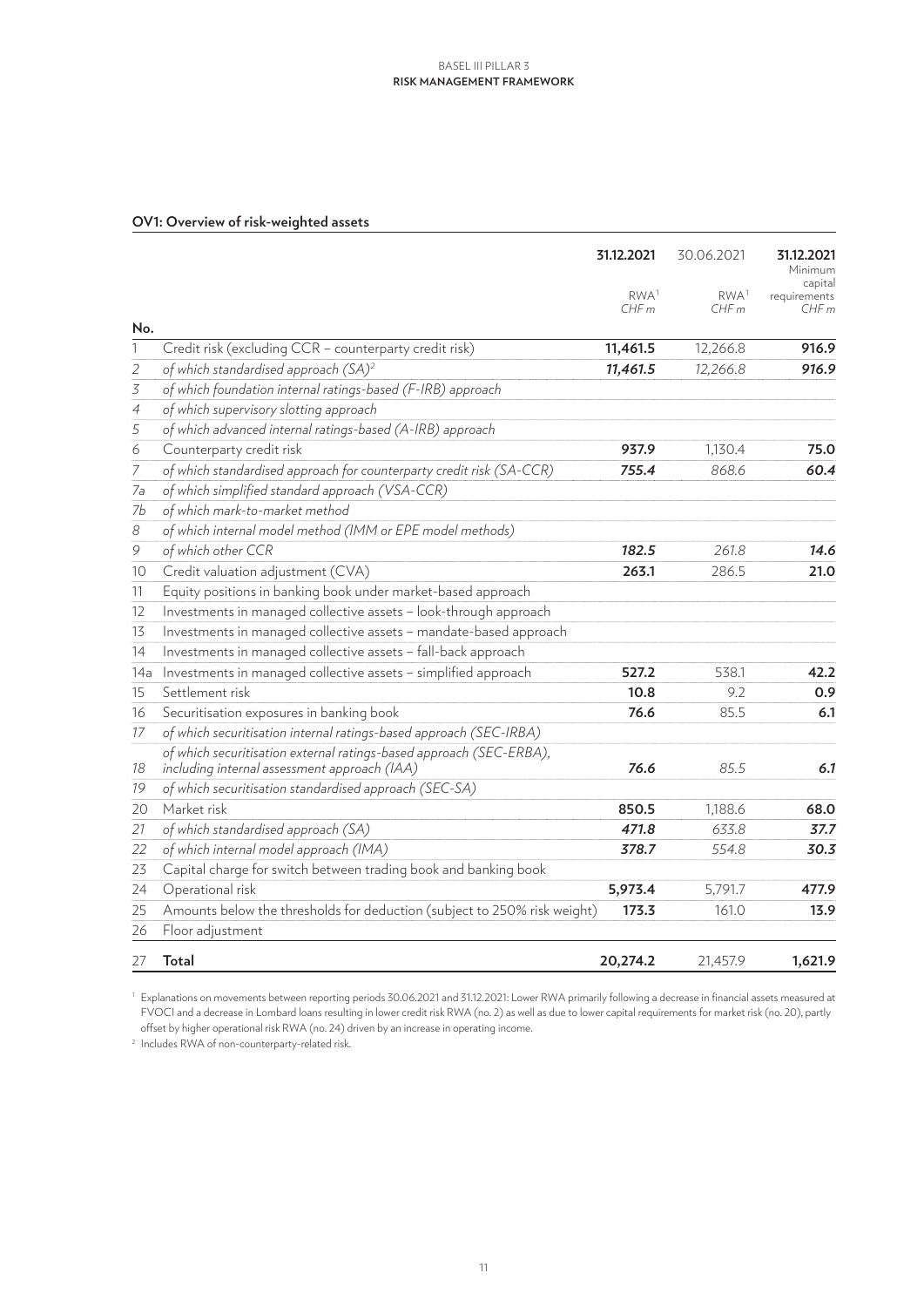# **LINKAGE BETWEEN FINANCIAL STATEMENTS AND REGULATORY EXPOSURES**

<span id="page-11-0"></span>This section provides information on the linkage between the carrying values presented in the financial statements and the regulatory exposures of the Group.

The scope of consolidation for the purpose of calculating regulatory capital requirements is the same as the scope of consolidation under IFRS. The following table provides a breakdown of the IFRS balance sheet into the risk categories used to calculate regulatory capital requirements.

#### **LI1: Differences between accounting and regulatory scopes of consolidation and mapping of financial statement categories with regulatory risk categories**

| <b>Total assets</b>                             |                                                           | 116,305.8 116,305.8                                       | 91,753.9                         | 2,633.5                                                    | 763.5                                                         | 18,477.3            | 2,677.6                                                                                                                                         |
|-------------------------------------------------|-----------------------------------------------------------|-----------------------------------------------------------|----------------------------------|------------------------------------------------------------|---------------------------------------------------------------|---------------------|-------------------------------------------------------------------------------------------------------------------------------------------------|
| Other assets                                    | 7,428.5                                                   | 7,428.5                                                   | 3,320.3                          |                                                            |                                                               | 4,108.1             |                                                                                                                                                 |
| Deferred tax assets                             | 28.3                                                      | 28.3                                                      | 11.5                             |                                                            |                                                               |                     | 16.9                                                                                                                                            |
| Accrued income and prepaid expenses             | 418.9                                                     | 418.9                                                     | 384.7                            |                                                            | 0.9                                                           | 33.3                |                                                                                                                                                 |
| Goodwill and other intangible assets            | 2,660.7                                                   | 2,660.7                                                   |                                  |                                                            |                                                               |                     | 2,660.7                                                                                                                                         |
| Property and equipment                          | 514.6                                                     | 514.6                                                     | 514.6                            |                                                            |                                                               |                     |                                                                                                                                                 |
| Investments in associates                       | 28.9                                                      | 28.9                                                      | 28.9                             |                                                            |                                                               |                     |                                                                                                                                                 |
| Financial assets measured at FVOCI <sup>5</sup> | 13,360.6                                                  | 13,360.6                                                  | 12,598.0                         |                                                            | 762.6                                                         |                     |                                                                                                                                                 |
| Financial assets designated at fair value       | 322.9                                                     | 322.9                                                     | 322.9                            |                                                            |                                                               |                     |                                                                                                                                                 |
| Derivative financial instruments                | 2,086.6                                                   | 2,086.6                                                   |                                  | 2,086.6                                                    |                                                               |                     |                                                                                                                                                 |
| Financial assets measured at FVTPL <sup>3</sup> | 14,589.1                                                  | 14,589.1                                                  | 253.24                           |                                                            |                                                               | 14,335.9            |                                                                                                                                                 |
| Loans <sup>1</sup>                              | 50,417.1                                                  | 50,417.1                                                  | 50,405.3                         | 11.8 <sup>2</sup>                                          |                                                               |                     |                                                                                                                                                 |
| Cash collateral on securities borrowed          |                                                           | 24.1                                                      |                                  | 24.1                                                       |                                                               |                     |                                                                                                                                                 |
| Due from banks                                  | 4,598.4                                                   | 4,574.2                                                   | 4,063.2                          | 511.0 <sup>2</sup>                                         |                                                               |                     |                                                                                                                                                 |
| Cash                                            | 19,851.2                                                  | 19,851.2                                                  | 19,851.2                         |                                                            |                                                               |                     |                                                                                                                                                 |
| Assets                                          | consoli-<br>dation<br>CHFm                                | consoli-<br>dation<br>CHFm                                | credit risk<br>framework<br>CHFm | Subject to<br>Subject to counterparty<br>framework<br>CHFm | Subject to<br>credit risk securitisation<br>framework<br>CHFm | market risk<br>CHFm | Carrying value of items<br>Not subject<br>to capital<br>requirements<br>Subject to or subject to<br>deduction<br>framework from capital<br>CHFm |
|                                                 | Carrying<br>values<br>under the<br>scope of<br>accounting | Carrying<br>values<br>under the<br>scope of<br>regulatory |                                  |                                                            |                                                               |                     |                                                                                                                                                 |
|                                                 |                                                           |                                                           |                                  |                                                            |                                                               |                     | 31.12.2021                                                                                                                                      |

<sup>1</sup> Includes the balance sheet positions Lombard loans and mortgages.

<sup>2</sup> Margin accounts.

 $3$  Fair value through profit or loss.

<sup>4</sup> Includes trading portfolio in the banking book.

<sup>5</sup> Fair value through other comprehensive income.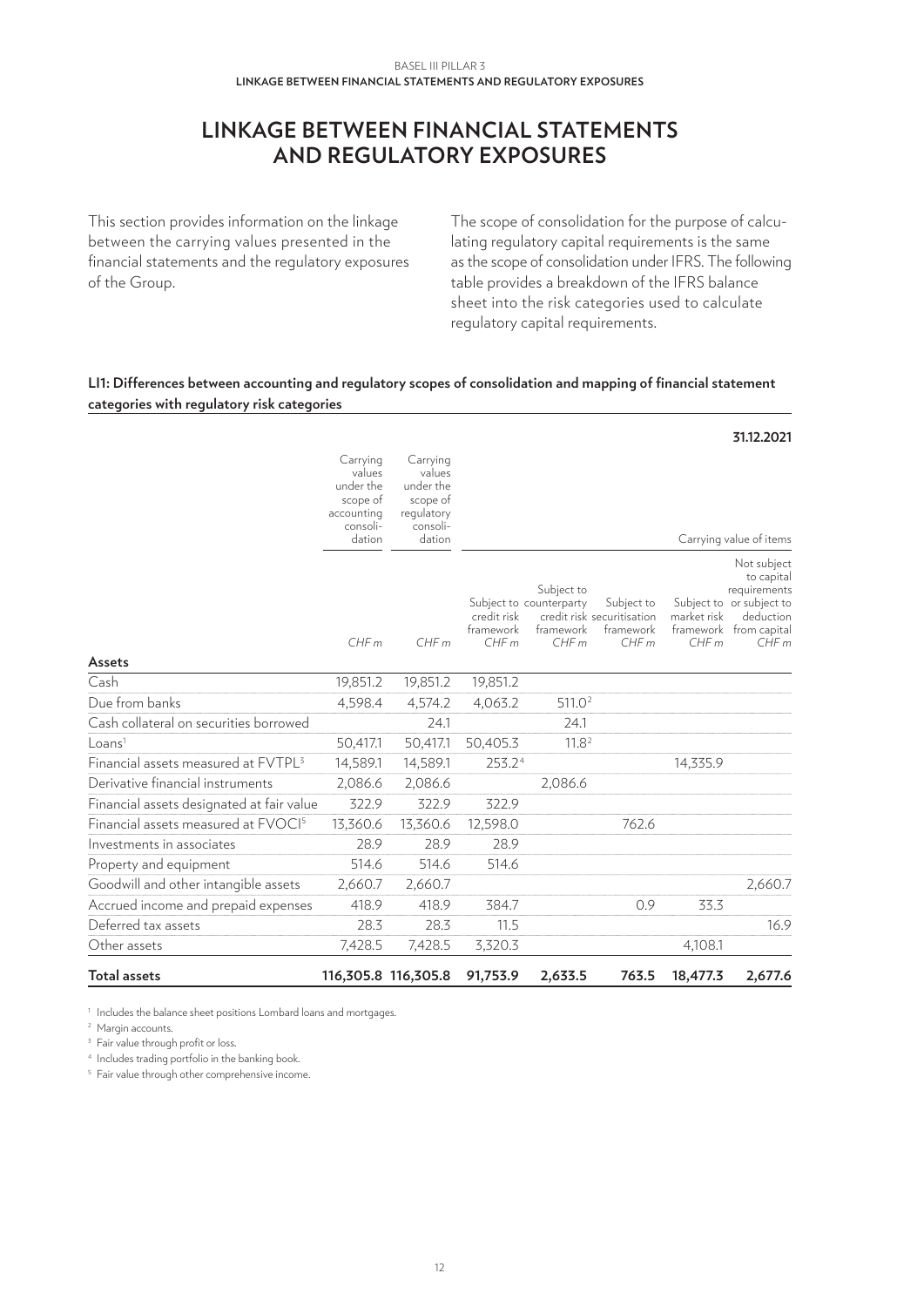#### **Linkage between financial statements and regulatory exposures** Basel III Pillar 3

#### **31.12.2021**

|                                                   | Carrying<br>values<br>under the | Carrying<br>values<br>under the |                                  |                                                            |                                                               |                     |                                                                                                                      |
|---------------------------------------------------|---------------------------------|---------------------------------|----------------------------------|------------------------------------------------------------|---------------------------------------------------------------|---------------------|----------------------------------------------------------------------------------------------------------------------|
|                                                   | scope of<br>accounting          | scope of<br>regulatory          |                                  |                                                            |                                                               |                     |                                                                                                                      |
|                                                   | consoli-<br>dation              | consoli-<br>dation              |                                  |                                                            |                                                               |                     | Carrying value of items                                                                                              |
| <b>Liabilities</b>                                | CHFm                            | CHFm                            | credit risk<br>framework<br>CHFm | Subject to<br>Subject to counterparty<br>framework<br>CHFm | Subject to<br>credit risk securitisation<br>framework<br>CHFm | market risk<br>CHFm | Not subject<br>to capital<br>requirements<br>Subject to or subject to<br>deduction<br>framework from capital<br>CHFm |
| Due to banks                                      | 4,217.2                         | 3,860.3                         |                                  |                                                            |                                                               |                     | 3,860.3                                                                                                              |
| Cash collateral on securities lent                |                                 | 356.9                           |                                  | 356.9                                                      |                                                               |                     |                                                                                                                      |
| Due to customers                                  | 83,201.2                        | 83,201.2                        |                                  |                                                            |                                                               |                     | 83,201.2                                                                                                             |
| Financial liabilities measured at FVTPL           | 749.5                           | 749.5                           |                                  |                                                            |                                                               | 749.5               |                                                                                                                      |
| Derivative financial instruments                  | 2,547.1                         | 2,547.1                         |                                  | 2,547.1                                                    |                                                               |                     |                                                                                                                      |
| Financial liabilities designated<br>at fair value | 14,459.0                        | 14,459.0                        |                                  |                                                            |                                                               |                     | 14,459.0                                                                                                             |
| Debt issued                                       | 2,644.3                         | 2,644.3                         |                                  |                                                            |                                                               |                     | 2,644.3                                                                                                              |
| Accrued expenses and deferred income              | 768.9                           | 768.9                           |                                  |                                                            |                                                               |                     | 768.9                                                                                                                |
| Current tax liabilities                           | 291.6                           | 291.6                           |                                  |                                                            |                                                               |                     | 291.6                                                                                                                |
| Deferred tax liabilities                          | 84.5                            | 84.5                            |                                  |                                                            |                                                               |                     | 84.5                                                                                                                 |
| Provisions                                        | 96.8                            | 96.8                            |                                  |                                                            |                                                               |                     | 96.8                                                                                                                 |
| Other liabilities                                 | 502.3                           | 502.3                           |                                  |                                                            |                                                               |                     | 502.3                                                                                                                |
| <b>Total liabilities</b>                          |                                 | 109,562.5 109,562.5             |                                  | 2,904.0                                                    |                                                               |                     | 749.5 105,909.0                                                                                                      |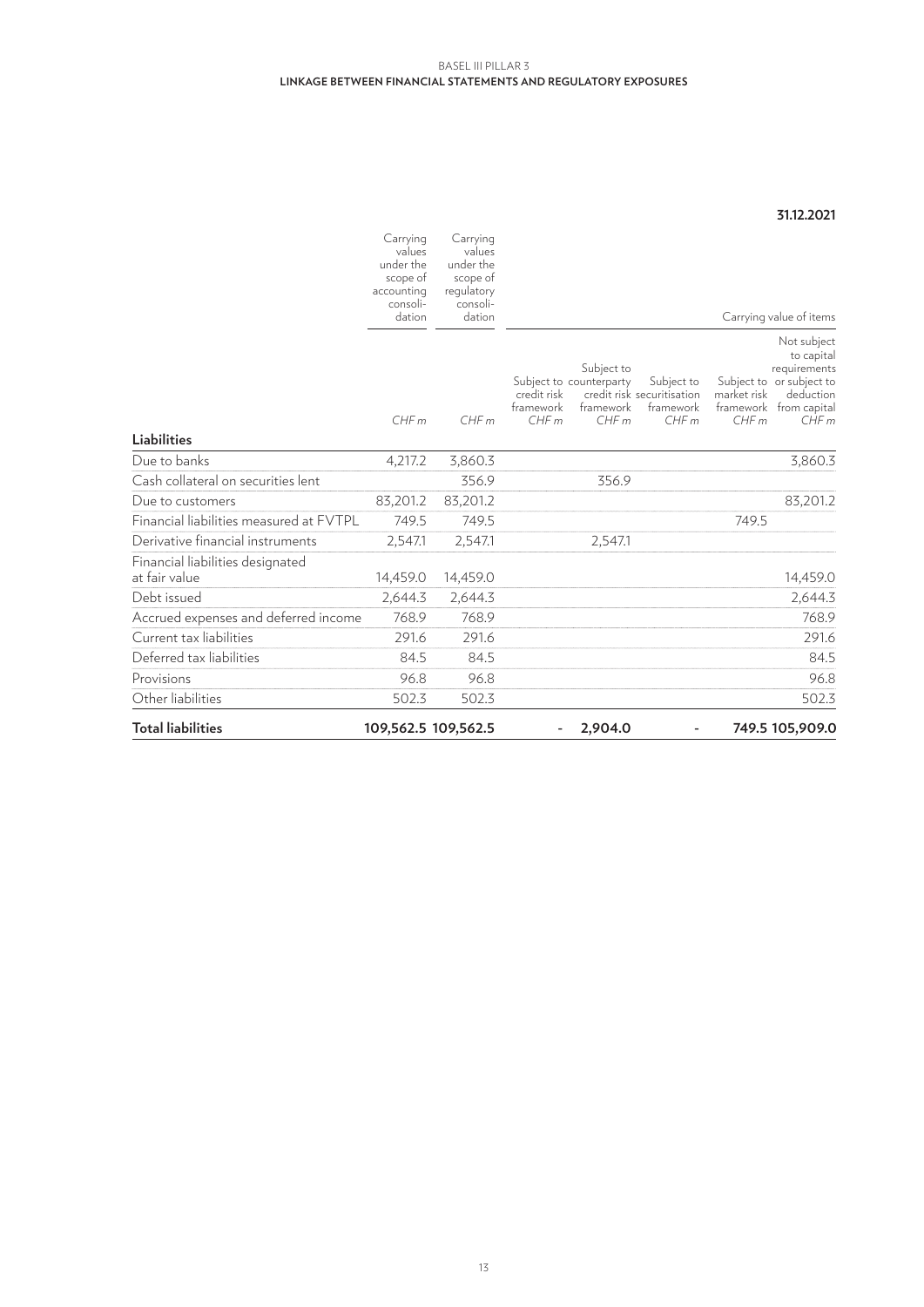The following table illustrates the key differences between regulatory exposure amounts and accounting carrying values under the regulatory scope of consolidation. In addition to the accounting carrying values, the regulatory exposure amounts include:

- off-balance sheet exposures (no. 4)
- add-ons and differences in netting and collateral mitigation on derivatives; in addition, exposures to changes of credit valuation adjustments (CVA) (no. 5)
- Securities financing transactions (SFTs) and differences in netting and collateral mitigation on SFTs through the comprehensive measurement approach (no. 6)
- effect of collateral mitigation in the banking book (no. 7)

#### **LI2: Main sources of differences between regulatory exposure amounts and carrying values in financial statements**

|                |                                                                  |             |                                  |                                                       |                                          | 31.12.2021                       |
|----------------|------------------------------------------------------------------|-------------|----------------------------------|-------------------------------------------------------|------------------------------------------|----------------------------------|
|                |                                                                  | Total       |                                  |                                                       |                                          | Positions subject to             |
| No.            |                                                                  | CHFm        | credit risk<br>framework<br>CHFm | counter-<br>party<br>credit risk<br>framework<br>CHFm | securiti-<br>sation<br>framework<br>CHFm | market risk<br>framework<br>CHFm |
|                | Asset carrying value amount under regulatory scope               |             |                                  |                                                       |                                          |                                  |
|                | of consolidation (as per table LI1)                              | 113,628.2   | 91,753.91                        | 2,633.5                                               | 763.5                                    | 18,477.3                         |
|                | Liabilities carrying value amount under regulatory scope         |             |                                  |                                                       |                                          |                                  |
| 2              | of consolidation (as per table LI1)                              | $-3,653.5$  |                                  | $-2,904.0$                                            |                                          | $-749.5$                         |
|                | Total net amount under regulatory                                |             |                                  |                                                       |                                          |                                  |
| $\overline{3}$ | scope of consolidation                                           | 109,974.7   | 91,753.9                         | $-270.5$                                              | 763.5                                    | 17,727.8                         |
| $\overline{4}$ | Off-balance-sheet amounts (post CCF and CRM)                     | 756.6       | 756.6                            |                                                       |                                          |                                  |
|                | Add-ons and differences in netting and collateral                |             |                                  |                                                       |                                          |                                  |
| $\overline{5}$ | mitigation on derivatives and CVA                                | 7,194.0     |                                  | 7,194.0                                               |                                          |                                  |
| 6              | <b>SFT<sub>s</sub></b>                                           | 955.9       |                                  | 955.9                                                 |                                          |                                  |
|                | Other differences including collateral mitigation                |             |                                  |                                                       |                                          |                                  |
| 7              | in the banking book                                              | $-40,859.2$ | $-40,859.2$                      |                                                       |                                          |                                  |
| 8              | Exposure amounts considered for regulatory<br>purposes (net EAD) | 78,022.0    | $51,651.3^2$                     | 7,879.4 <sup>3</sup>                                  | 763.5                                    | 17,727.8                         |

<sup>1</sup> Includes non-counterparty credit risk-related positions.

<sup>2</sup> Amount is in line with the total sum of EAD post CRM of credit risk CR5 plus EAD amount from the threshold calculation of CHF 69.3 million and EAD from settlement risk of CHF 1.4 million.

<sup>3</sup> Amount is in line with the total sum of EAD post CRM of the counterparty credit risk tables CCR1, CCR2, CCR8.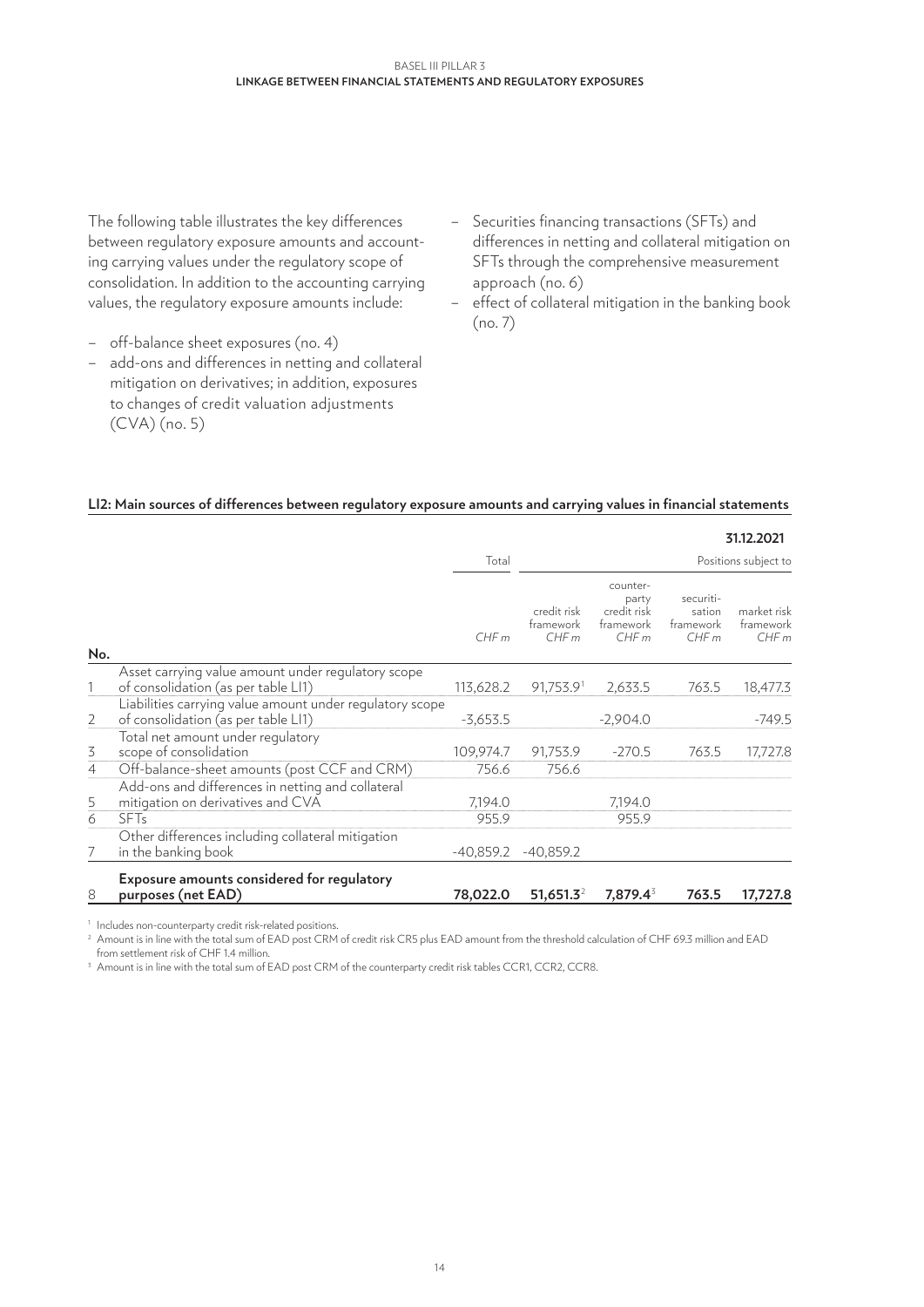#### **Linkage between financial statements and regulatory exposures** Basel III Pillar 3

The table below (disclosure requirements according to table LIA, FINMA circular 2016/1, annex 2) presents an overview of disclosures regarding the measurement of fair value separately provided in the Annual Report 2021 of the Group.

| Pillar 3 disclosure requirement | <b>Annual Report 2021</b><br>section | <b>Disclosure</b>             | <b>Annual Report 2021</b><br>page numbers |
|---------------------------------|--------------------------------------|-------------------------------|-------------------------------------------|
| Valuation methodologies applied | Comment on risk<br>management        | – Market risk                 | $129 - 130$                               |
| Fair value determination        | Additional information               | - Fair value<br>determination | 178-179                                   |

#### **Independent price verification process**

The Group's fair value measurement and model governance framework includes numerous controls and procedural safeguards that are intended to maximise the quality of fair value measurements reported in the financial statements. New products and valuation techniques must be reviewed and approved by key stakeholders. Fair value estimates are validated by the risk and finance functions, which are independent of the business divisions. Independent price verification is performed by the Market Risk and Product Control department through comparing fair

value estimates with observable market prices and other independent sources. For instruments where valuation models are used to determine fair value, an independent valuation and model control group within Market Risk and Product Control evaluates models on a regular basis, including valuation and model input parameters as well as pricing.

#### **Prudent valuation adjustments**

There are no prudent valuation adjustments required as at 31 December 2021.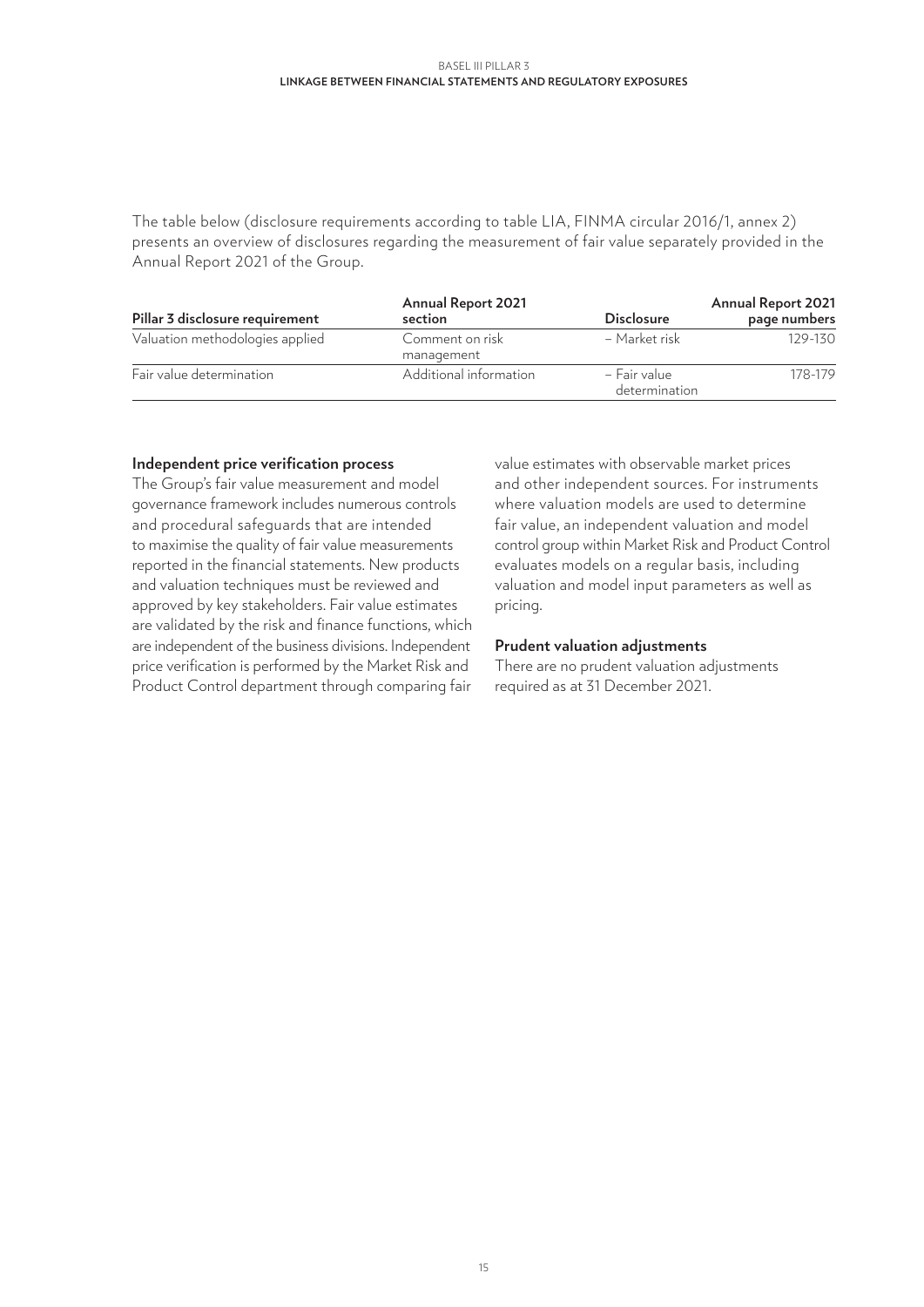# **CAPITAL COMPONENTS**

# <span id="page-15-0"></span>COMPOSITION OF CAPITAL

The table below provides the composition of capital as defined by the FINMA disclosure circular. Reference is made to items reconciling to the balance sheet as disclosed in the section 'Balance sheet reconciliation' on page 19.

# **CC1: Composition of regulatory capital 31.12.2021**References<sup>1</sup> *CHF m*  $No.$ <sup>2</sup>  **Common Equity Tier 1 capital (CET1)** 1 Issued and paid-in capital, fully eligible 1 and 1 and 1 and 1 and 1 and 1 and 1 and 1 and 1 and 1 and 1 and 1 and 1 and 1 and 1 and 1 and 1 and 1 and 1 and 1 and 1 and 1 and 1 and 1 and 1 and 1 and 1 and 1 and 1 and 1 a 2 Retained earnings 2 2 Retained earnings 2 3 Other components of equity 3 Other components of equity 6 **CET1 before adjustments**<sup>3</sup> **7,420.2 Regulatory adjustments to CET1** 8 Goodwill -1,800.9 4 9 Other intangibles (net of related deferred tax liabilities)<sup>4</sup> -850.4 -850.4 5 10 Deferred tax assets that rely on future profitability and the state of the state of the 16.9 6 6 11 Cash flow hedge reserve 8.7 14 Gains or losses due to changes in own credit risk 0.8 15 Defined benefit pension fund net assets -3.1 16 Net long position in own shares  $-632.3$ Planned dividend for the financial year -575.2 26 Unrealised gains related to financial assets measured at FVOCI - The Matteo -235.2 28 **Total regulatory adjustments to CET1 -4,104.5** 29 **Net CET1 3,315.7**

<sup>1</sup> For the reconciliation of individual requlatory capital amounts with balance sheet positions, the reference numbers in the table above refer to reference numbers in table CC2.

<sup>2</sup> Row numbers according to the sample table enclosed in the FINMA circular 2016/1, annex 2, table CC1.

<sup>3</sup> Before deduction of treasury shares of CHF 685.8 million; ineligible non-controlling interests of CHF 9.0 million are excluded from CET1 capital.

<sup>4</sup> Reference 5: CHF -850.4 million reflects CHF -859.8 million other intangible assets net of related CHF 9.4 million deferred tax liabilities.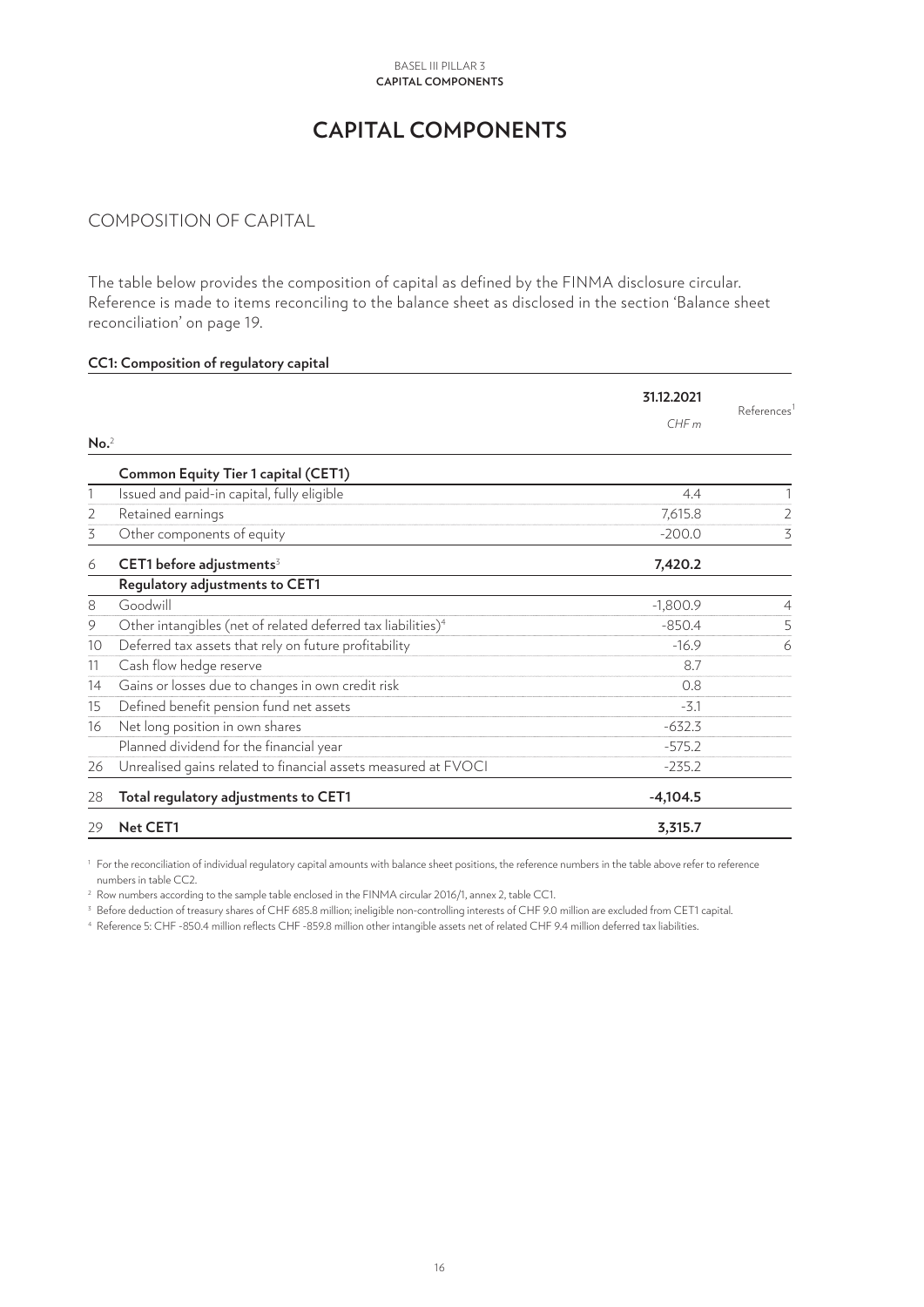|                  |                                                                                                              | 31.12.2021 | References |
|------------------|--------------------------------------------------------------------------------------------------------------|------------|------------|
|                  |                                                                                                              | CHFm       |            |
| No. <sup>2</sup> |                                                                                                              |            |            |
|                  | Additional Tier 1 capital (AT1)                                                                              |            |            |
| 30               | Issued and paid in AT1 instruments, fully eligible                                                           | 1,442.1    |            |
| 32               | of which classified as liabilities under applicable accounting standards                                     | 1,442.1    |            |
| 36               | AT1 before adjustments                                                                                       | 1,442.1    |            |
|                  | Regulatory adjustments to AT1                                                                                |            |            |
| 37               | Net long positions in own AT1 instruments                                                                    | $-10.1$    |            |
| 43               | Total regulatory adjustments to AT1                                                                          | $-10.1$    |            |
| 44               | Net AT1                                                                                                      | 1,432.0    | 7          |
| 45               | Tier 1 capital (net T1 = net CET1 + net AT1)                                                                 | 4,747.7    |            |
|                  | Tier 2 capital (T2)                                                                                          |            |            |
| 51               | T2 before adjustments                                                                                        |            |            |
|                  | Regulatory adjustments to T2                                                                                 |            |            |
| 52               | Net long positions in own T2 instruments                                                                     |            |            |
| 56               | Additional adjustments (lumpsum amount and 45% of unrealised gains on<br>financial assets measured at FVOCI) | 111.4      |            |
| 57               | Total regulatory adjustments to T2                                                                           | 111.4      |            |
| 58               | Net T <sub>2</sub>                                                                                           | 111.4      |            |
| 59               | Regulatory capital $(=$ net $T1 +$ net $T2)$                                                                 | 4,859.2    |            |
|                  | Risk-weighted assets (RWA)                                                                                   |            |            |
| 60               | <b>Total RWA</b>                                                                                             | 20,274.2   |            |
|                  |                                                                                                              |            |            |

<sup>1</sup> For the reconciliation of individual regulatory capital amounts with balance sheet positions, the reference numbers in the table above refer to reference numbers in table CC2.

<sup>2</sup> Row numbers according to the sample table enclosed in the FINMA circular 2016/1, annex 2, table CC1.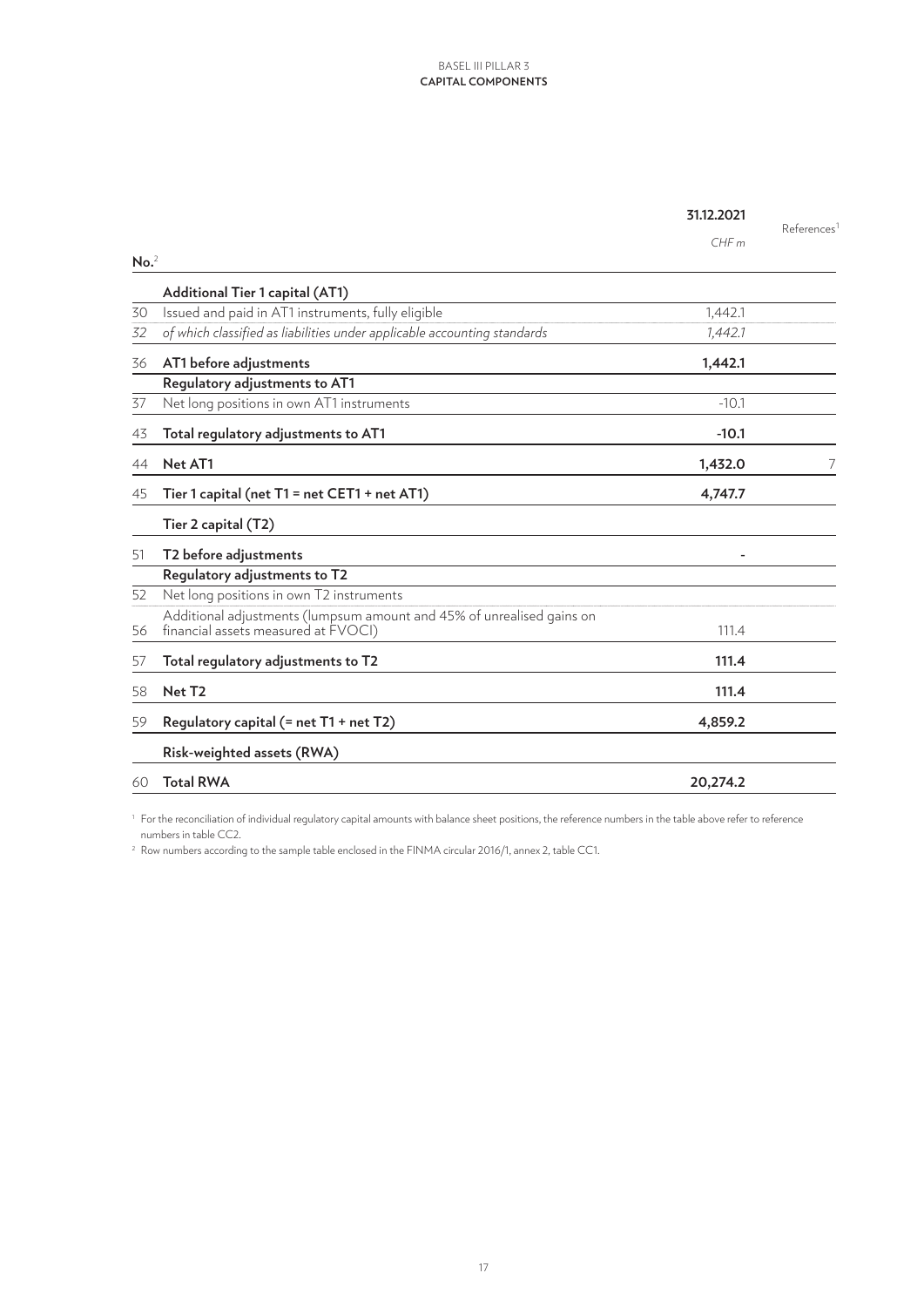|                  |                                                                                                                                                                 | 31.12.2021 |            |
|------------------|-----------------------------------------------------------------------------------------------------------------------------------------------------------------|------------|------------|
|                  |                                                                                                                                                                 | CHFm       | References |
| No. <sup>2</sup> |                                                                                                                                                                 |            |            |
|                  | Capital ratios                                                                                                                                                  |            |            |
| 61               | CET1 ratio (no. 29, as a percentage of risk-weighted assets)                                                                                                    | 16.4%      |            |
| 62               | T1 ratio (no. 45, as a percentage of risk-weighted assets)                                                                                                      | 23.4%      |            |
| 63               | Regulatory capital ratio (no. 59, as a percentage of risk-weighted assets)                                                                                      | 24.0%      |            |
|                  | CET1 requirements in accordance with Basel minimum standards<br>(capital buffer + countercyclical buffer), as a percentage of risk-weighted                     | 2.6%       |            |
| 64               | assets                                                                                                                                                          | 2.5%       |            |
| 65               | of which capital conservation buffer<br>of which countercyclical buffer                                                                                         | 0.1%       |            |
| 66               |                                                                                                                                                                 |            |            |
|                  | CET1 available to meet buffer requirements as per the Basel<br>minimum standards, after deduction of CET1 to cover                                              |            |            |
|                  | 68 the minimum requirements, as a percentage of risk-weighted assets                                                                                            | 11.9%      |            |
|                  | CET1 total requirement target in accordance with annex 8 of the CAO<br>68a plus the countercyclical buffer (as a percentage of risk-weighted assets)            | 7.9%       |            |
|                  | of which countercyclical buffers as per art. 44 and art. 44a CAO<br>68b (as a percentage of risk-weighted assets)                                               | 0.1%       |            |
|                  | 68c CET1 available (as a percentage of risk-weighted assets)                                                                                                    | 16.4%      |            |
|                  | T1 total requirement in accordance with annex 8 of the CAO<br>68d plus the countercyclical buffer (as a percentage of risk-weighted assets)                     | 9.7%       |            |
|                  | 68e T1 available (as a percentage of risk-weighted assets)                                                                                                      | 21.6%      |            |
|                  | Total requirement for regulatory capital in accordance with annex 8 of the<br>68f CAO plus the countercyclical buffer (as a percentage of risk-weighted assets) | 12.1%      |            |
|                  | 68q Requlatory capital available (as a percentage of risk-weighted assets)                                                                                      | 24.0%      |            |
|                  | Amounts below the thresholds for deduction (before risk-weighting)                                                                                              |            |            |
| 72               | Non-qualified participations in the financial sector                                                                                                            | 227.9      |            |
| 73               | Other qualified participations in the financial sector                                                                                                          | 57.8       |            |
| 75               | Other deferred tax assets                                                                                                                                       | 11.5       | 8          |
|                  | Applicable cap on the inclusion of provisions in T2                                                                                                             |            |            |
| 76               | Loss allowance eligible in T2 in the context of the SA-BIS approach                                                                                             | 5.6        |            |
| 77               | Cap on inclusion of valuation adjustments in T2 in the context of<br>SA-BIS approach                                                                            | 159.5      |            |

<sup>1</sup> For the reconciliation of individual regulatory capital amounts with balance sheet positions, the reference numbers in the table above refer to reference numbers in table CC2.

 $^{\rm 2}$  Row numbers according to the sample table enclosed in the FINMA circular 2016/1, annex 2, table CC1.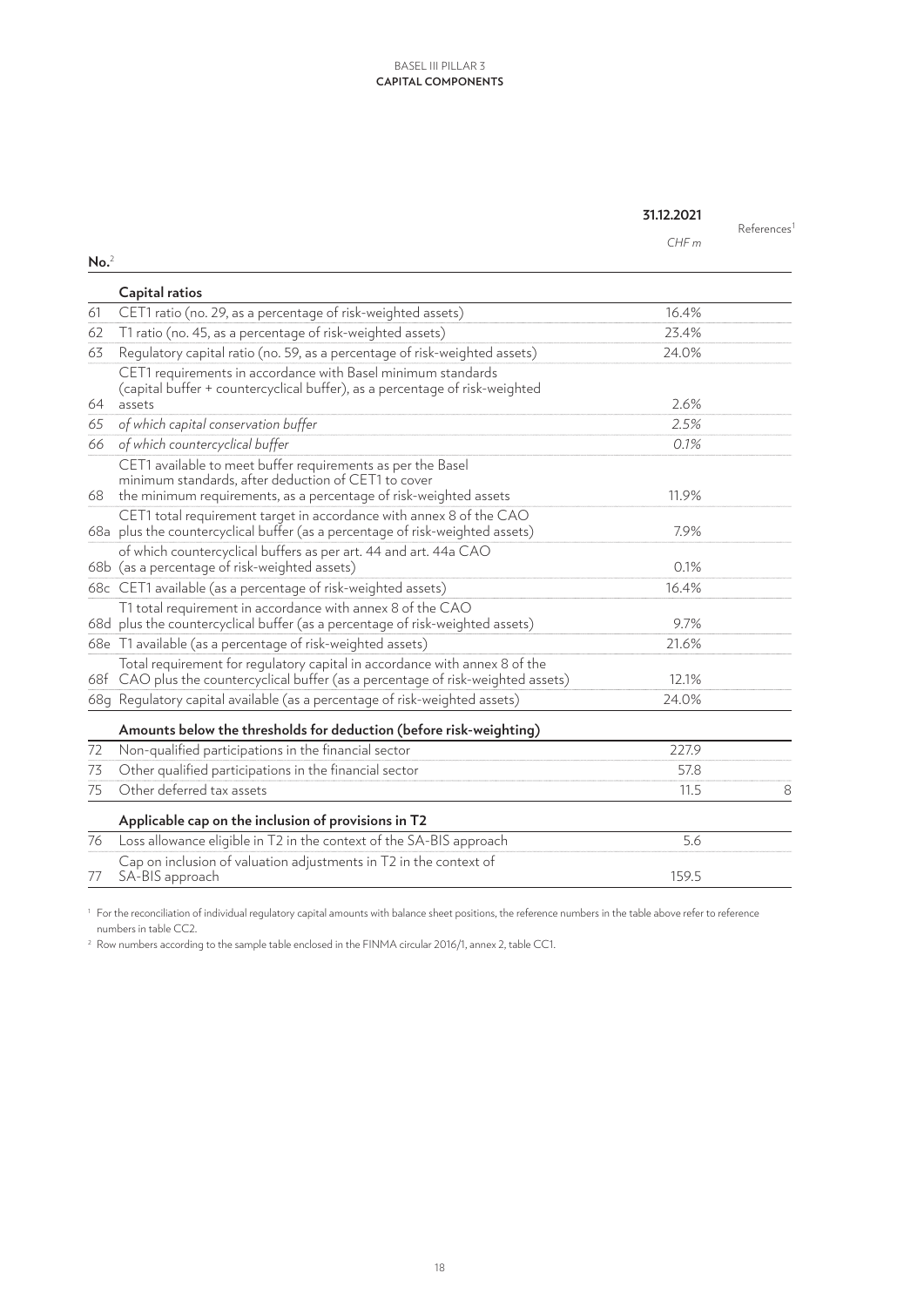### BALANCE SHEET RECONCILIATION

In 2021, the scope of consolidation used for the calculation of capital adequacy is identical to the one applied for accounting purposes. Note 29A in the Annual Report 2021 of the Group provides

an overview of the Group's consolidated companies. In the table below, the line items of the balance sheet are expanded and referenced where relevant to display all components that are disclosed in the table as shown in the section 'Composition of capital'.

#### **CC2: Reconciliation of regulatory capital to balance sheet**

| Consolidated balance sheet <sup>1</sup>               | 31.12.2021                   |                         |
|-------------------------------------------------------|------------------------------|-------------------------|
|                                                       | According to the             |                         |
|                                                       | financial statements<br>CHFm | References <sup>2</sup> |
| Assets                                                |                              |                         |
| Cash                                                  | 19,851.2                     |                         |
| Due from banks                                        | 4,574.2                      |                         |
| Cash collateral on securities borrowed                | 24.1                         |                         |
| Lombard loans                                         | 42,240.6                     |                         |
| Mortgages                                             | 8,176.5                      |                         |
| Financial assets measured at FVTPL                    | 14,589.1                     |                         |
| Derivative financial instruments                      | 2,086.6                      |                         |
| Financial assets designated at fair value             | 322.9                        |                         |
| Financial assets measured at FVOCI                    | 13,360.6                     |                         |
| Investments in associates                             | 28.9                         |                         |
| Property and equipment                                | 514.6                        |                         |
| Goodwill and other intangible assets                  | 2,660.7                      |                         |
| of which goodwill                                     | 1,800.9                      | $\overline{4}$          |
| of which other intangible assets                      | 859.8                        | 5                       |
| Accrued income and prepaid expenses                   | 418.9                        |                         |
| Deferred tax assets                                   | 28.3                         |                         |
| of which deferred tax assets on loss carryforwards    | 16.9                         | 6                       |
| of which deferred tax assets on temporary differences | 11.5                         | 8                       |
| Other assets                                          | 7,428.5                      |                         |
| Total assets                                          | 116,305.8                    |                         |

<sup>1</sup> The balance sheet positions are presented in accordance with the sample table as shown in the FINMA circular 2016/1, annex 2, table CC2.

<sup>2</sup> For the reconciliation of individual balance sheet amounts, the reference numbers in the table above refer to the reference numbers in table CC1.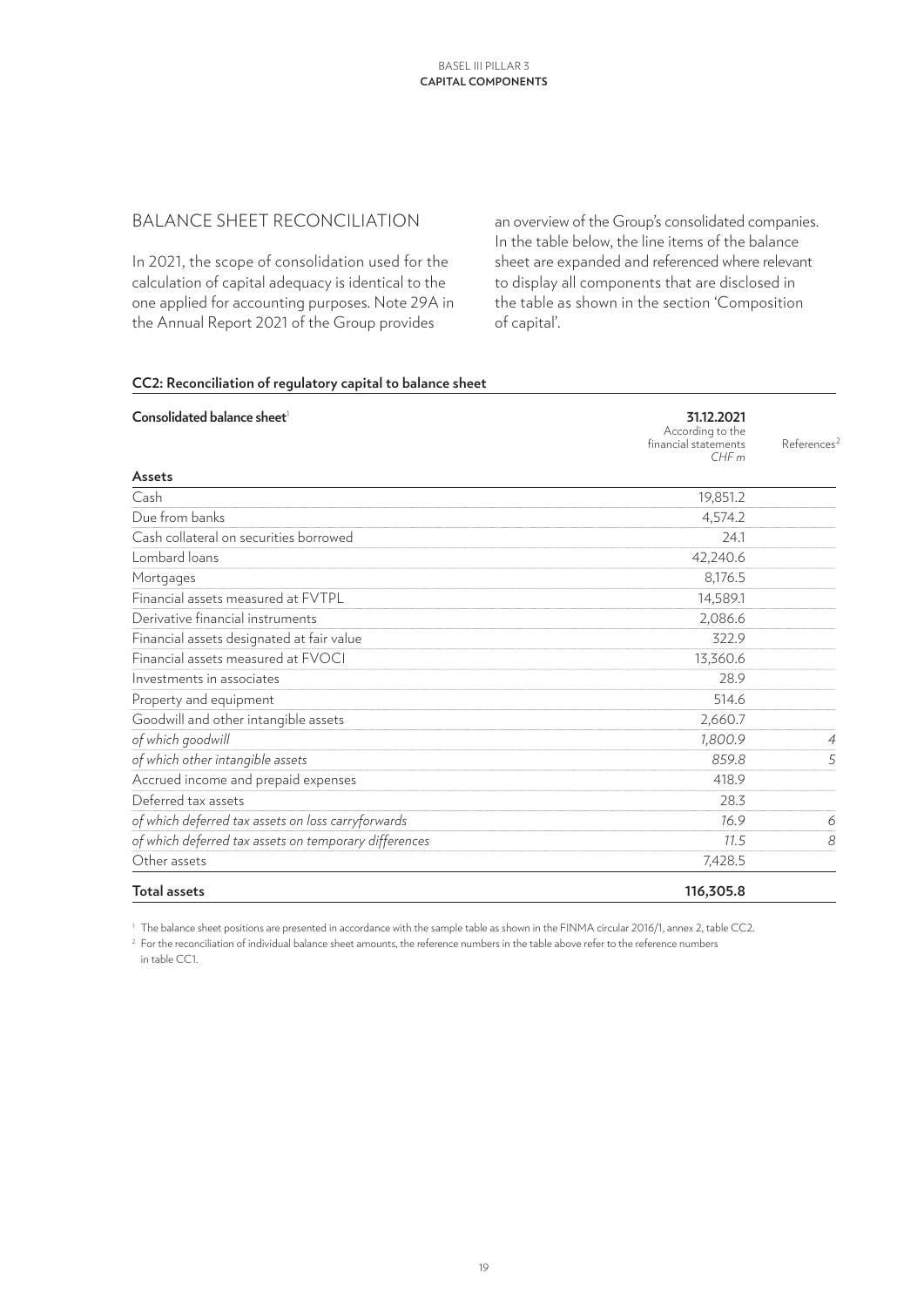| Consolidated balance sheet <sup>1</sup>                                                | 31.12.2021<br>According to the<br>financial statements<br>CHFm | References <sup>2</sup> |
|----------------------------------------------------------------------------------------|----------------------------------------------------------------|-------------------------|
| <b>Liabilities and equity</b>                                                          |                                                                |                         |
| Due to banks                                                                           | 3,860.3                                                        |                         |
| Cash collateral on securities lent                                                     | 356.9                                                          |                         |
| Due to customers                                                                       | 83,201.2                                                       |                         |
| Financial liabilities measured at FVTPL                                                | 749.5                                                          |                         |
| Derivative financial instruments                                                       | 2,547.1                                                        |                         |
| Financial liabilities designated at fair value                                         | 14,459.0                                                       |                         |
| Debt issued                                                                            | 2,644.3                                                        |                         |
| of which tier 1 bond issued 2016 (Basel III-compliant capital instrument) $3$          | 220.2                                                          | 7                       |
| of which tier 1 bond issued 2017 (Basel III-compliant capital instrument) <sup>3</sup> | 271.5                                                          | $\overline{7}$          |
| of which tier 1 bond issued 2019 (Basel III-compliant capital instrument) <sup>3</sup> | 348.8                                                          | $\overline{7}$          |
| of which tier 1 bond issued 2020 (Basel III-compliant capital instrument) <sup>3</sup> | 303.7                                                          | 7                       |
| of which tier 1 bond issued 2021 (Basel III-compliant capital instrument) <sup>3</sup> | 287.9                                                          | 7                       |
| Accrued expenses and deferred income                                                   | 768.9                                                          |                         |
| Current tax liabilities                                                                | 291.6                                                          |                         |
| Deferred tax liabilities                                                               | 84.5                                                           |                         |
| of which deferred tax liabilities on other intangible assets                           | 9.4                                                            | 5                       |
| Provisions                                                                             | 96.8                                                           |                         |
| Other liabilities                                                                      | 502.3                                                          |                         |
| <b>Total liabilities</b>                                                               | 109,562.5                                                      |                         |
| Share capital                                                                          | 4.4                                                            | 1                       |
| Retained earnings                                                                      | 7,615.8                                                        | $\overline{2}$          |
| Other components of equity                                                             | $-200.0$                                                       | $\overline{3}$          |
| Treasury shares                                                                        | $-685.8$                                                       |                         |
| Equity attributable to shareholders of Julius Baer Group Ltd.                          | 6,734.4                                                        |                         |
| Non-controlling interests                                                              | 9.0                                                            |                         |
| Total equity                                                                           | 6,743.3                                                        |                         |
| Total liabilities and equity                                                           | 116,305.8                                                      |                         |

<sup>1</sup> The balance sheet positions are presented in accordance with the sample table as shown in the FINMA circular 2016/1, annex 2, table CC2.

<sup>2</sup> For the reconciliation of individual balance sheet amounts, the reference numbers in the table above refer to the reference numbers in table CC1.

<sup>3</sup> Details of material features of regulatory capital instruments are published in the Financial Reporting section of the Julius Baer website (www.juliusbaer.com/reporting).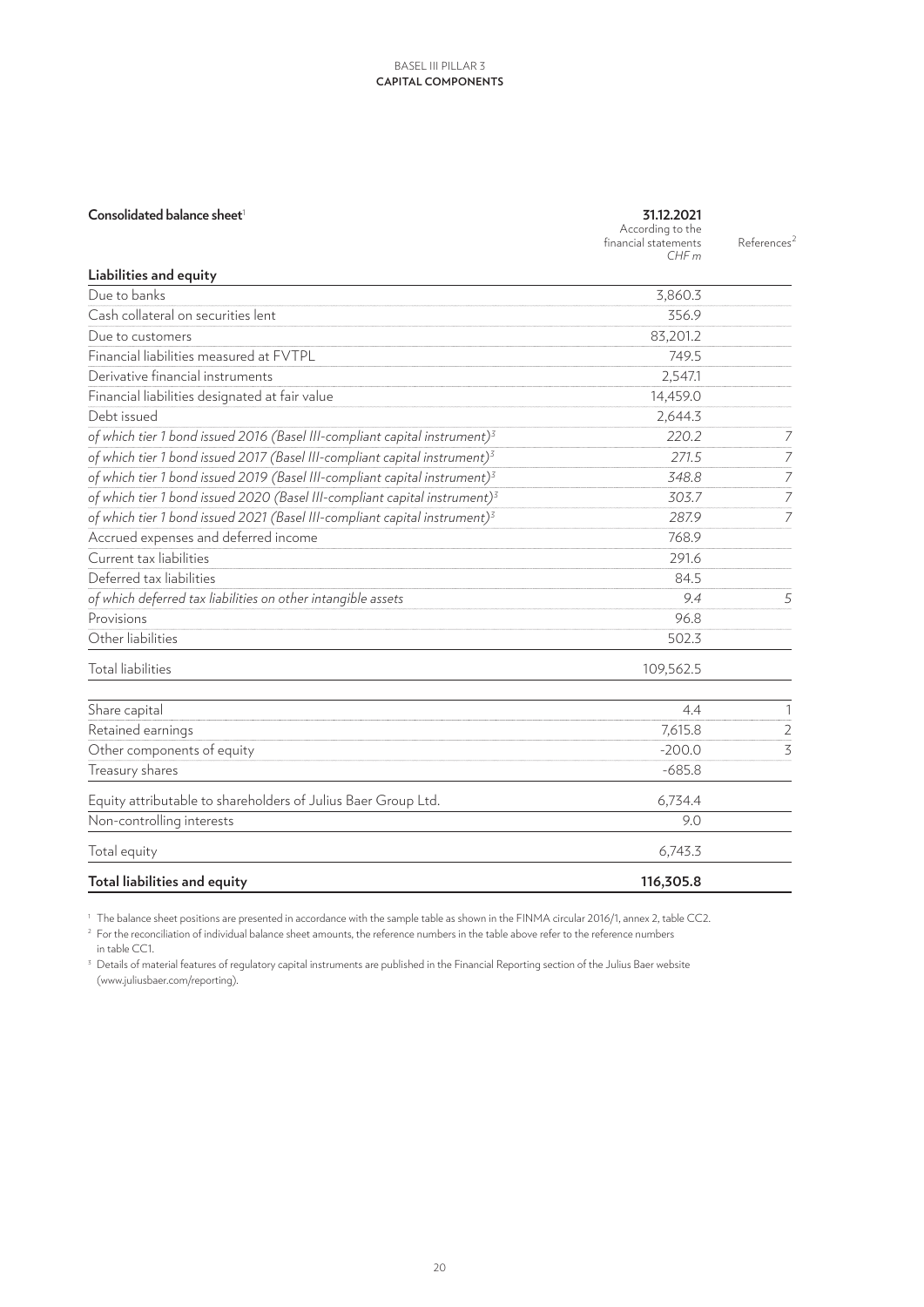## GEOGRAPHICAL DISTRIBUTION OF CREDIT EXPOSURES USED IN THE COUNTERCYCLICAL BUFFER

In the table below, the countercyclical buffer requirements are shown based on the jurisdictions in which the Group has private sector credit exposures subject to a countercyclical buffer requirement compliant with the Basel III standards.

#### **CCyB1: Geographical distribution of credit exposures used in the countercyclical buffer**

|                           | a                                      | C                                                                                | d                                                       | 31.12.2021<br>e                  |
|---------------------------|----------------------------------------|----------------------------------------------------------------------------------|---------------------------------------------------------|----------------------------------|
| Geographical<br>breakdown | Countercyclical capital<br>buffer rate | Risk-weighted assets used<br>in the computation of the<br>countercyclical buffer | Bank-specific<br>countercyclical capital<br>buffer rate | Countercyclical<br>buffer amount |
|                           | %                                      | CHFm                                                                             | %                                                       | CHFm                             |
| Hong Kong                 | 1.00                                   | 283.1                                                                            |                                                         |                                  |
| Luxembourg                | 0.50                                   | 536.8                                                                            |                                                         |                                  |
| Sum                       |                                        | 819.9                                                                            |                                                         |                                  |
| Total                     |                                        | $5,359.2$ <sup>1</sup>                                                           | 0.10                                                    | 20.9                             |

<sup>1</sup> Shows the total of RWA for private sector credit exposures across all jurisdictions to which the Group is exposed to, including jurisdictions with no countercyclical buffer rate or with a countercyclical buffer rate set at zero.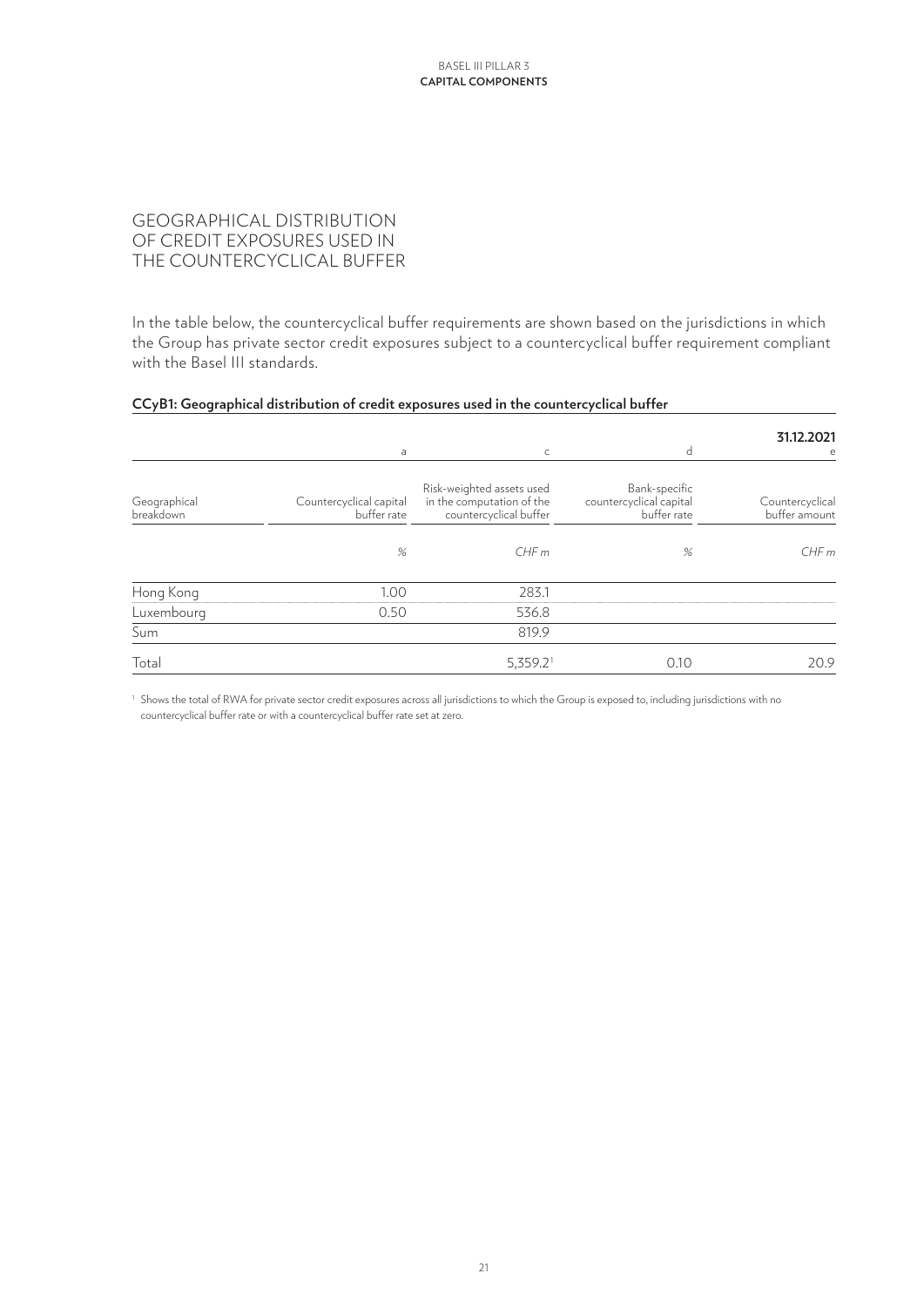# **LEVERAGE RATIO**

### <span id="page-21-0"></span>INTRODUCTION

In addition to the requirement for banks to hold eligible capital proportionate to their risk-weighted assets, the leverage ratio is a non-risk-based metric, defined as the ratio between eligible Tier 1 capital and the total leverage ratio exposure. The total exposure encompasses all balance sheet and offbalance sheet positions, and the FINMA circular 2015/03 'Leverage Ratio' defines how these are to be calculated. In accordance with FINMA Guidance 02/2020 and 06/2020, deposits held at central banks were temporarily excluded in 2020 from the leverage ratio exposure calculation, net of dividends distributed for the financial year 2019. The minimum ratio requirement is three percent.

#### COMPONENTS

The leverage ratio was 4.0% at the end of December 2021. The difference of the total exposures of CHF 118.3 billion (no. 8 in the following table) to the total on-balance sheet exposures of CHF 116.3 billion (no. 1) was CHF 2.0 billion. The difference is the sum of lines 2 to 7 in the following table.

#### **LR1: Summary comparison of accounting assets versus leverage ratio exposure measure**

|                |                                                                                                                                                                                                                                                                                                                                          | 31.12.2021<br>CHFm |
|----------------|------------------------------------------------------------------------------------------------------------------------------------------------------------------------------------------------------------------------------------------------------------------------------------------------------------------------------------------|--------------------|
| No.            |                                                                                                                                                                                                                                                                                                                                          |                    |
|                | Total assets as per published financial statements                                                                                                                                                                                                                                                                                       | 116,305.8          |
| 2              | Adjustment for investments in banking, financial, insurance or commercial entities that are<br>consolidated for accounting purposes but outside the scope of regulatory consolidation<br>(margin nos. 6-7 FINMA circular 15/3), as well as adjustment for assets deducted from<br>Tier 1 capital (margin nos. 16-17 FINMA circular 15/3) | $-2,906.4$         |
| 3              | Adjustment for fiduciary assets recognised on the balance sheet for accounting purposes,<br>but excluded from the leverage ratio exposure measure (margin no. 15 FINMA circular 15/3)                                                                                                                                                    |                    |
| $\overline{4}$ | Adjustment for derivative financial instruments (margin nos. 21-51 FINMA circular 15/3)                                                                                                                                                                                                                                                  | 3,552.6            |
| 5              | Adjustment for securities financing transactions (SFTs) (margin nos. 52-73 FINMA circular 15/3)                                                                                                                                                                                                                                          | 151.8              |
| 6              | Adjustment for off-balance sheet items (i.e. conversion to credit equivalent amounts of<br>off-balance sheet exposures) (margin nos. 74-76 FINMA circular 15/3)                                                                                                                                                                          | 1,170.1            |
|                | Other adjustments                                                                                                                                                                                                                                                                                                                        |                    |
| 8              | Leverage ratio exposure                                                                                                                                                                                                                                                                                                                  | 118,273.9          |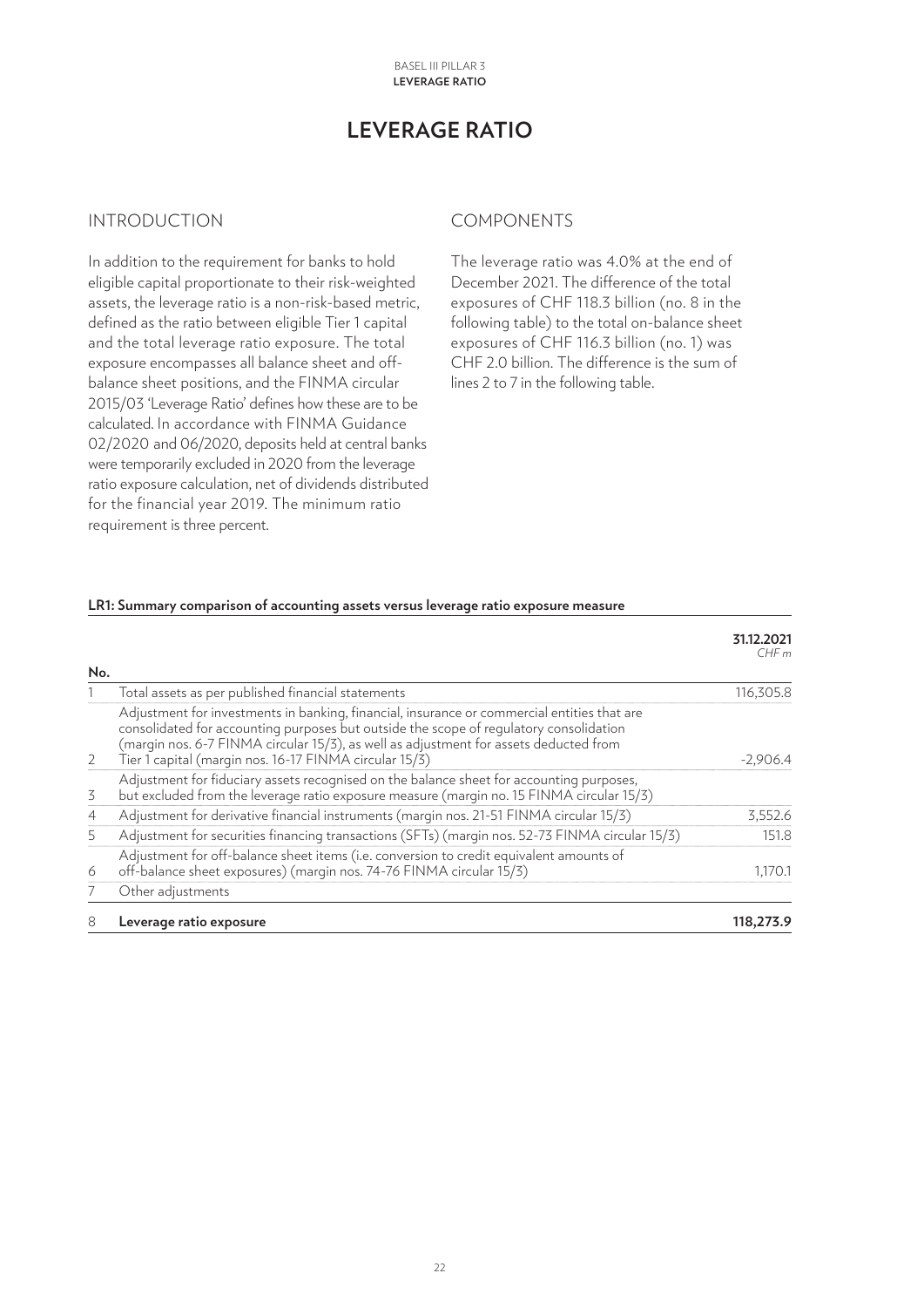#### **LR2: Leverage ratio common disclosure**

|                |                                                                                                                                                                       | 31.12.2021<br>CHFm | 31.12.2020<br>CHFm |
|----------------|-----------------------------------------------------------------------------------------------------------------------------------------------------------------------|--------------------|--------------------|
| No.            |                                                                                                                                                                       |                    |                    |
|                | On-balance sheet exposures                                                                                                                                            |                    |                    |
| 1              | On-balance sheet items excluding derivatives and SFTs,<br>but including collateral (margin nos. 14-15 FINMA circular 15/3)                                            | 114,195.1          | 101,878.2          |
|                | Assets that must be deducted in determining the eligible tier 1 capital                                                                                               |                    |                    |
| $\overline{2}$ | (margin nos. 7 and 16-17 FINMA circular 15/3)                                                                                                                         | $-2,906.4$         | $-2,924.5$         |
| 3              | Total on-balance sheet exposures, excluding derivatives and SFTs                                                                                                      | 111,288.7          | 98,953.7           |
|                | Derivative exposures                                                                                                                                                  |                    |                    |
|                | Replacement values associated with all derivatives transactions, including those                                                                                      |                    |                    |
|                | with CCPs, taking into account the margin payments received and netting<br>agreements in accordance with margin nos. 22-23 and 34-35 FINMA circular 15/3              | 1,922.0            | 3,343.7            |
| 4              | Add-on amounts for PFE associated with all derivatives transactions                                                                                                   |                    |                    |
| 5              | (margin nos. 22 and 25 FINMA circular 15/3)                                                                                                                           | 5,204.0            | 5,565.6            |
|                | Gross-up for derivatives collateral provided where deducted from the balance sheet                                                                                    |                    |                    |
| 6              | assets pursuant to the operative accounting framework (margin no. 27 FINMA circular 15/3)                                                                             |                    |                    |
|                | Deduction of receivables assets for cash variation margin provided in                                                                                                 |                    |                    |
| 7              | derivatives transactions, in accordance with margin no. 36 FINMA circular 15/3                                                                                        | $-607.0$           | $-1,098.0$         |
| 8              | Deduction relating to exposures to QCCPs if there is no obligation to reimburse<br>the client in the event of the QCCP defaulting (margin no. 39 FINMA circular 15/3) | $-963.3$           | $-2,306.8$         |
| 9              | Adjusted effective notional amount of written credit derivatives, after deduction<br>of negative replacement values (margin no. 43 FINMA circular 15/3)               | 83.5               | 110.1              |
|                | Adjusted effective notional offsets of bought/written credit derivatives<br>(margin nos. 44-50 FINMA circular 15/3) and add-on deductions for written                 |                    |                    |
| 10             | credit derivatives (margin no. 51 FINMA circular 15/3)                                                                                                                |                    |                    |
| 11             | Total                                                                                                                                                                 | 5,639.2            | 5,614.5            |
|                | Securities financing transaction exposures                                                                                                                            |                    |                    |
|                | Gross SFT assets with no recognition of netting (except in the case of novation                                                                                       |                    |                    |
|                | with a QCCP as per margin no. 57 FINMA circular 15/3) including sale                                                                                                  |                    |                    |
| 12             | accounting transactions (margin no. 69 FINMA circular 15/3), less the<br>items specified in margin no. 58 FINMA circular 15/3                                         | 24.1               | 1,264.2            |
|                | Netted amounts of cash payables and cash receivables relating                                                                                                         |                    |                    |
| 13             | to SFT counterparties (margin nos. 59-62 FINMA circular 15/3)                                                                                                         |                    | $-5.3$             |
| 14             | CCR exposure for SFT assets (margin nos. 63-68 FINMA circular 15/3)                                                                                                   | 151.8              | 268.3              |
| 15             | Agent transaction exposures (margin nos. 70-73 FINMA circular 15/3)                                                                                                   |                    |                    |
| 16             | Total                                                                                                                                                                 | 176.0              | 1,527.2            |
|                | Other off-balance sheet exposures                                                                                                                                     |                    |                    |
|                | Off-balance sheet exposure at gross notional amounts before application                                                                                               |                    |                    |
| 17             | of credit conversion factors                                                                                                                                          | 1,985.1            | 1,585.2            |
| 18             | Adjustments for conversion to credit equivalent amounts<br>(margin nos. 75-76 FINMA circular 15/3)                                                                    | $-815.0$           | $-486.8$           |
| 19             | Total                                                                                                                                                                 | 1,170.1            | 1,098.4            |
|                |                                                                                                                                                                       |                    |                    |
| 20             | Tier 1 capital and total exposure<br>Tier 1 capital (margin no. 5 FINMA circular 15/3)                                                                                | 4,747.7            | 4,296.3            |
| 21             | Total exposure                                                                                                                                                        | 118,273.9          | 107,193.8          |
|                |                                                                                                                                                                       |                    |                    |
| 22             | Leverage ratio (margin nos. 3-4 FINMA circular 15/3)                                                                                                                  | 4.0%               | 4.0%               |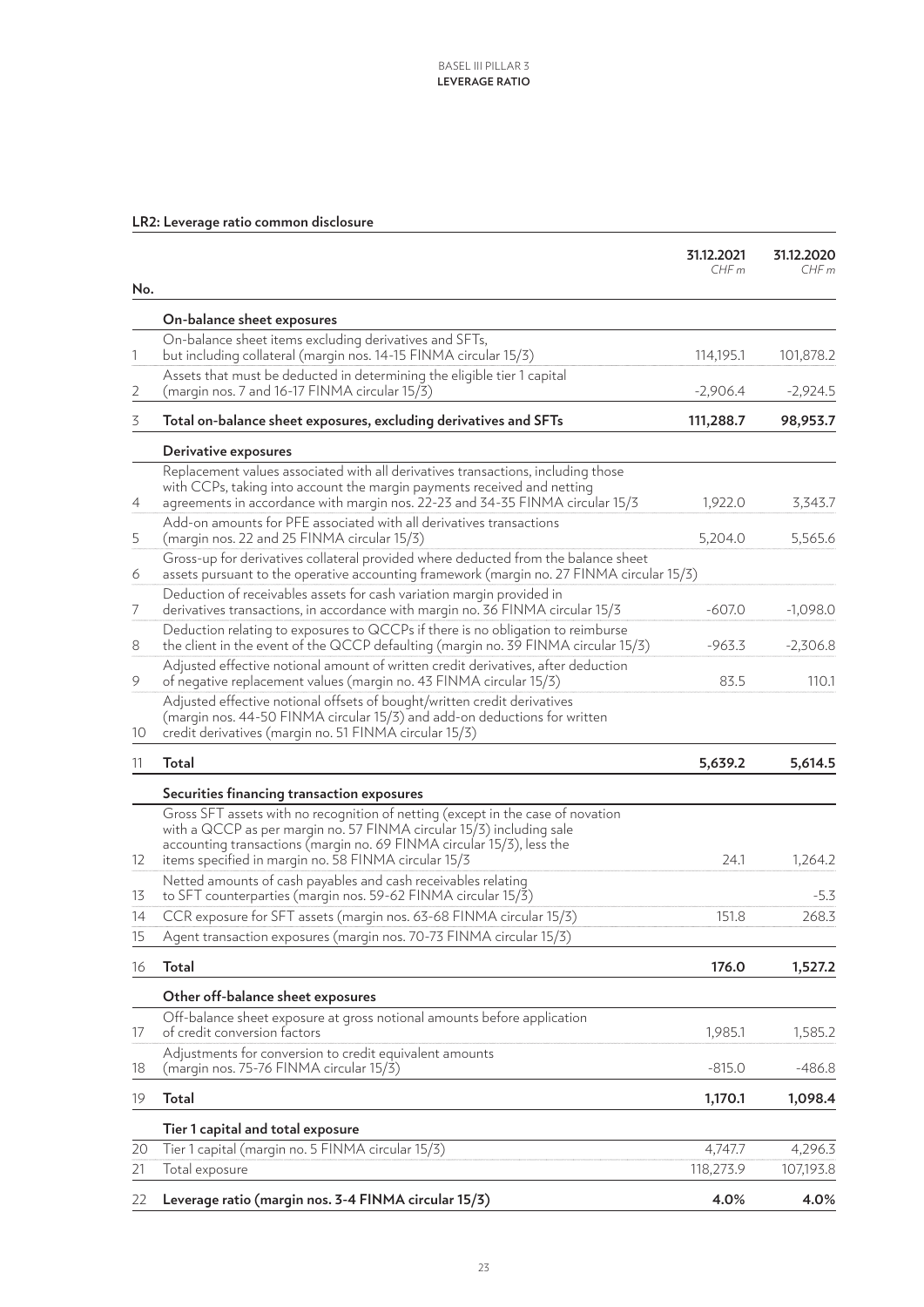# **LIQUIDITY RISK**

### <span id="page-23-0"></span>INTRODUCTION

This section includes items subject to the liquidity risk exposures, including the liquidity coverage ratio (LCR) and the net stable funding ratio (NSFR). The LCR provides banks with a metric to assist them in ensuring that they hold a sufficient quantity of highly liquid assets to enable them to withstand

a short-term (30-day) company-specific stress situation which coincides with a period of general market stress. The NSFR requires banks to have sufficient available stable funding (ASF) to meet the required stable funding (RSF) over one year. The management of the liquidity risks is described in the Annual Report 2021 of the Group in the section 'Treasury risk' (page 131f.).

#### **LIQA: Management of liquidity risks**

| Pillar 3 disclosure requirement                                                                                                                                                                                                                                                                                        | <b>Annual Report 2021</b><br>section | <b>Disclosure</b>             | <b>Annual Report 2021</b><br>page numbers |
|------------------------------------------------------------------------------------------------------------------------------------------------------------------------------------------------------------------------------------------------------------------------------------------------------------------------|--------------------------------------|-------------------------------|-------------------------------------------|
| Governance of liquidity risk<br>management, including: risk                                                                                                                                                                                                                                                            | Comment on risk<br>management        | - Risk tolerance<br>framework | 116-117                                   |
| tolerance; structure and                                                                                                                                                                                                                                                                                               |                                      | - Risk governance             | 117-119                                   |
| responsibilities for liquidity risk<br>management; internal liquidity<br>reporting; and communication<br>of liquidity risk strategy                                                                                                                                                                                    |                                      | - Treasury risk               | 131-132                                   |
| Funding strategy, including<br>policies on diversification in the<br>sources and tenor of funding,<br>and whether the funding strategy<br>is centralised or decentralised;<br>liquidity risk mitigation techniques;<br>an explanation of how stress testing<br>is used; an outline of the contingency<br>funding plans | Comment on risk<br>management        | - Treasury risk               | 131-132                                   |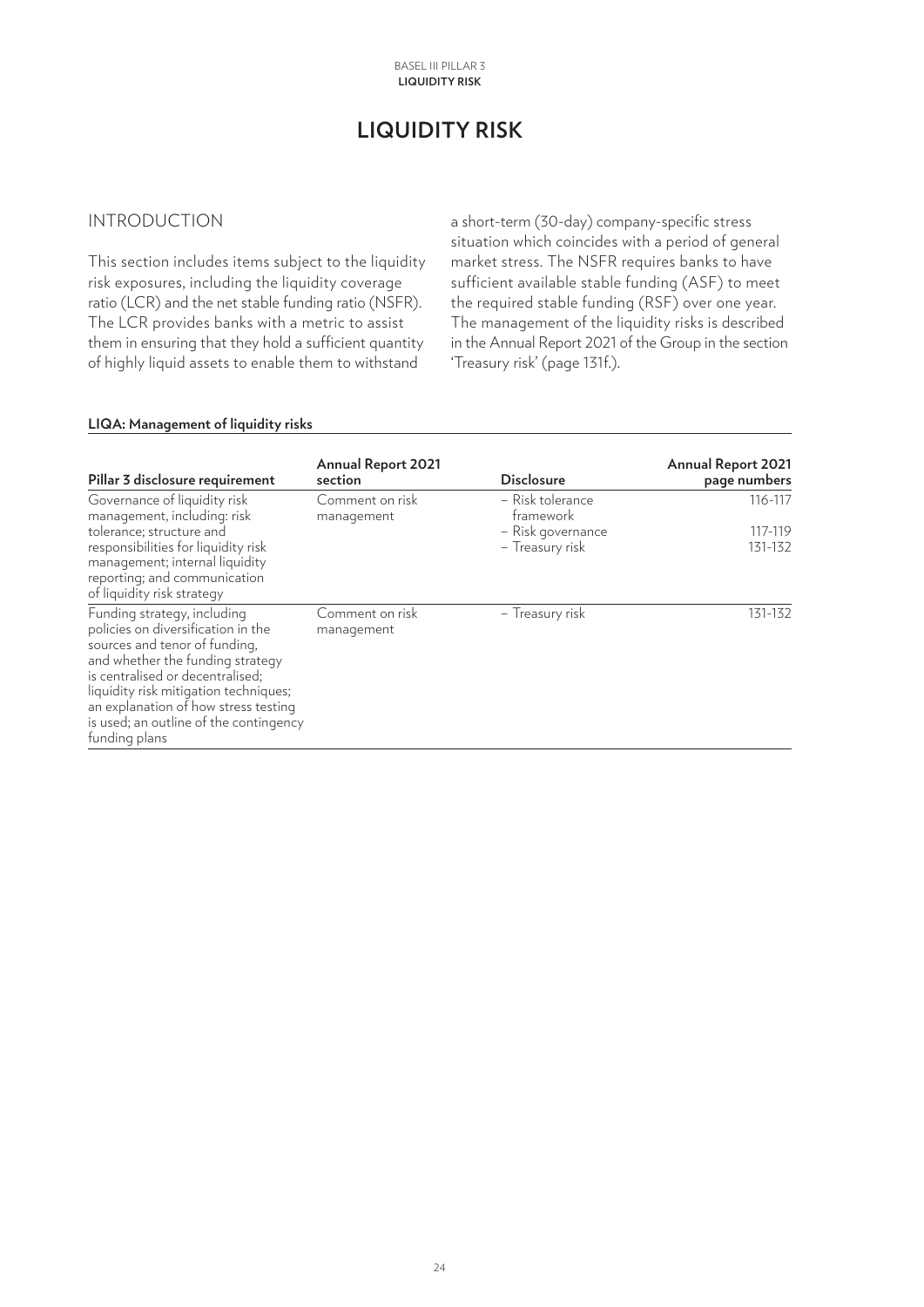### LIQUIDITY COVERAGE RATIO

In the following table, the LCR is disclosed as a 3-month average value per quarter. The total of the high-quality liquid assets (no. 1 in the following table) increased in the fourth quarter compared to the previous quarter of 2021. Simultaneously, the

total of net cash outflows (no. 22) increased in the fourth quarter. The changes resulted in a higher LCR in Q4 2021 at 184.9% than in Q3 2021 at 176.6%, both of which were significantly above the regulatory required minimum ratio of 100% and risk tolerances defined internally.

#### **LIQ1: Liquidity coverage ratio**

|                |                                                                 |                     | Q3 2021         |                              | Q4 2021           |
|----------------|-----------------------------------------------------------------|---------------------|-----------------|------------------------------|-------------------|
|                |                                                                 |                     | 3-month average | 3-month average              |                   |
|                |                                                                 | Unweighted<br>value | value           | Weighted Unweighted<br>value | Weighted<br>value |
|                |                                                                 | CHFm                | CHFm            | CHFm                         | CHFm              |
| No.            |                                                                 |                     |                 |                              |                   |
| А.             | High-quality liquid assets                                      |                     |                 |                              |                   |
|                | Cash and balances with central banks                            |                     | 16,144.3        |                              | 17,955.2          |
|                | Securities category 1 and category 2                            |                     | 7,795.5         |                              | 7,642.6           |
| 1              | Total                                                           |                     | 23,939.8        |                              | 25,597.8          |
| В.             | Cash outflows                                                   |                     |                 |                              |                   |
| $\overline{2}$ | Retail deposits and deposits                                    | 42,284.6            | 6,011.5         | 42,245.8                     | 6,032.5           |
| 3              | of which stable deposits                                        | 3,249.6             | 162.5           | 3,206.9                      | 160.3             |
| $\overline{4}$ | of which less stable deposits                                   | 39,035.0            | 5,849.1         | 39,039.0                     | 5,872.2           |
| 5              | Unsecured wholesale funding                                     | 40,881.9            | 24,469.8        | 42,204.2                     | 24,979.5          |
| 6              | of which operational deposits (all counterparties)              |                     |                 |                              |                   |
| $\overline{7}$ | of which non-operational deposits (all counterparties)          | 39,188.7            | 22,776.6        | 39,942.2                     | 22,717.5          |
| 8              | of which unsecured debt                                         | 1,693.2             | 1,693.2         | 2,262.1                      | 2,262.1           |
| 9              | Secured wholesale funding                                       |                     | 1,591.2         |                              | 1,605.9           |
| 10             | Additional cash outflows                                        | 8,479.6             | 4,522.3         | 8,873.8                      | 4,781.3           |
| 11             | of which outflows related to derivatives and other transactions | 6,040.5             | 4,357.9         | 6,263.2                      | 4,633.6           |
| 12             | of which outflows related to loss of funding on debt products   |                     |                 |                              |                   |
| 13             | of which committed credit and liquidity facilities              | 909.5               | 164.4           | 861.2                        | 147.7             |
| 14             | Other contractual funding obligations                           | 1,189.1             | 1,170.7         | 1,163.1                      | 1,150.6           |
| 15             | Other contingent funding obligations                            | 15,063.1            | 130.5           | 15,277.2                     | 129.4             |
| 16             | <b>Total</b>                                                    |                     | 37,896.1        |                              | 38,679.2          |
| C.             | <b>Cash inflows</b>                                             |                     |                 |                              |                   |
| 17             | Secured lending (e.g. reverse repurchase transactions)          | 179.3               | 225.9           | 183.1                        | 219.2             |
| 18             | Income from fully performing exposures                          | 33,707.4            | 18,179.1        | 33,019.1                     | 17,677.9          |
| 19             | Other cash inflows                                              | 5,933.7             | 5,933.7         | 6,939.2                      | 6,939.2           |
| 20             | Total <sup>1</sup>                                              | 39,820.4            | 24,338.6        | 40,141.4                     | 24,836.3          |
|                | Liquidity coverage ratio                                        |                     |                 |                              |                   |
| 21             | Total of high-quality liquid assets                             |                     | 23,939.8        |                              | 25,597.8          |
| 22             | Total net cash outflows                                         |                     | 13,557.5        |                              | 13,842.9          |
| 23             | Liquidity coverage ratio (in %)                                 |                     | 176.6%          |                              | 184.9%            |

<sup>1</sup> After applying the cap on cash inflows at maximum 75% of total cash outflows, calculated on a monthly basis.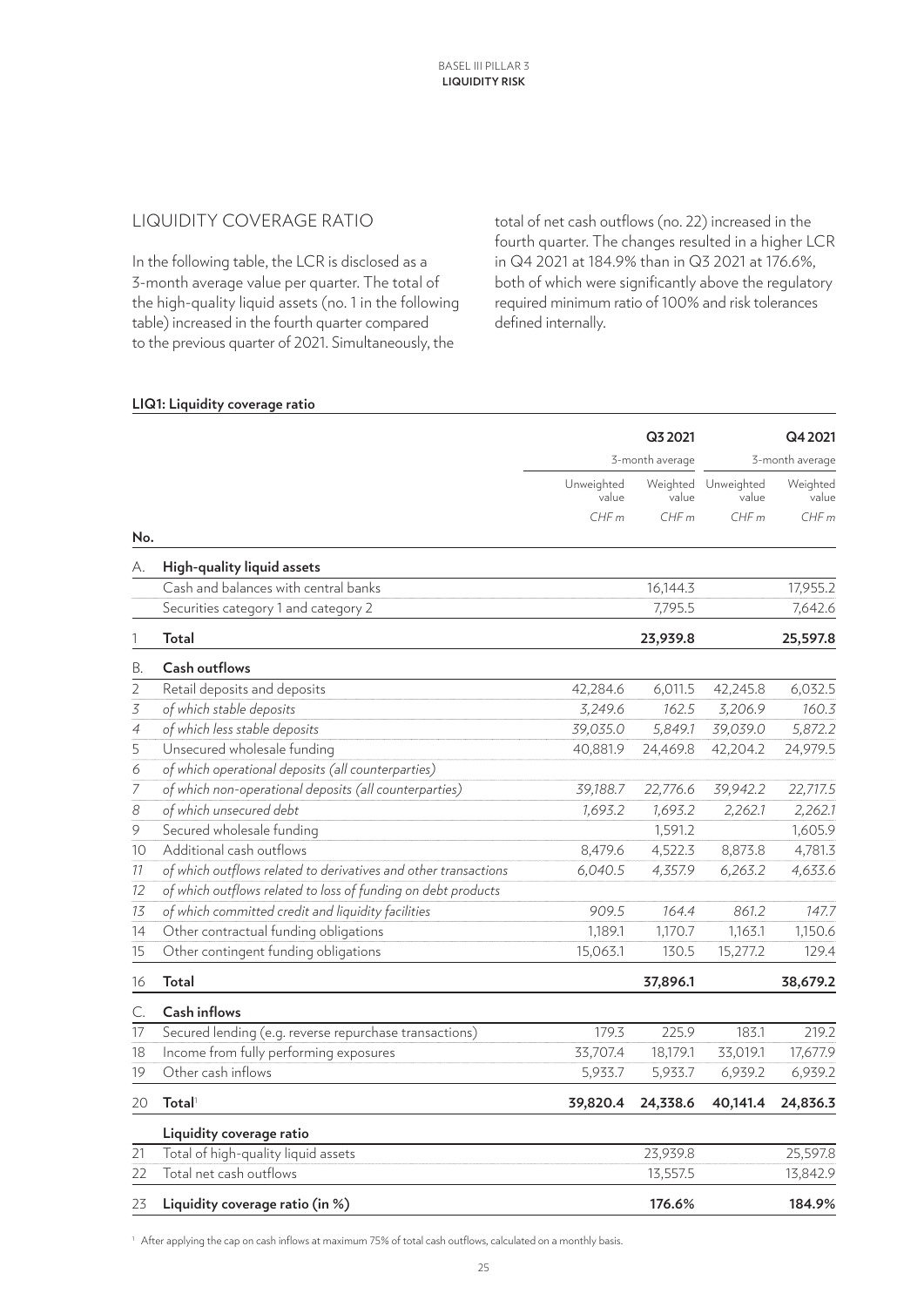#### NET STABLE FUNDING RATIO

In the following two tables, the NSFR is disclosed as quarter-end data as at 31 December 2021 and 30 September 2021. The total available stable funding items (no. 14 in the following two tables) increased in the fourth quarter compared to the previous quarter of 2021, primarily driven by higher wholesale funding. In contrast, the total required stable

funding items (no. 33) decreased over the same period, mainly due to a decrease in loans, non-HQLA securities and derivative assets, partly offset by an increase in high-quality liquid assets. The changes resulted in a higher NSFR as at 31 December 2021 of 134.1% compared to 132.6% as at 30 September 2021, both of which were significantly above the regulatory required minimum ratio of 100% and risk tolerances defined internally.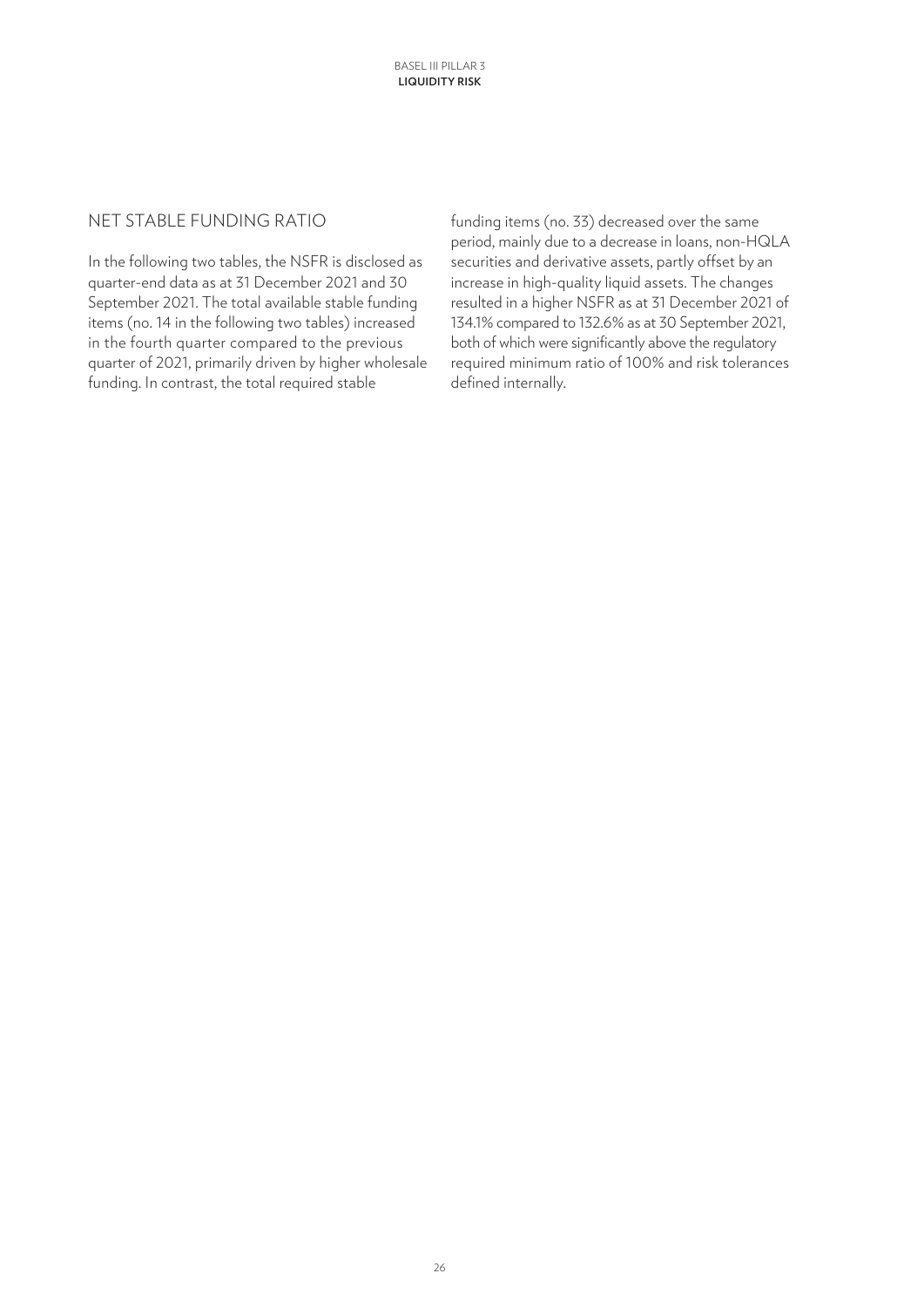# **LIQ2: Net stable funding ratio**

|                                                         |                                                                                                             | As at 31 December 2021 |                                          |                                |                       |                   |
|---------------------------------------------------------|-------------------------------------------------------------------------------------------------------------|------------------------|------------------------------------------|--------------------------------|-----------------------|-------------------|
|                                                         |                                                                                                             |                        | Unweighted value<br>by residual maturity |                                |                       | Weighted<br>value |
| No.                                                     |                                                                                                             | No maturity<br>CHFm    | < 6 months<br>CHFm                       | 6 months to<br><1 year<br>CHFm | $\geq$ 1 year<br>CHFm | CHFm              |
|                                                         | Available stable funding (ASF) item                                                                         |                        |                                          |                                |                       |                   |
| $\mathbf{1}$                                            | Capital                                                                                                     | 8,296.9                |                                          |                                |                       | 8,296.9           |
|                                                         | Regulatory capital                                                                                          | 8,296.9                |                                          |                                |                       | 8,296.9           |
| $\frac{2}{3}$                                           | Other capital instruments                                                                                   |                        |                                          |                                |                       |                   |
|                                                         | Retail deposits and deposits                                                                                |                        |                                          |                                |                       |                   |
|                                                         | from small business customers                                                                               | 39,852.2               | 4,002.2                                  | 691.6                          | 431.7                 | 40,569.7          |
| $\frac{4}{5}$ $\frac{5}{6}$ $\frac{7}{7}$ $\frac{8}{9}$ | Stable deposits                                                                                             | 933.4                  | 0.1                                      |                                |                       | 886.8             |
|                                                         | Less stable deposits                                                                                        | 38,918.8               | 4,002.1                                  | 691.6                          | 431.7                 | 39,683.0          |
|                                                         | Wholesale funding                                                                                           | 39,161.8               | 7,812.1                                  | 1,436.5                        | 4,829.9               | 21,293.1          |
|                                                         | Operational deposits                                                                                        |                        |                                          |                                |                       |                   |
|                                                         | Other wholesale funding                                                                                     | 39,161.8               | 7,812.1                                  | 1,436.5                        | 4,829.9               | 21,293.1          |
| 10                                                      | Liabilities with matching interdependent assets                                                             |                        |                                          |                                |                       |                   |
| 11                                                      | Other liabilities                                                                                           | 1,387.2                | 30.3                                     |                                | 1,796.4               | 217.3             |
| 12                                                      | NSFR derivative liabilities <sup>1</sup>                                                                    |                        |                                          |                                | 1,572.5               |                   |
|                                                         | All other liabilities and equity not                                                                        |                        |                                          |                                |                       |                   |
| 13                                                      | included in the above categories                                                                            | 1,387.2                | 30.3                                     |                                | 223.9                 | 217.3             |
| 14                                                      | <b>Total ASF</b>                                                                                            |                        |                                          |                                |                       | 70,377.1          |
|                                                         |                                                                                                             |                        |                                          |                                |                       |                   |
|                                                         | Required stable funding (RSF) item                                                                          |                        |                                          |                                |                       |                   |
| 15                                                      | Total NSFR high-quality liquid assets (HQLA)                                                                |                        |                                          |                                |                       | 3,685.4           |
| 16                                                      | Deposits held at other financial institutions<br>for operational purposes                                   | 107.8                  |                                          |                                |                       | 53.9              |
| 17                                                      | Performing loans and securities                                                                             | 10,205.9               | 42,165.3                                 | 5,042.3                        | 11,933.2              | 39,869.2          |
|                                                         | Performing loans to financial institutions                                                                  |                        |                                          |                                |                       |                   |
| 18                                                      | secured by category 1 and 2a HQLA                                                                           |                        |                                          |                                |                       |                   |
|                                                         | Performing loans to financial institutions secured                                                          |                        |                                          |                                |                       |                   |
|                                                         | by non-category 1 or 2a HQLA and unsecured                                                                  |                        |                                          |                                |                       |                   |
| 19                                                      | performing loans to financial institutions                                                                  | 1,964.5                | 622.3                                    | 23.7                           | 85.4                  | 485.2             |
|                                                         | Performing loans to non-financial corporate clients,                                                        |                        |                                          |                                |                       |                   |
|                                                         | loans to retail and small business customers, and loans                                                     |                        |                                          |                                |                       |                   |
| 20                                                      | to sovereigns, central banks and PSEs, of which                                                             | 1,468.9                | 37,616.9                                 | 4,032.0                        | 3,068.5               | 24,155.7          |
|                                                         | With a risk weight of less than or equal to 35%                                                             |                        |                                          |                                |                       |                   |
| 21                                                      | under the Basel II standardised approach for credit risk                                                    | 1.4                    | 2,181.8                                  | 1,592.2                        | 57.3                  | 1,923.5           |
| 22                                                      | Performing residential mortgages, of which                                                                  | 0.2                    | 3,325.0                                  | 509.5                          | 2,607.0               | 3,622.9           |
|                                                         | With a risk weight of less than or equal to 35%                                                             |                        |                                          |                                |                       |                   |
| 23                                                      | under the Basel II standardised approach for credit risk                                                    | 0.2                    | 2,582.4                                  | 284.5                          | 1,405.7               | 2,347.3           |
|                                                         | Securities that are not in default and do not qualify                                                       |                        |                                          |                                |                       |                   |
| 24                                                      | as HQLA, including exchange-traded equities                                                                 | 6,772.3                | 601.2                                    | 477.1                          | 6,172.4               | 11,605.4          |
| 25                                                      | Assets with matching interdependent liabilities<br>Other assets                                             |                        |                                          |                                |                       |                   |
| 26                                                      |                                                                                                             | 5,678.4                | 615.8                                    | 9.2                            | 6,120.0               | 8,774.8           |
| 27                                                      | Physical traded commodities, including gold<br>Assets posted as initial margin for derivative contracts and | 1,015.1                |                                          |                                |                       | 862.8             |
| 28                                                      | contributions to default funds of central counterparties <sup>1</sup>                                       |                        |                                          |                                | 2,563.3               | 2,178.8           |
| 29                                                      | NSFR derivative assets <sup>1</sup>                                                                         |                        |                                          |                                | 1,461.0               |                   |
|                                                         | NSFR derivative liabilities before deduction of variation                                                   |                        |                                          |                                |                       |                   |
| 30                                                      | margin posted <sup>1</sup>                                                                                  |                        |                                          |                                | 2,063.6               | 412.7             |
| 31                                                      | All other assets not included in the above categories                                                       | 4,602.5                | 615.8                                    | 9.2                            | 93.0                  | 5,320.5           |
| 32                                                      | Off-balance sheet items                                                                                     |                        |                                          |                                | 3,291.2               | 99.2              |
|                                                         | <b>Total RSF</b>                                                                                            |                        |                                          |                                |                       |                   |
| 33                                                      |                                                                                                             |                        |                                          |                                |                       | 52,482.5          |
| 34                                                      | Net stable funding ratio (in %)                                                                             |                        |                                          |                                |                       | 134.1%            |

<sup>1</sup> These amounts are not required to be allocated to a maturity bucket.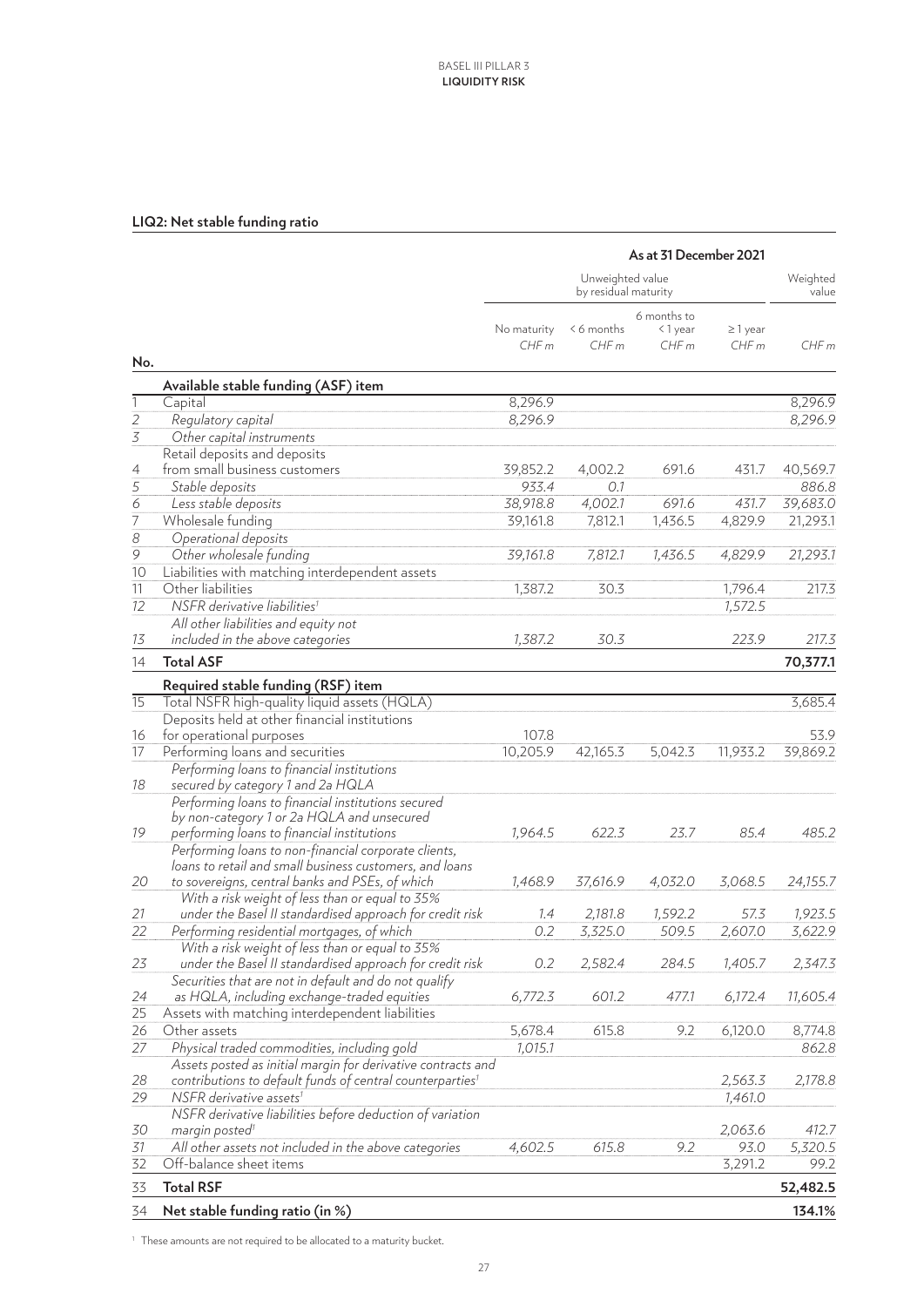| As at 30 September 2021 |
|-------------------------|
|                         |

|                             | Unweighted value<br>by residual maturity                                                                        |                     |                    |                                |                       | Weighted<br>value |
|-----------------------------|-----------------------------------------------------------------------------------------------------------------|---------------------|--------------------|--------------------------------|-----------------------|-------------------|
| No.                         |                                                                                                                 | No maturity<br>CHFm | < 6 months<br>CHFm | 6 months to<br><1 year<br>CHFm | $\geq$ 1 year<br>CHFm | CHFm              |
|                             | Available stable funding (ASF) item                                                                             |                     |                    |                                |                       |                   |
| 1                           | Capital                                                                                                         | 8,443.8             |                    |                                |                       | 8,443.8           |
|                             | Regulatory capital                                                                                              | 8,443.8             |                    |                                |                       | 8,443.8           |
| $\frac{2}{3}$               | Other capital instruments                                                                                       |                     |                    |                                |                       |                   |
|                             | Retail deposits and deposits                                                                                    |                     |                    |                                |                       |                   |
| 4                           | from small business customers                                                                                   | 40,932.8            | 3,150.4            | 810.1                          | 488.6                 | 40,940.1          |
| $\frac{5}{6}$ $\frac{6}{7}$ | Stable deposits                                                                                                 | 952.0               |                    |                                |                       | 904.4             |
|                             | Less stable deposits                                                                                            | 39,980.8            | 3,150.4            | 810.1                          | 488.6                 | 40,035.8          |
|                             | Wholesale funding                                                                                               | 38,959.8            | 6,534.9            | 1,774.5                        | 4,976.5               | 20,551.9          |
| $\frac{8}{9}$               | Operational deposits                                                                                            |                     |                    |                                |                       |                   |
|                             | Other wholesale funding                                                                                         | 38,959.8            | 6,534.9            | 1,774.5                        | 4,976.5               | 20,551.9          |
| 10                          | Liabilities with matching interdependent assets                                                                 |                     |                    |                                |                       |                   |
| 11                          | Other liabilities                                                                                               | 1,378.8             | 25.9               |                                | 1,523.9               | 215.1             |
| 12                          | NSFR derivative liabilities <sup>1</sup>                                                                        |                     |                    |                                | 1,364.4               |                   |
|                             | All other liabilities and equity not                                                                            |                     |                    |                                |                       |                   |
| 13                          | included in the above categories                                                                                | 1,378.8             | 25.9               |                                | 159.5                 | 215.1             |
| 14                          | <b>Total ASF</b>                                                                                                |                     |                    |                                |                       | 70,151.0          |
|                             | Required stable funding (RSF) item                                                                              |                     |                    |                                |                       |                   |
| 15                          | Total NSFR high-quality liquid assets (HQLA)                                                                    |                     |                    |                                |                       | 2,562.1           |
|                             | Deposits held at other financial institutions                                                                   |                     |                    |                                |                       |                   |
| 16                          | for operational purposes                                                                                        | 94.3                |                    |                                |                       | 47.2              |
| 17                          | Performing loans and securities                                                                                 | 11,430.5            | 42,429.1           | 5,771.4                        | 12,413.3              | 41,186.3          |
| 18                          | Performing loans to financial institutions<br>secured by category 1 and 2a HQLA                                 |                     |                    |                                |                       |                   |
|                             | Performing loans to financial institutions secured<br>by non-category 1 or 2a HQLA and unsecured                |                     |                    |                                |                       |                   |
| 19                          | performing loans to financial institutions                                                                      | 2,499.3             | 791.3              | 23.1                           | 57.8                  | 562.9             |
|                             | Performing loans to non-financial corporate clients,<br>loans to retail and small business customers, and loans |                     |                    |                                |                       |                   |
| 20                          | to sovereigns, central banks and PSEs, of which                                                                 | 1,827.8             | 37,357.2           | 4,645.7                        | 3,205.9               | 24,628.7          |
|                             | With a risk weight of less than or equal to 35%                                                                 |                     |                    |                                |                       |                   |
| 21                          | under the Basel II standardised approach for credit risk                                                        | 5.1                 | 781.9              | 2,954.9                        | 60.0                  | 1,904.8           |
| $\overline{22}$             | Performing residential mortgages, of which                                                                      | 4.2                 | 3,642.7            | 331.9                          | 2,630.1               | 3,711.6           |
|                             | With a risk weight of less than or equal to 35%                                                                 |                     |                    |                                |                       |                   |
| 23                          | under the Basel II standardised approach for credit risk                                                        | 1.4                 | 2,712.8            | 264.2                          | 1,373.6               | 2,382.2           |
|                             | Securities that are not in default and do not qualify                                                           |                     |                    |                                |                       |                   |
| 24                          | as HQLA, including exchange-traded equities                                                                     | 7,099.3             | 637.9              | 770.6                          | 6,519.5               | 12,283.1          |
| 25                          | Assets with matching interdependent liabilities                                                                 |                     |                    |                                |                       |                   |
| 26                          | Other assets                                                                                                    | 5,326.9             | 47.8               | 325.1                          | 6,637.6               | 8,994.0           |
| 27                          | Physical traded commodities, including gold                                                                     | 579.1               |                    |                                |                       | 492.3             |
|                             | Assets posted as initial margin for derivative contracts and                                                    |                     |                    |                                |                       |                   |
| 28                          | contributions to default funds of central counterparties <sup>1</sup><br>NSFR derivative assets <sup>1</sup>    |                     |                    |                                | 2,632.8<br>1,976.9    | 2,237.8           |
| 29                          | NSFR derivative liabilities before deduction of variation                                                       |                     |                    |                                |                       | 612.5             |
| 30                          | margin posted <sup>1</sup>                                                                                      |                     |                    |                                | 1,871.6               | 374.3             |
| 31                          | All other assets not included in the above categories                                                           | 4,687.6             | 47.8               | 325.1                          | 216.5                 | 5,277.0           |
| 32                          | Off-balance sheet items                                                                                         |                     |                    |                                | 3,429.3               | 103.9             |
|                             | <b>Total RSF</b>                                                                                                |                     |                    |                                |                       |                   |
| 33                          |                                                                                                                 |                     |                    |                                |                       | 52,893.5          |
| 34                          | Net stable funding ratio (in %)                                                                                 |                     |                    |                                |                       | 132.6%            |

<sup>1</sup> These amounts are not required to be allocated to a maturity bucket.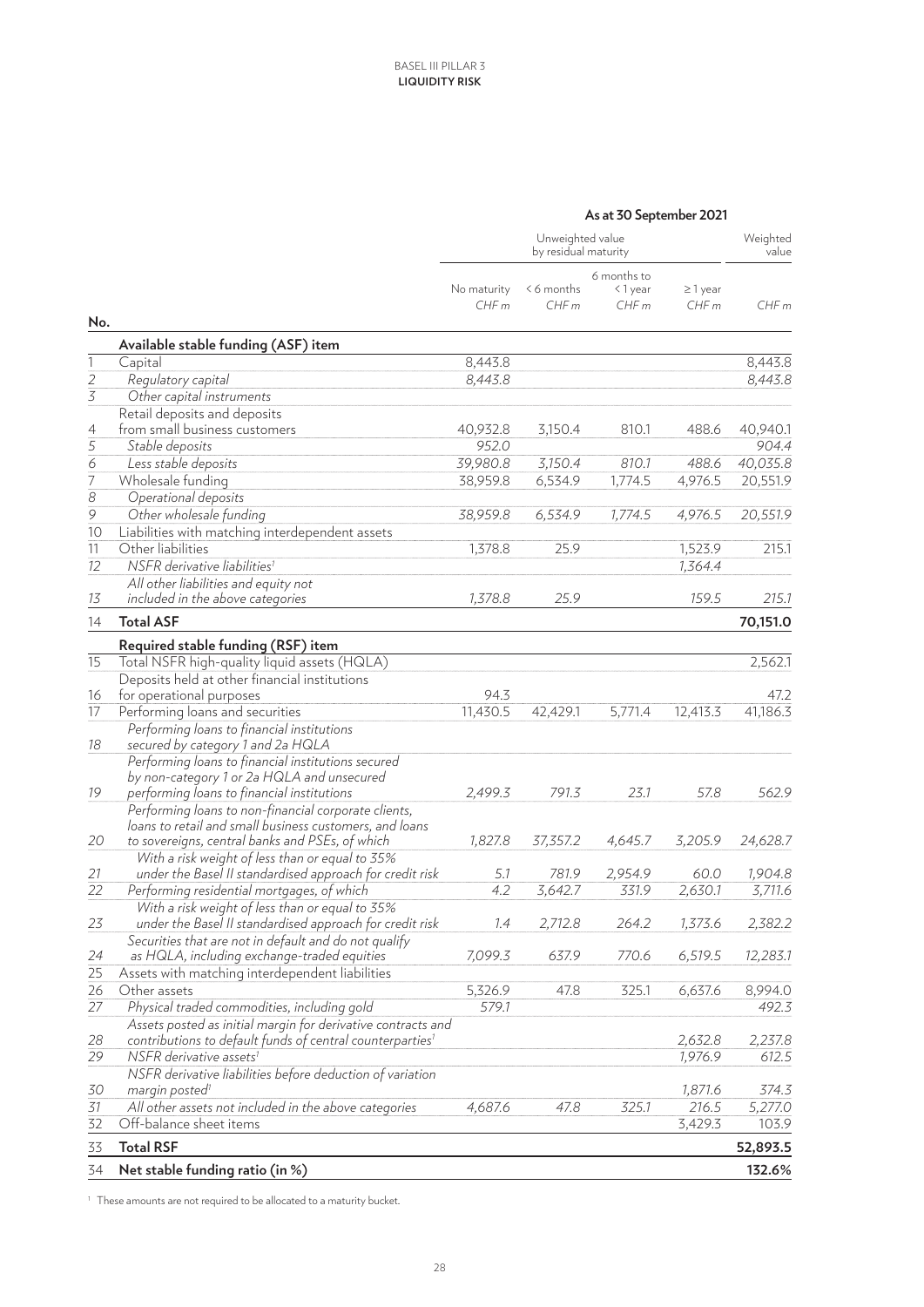# **CREDIT RISK**

<span id="page-28-0"></span>This section includes items subject to the Basel credit risk framework. Information on counterparty credit risk arising from derivatives (OTC and ETD), securities financing transactions and long settlement transactions are shown in the section 'Counterparty credit risk', pages 38ff. Disclosures related to traditional securitisations held in the Group's banking book and regulatory capital on these exposures can be found in the section 'Securitisations', page 42f.

The tables in this section provide details on the exposures used to determine the credit risk-related regulatory capital requirement of the Group. The exposure information presented in this section may differ from our internal management view disclosed in the 'Comment on risk management' section of the Annual Report 2021 of the Group.

The Pillar 3 categories loans and debt securities as referred to in tables CR1 and CR3 are shown in accordance with FINMA circular 2016/1. The net values of the Pillar 3 category loans comprises the following IFRS balances to the extent that they are subject to the credit risk framework: cash (excluding coins and notes), due from banks, Lombard loans, mortgages and financial assets designated at fair value (excluding non-loan positions). The net values of the Pillar 3 category debt securities includes the following positions: Bonds, money market instruments and other fixed-income securities included within financial assets measured at FVOCI plus debt securities in financial assets measured at FVTPL allocated to the credit risk framework.

The section 'Credit risk' is structured into the four subsections

- Credit risk management: This subsection includes a reference to disclosures on the Group's risk management objectives and risk management process, organisational structure and risk governance.
- Credit quality of assets: This subsection includes information on the Group's credit risk exposures and credit quality of assets.
- Credit risk mitigation (CRM): This subsection provides a reference to disclosures on collateral evaluation and management. The subsection also discloses information on CRM techniques used to reduce credit risk for loans and debt securities.
- Credit risk under the standardised approach: This subsection includes information on the use of external credit assessment institutions (ECAI) to determine risk weightings applied to rated counterparties. In addition, the subsection provides quantitative information on credit risk exposures and the effect of CRM under the standardised approach.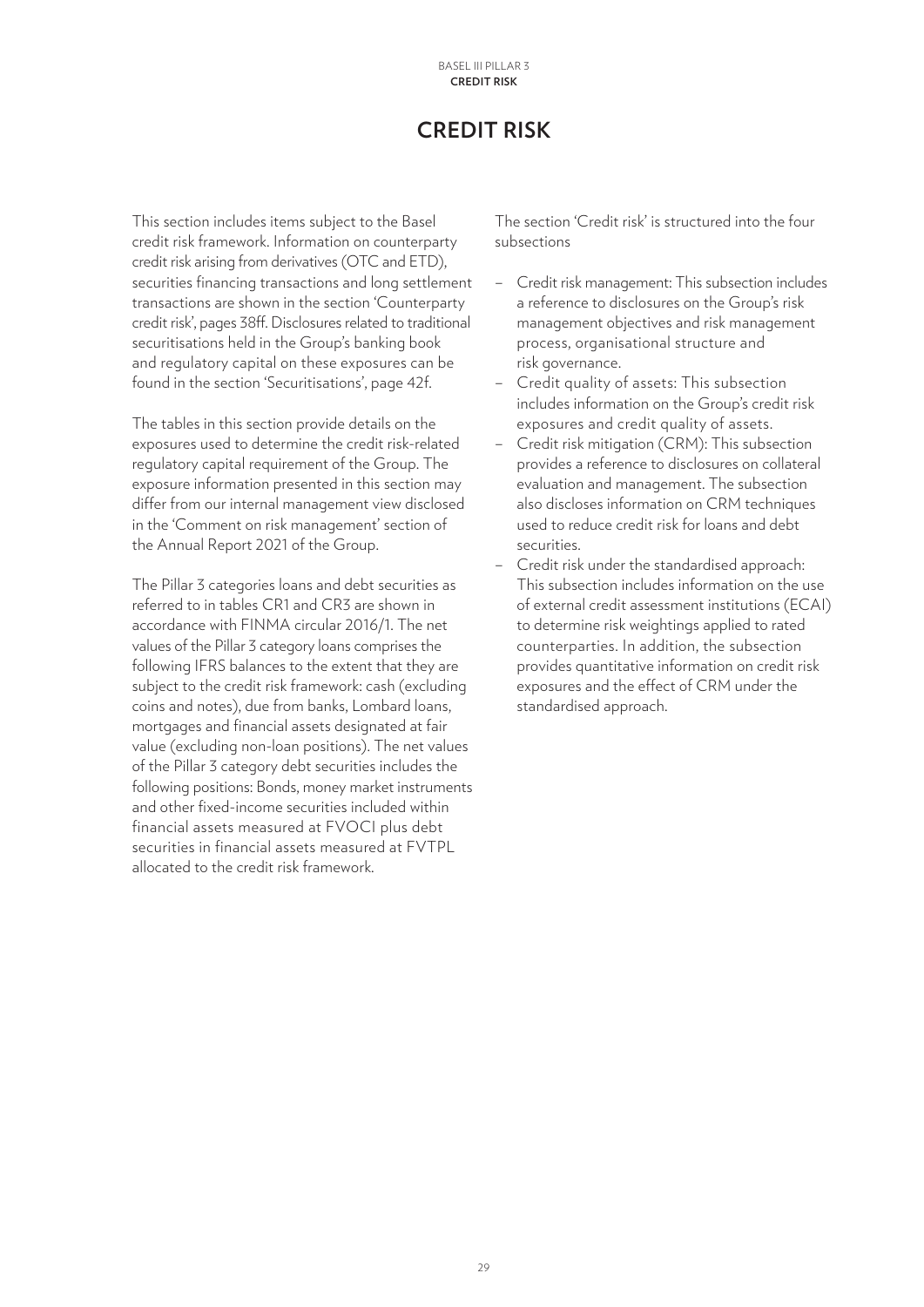# CREDIT RISK MANAGEMENT

The table below presents an overview of credit risk disclosures separately provided in the Annual Report 2021 of the Group.

#### **CRA: Credit risk: General information**

| Pillar 3 disclosure requirement                                                                                                                                                                                                                                                                                       | <b>Annual Report 2021</b><br>section | <b>Disclosure</b>                                                               | <b>Annual Report 2021</b><br>page numbers |
|-----------------------------------------------------------------------------------------------------------------------------------------------------------------------------------------------------------------------------------------------------------------------------------------------------------------------|--------------------------------------|---------------------------------------------------------------------------------|-------------------------------------------|
| Impact of the business model on the<br>components of the bank's credit risk profile                                                                                                                                                                                                                                   | Comment on risk<br>management        | - Credit risk                                                                   | 126-128                                   |
| Criteria and approach used for defining<br>credit risk management policy and for<br>setting credit risk limits; structure and<br>organisation of the credit risk<br>management and control function;<br>relationships between the credit risk<br>management, risk control, compliance<br>and internal audit functions | Comment on risk<br>management        | - Risk governance<br>- Credit risk                                              | 117-119<br>126-128                        |
| Scope and main content of the reporting<br>on credit risk exposure and on the credit<br>risk management function to the executive<br>management and to the board of directors                                                                                                                                         | Comment on risk<br>management        | - Group risk landscape<br>- Stress testing<br>- Risk reporting<br>- Credit risk | 121<br>123<br>124<br>126-128              |

The table below provides a breakdown of defaulted and non-defaulted loans, debt securities and off-balance sheet exposures.

#### **CR1: Credit risk: Credit quality of assets**

|     |                                   | a                              | b                                  | C                                    | 31.12.2021<br>d         |
|-----|-----------------------------------|--------------------------------|------------------------------------|--------------------------------------|-------------------------|
|     |                                   |                                | Gross carrying<br>values           | Value<br>adjustments/<br>impairments | Net values<br>$(a+b-c)$ |
|     |                                   | Defaulted<br>exposures<br>CHFm | Non-defaulted<br>exposures<br>CHFm | CHFm                                 | CHFm                    |
| No. |                                   |                                |                                    |                                      |                         |
|     | Loans (excluding debt securities) | 193.7                          | 74,182.6                           | 90.2                                 | 74,286.21               |
| 2   | Debt securities                   |                                | 12,332.0                           |                                      | 12,332.0 <sup>2</sup>   |
| 3   | Off-balance sheet exposures       |                                | 2,596.0                            |                                      | 2,596.0                 |
| 4   | Total                             | 193.7                          | 89,110.6                           | 90.2                                 | 89,214.2                |

<sup>1</sup> Net values of loans include cash (after deduction of coins and notes of CHF 340.4 million), due from banks, Lombard loans, mortgages as well as financial assets designated at fair value (after deduction of non-loan positions of total CHF 16.0 million) disclosed in table LI1 in the column subject to credit risk framework.

<sup>2</sup> Net values of debt securities include financial assets measured at FVOCI plus debt securities in trading assets allocated to credit risk framework of CHF 76.8 million minus securitisation positions, equity and investment funds of total CHF 1'105.4 million.

With regard to table CR2: The changes in stock of impaired loans is provided in the Annual Report 2021 of the Group, pages 190ff.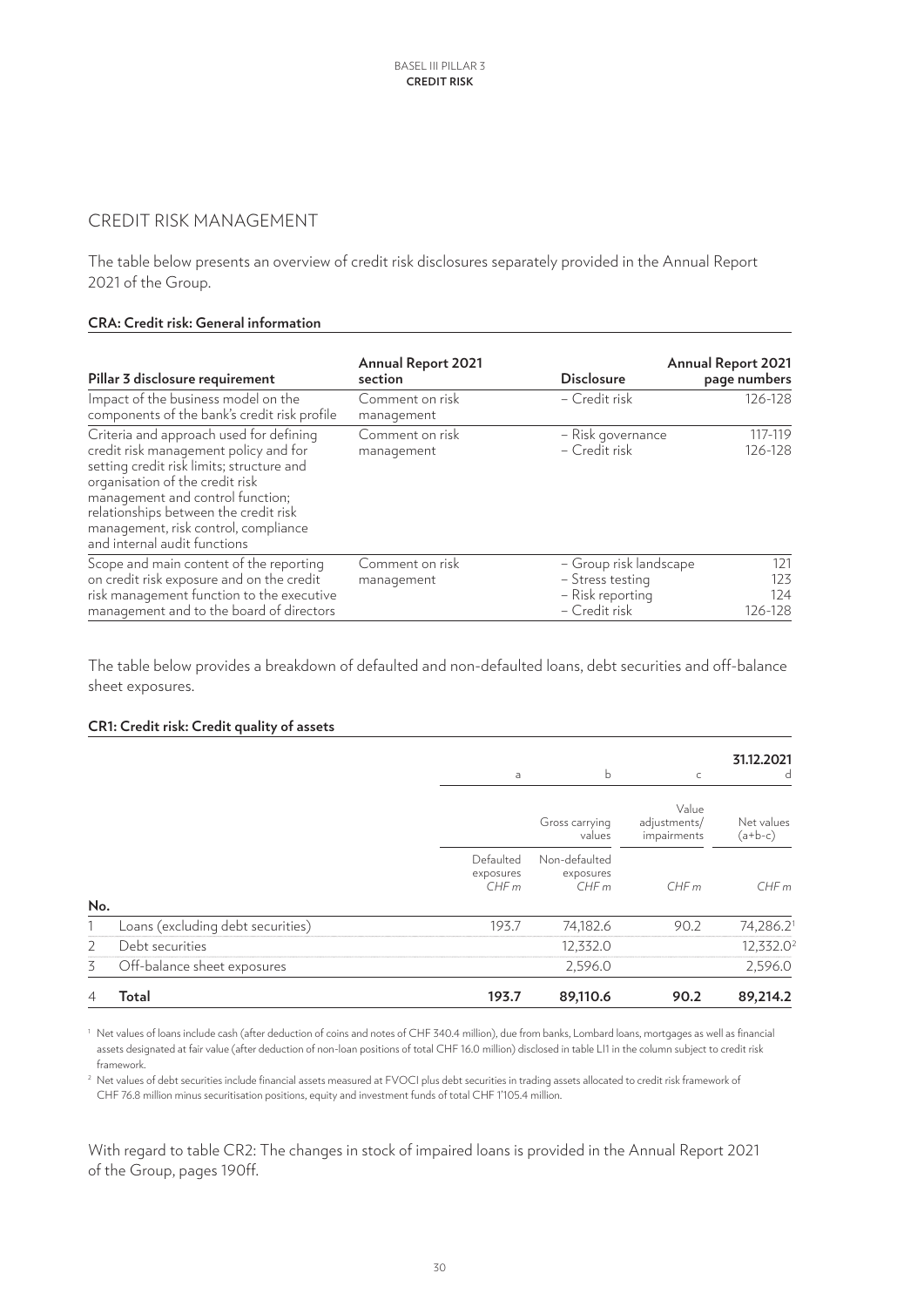### CREDIT QUALITY OF ASSETS

The table below presents an overview of disclosures regarding the credit quality of assets separately provided in the Annual Report 2021 of the Group.

#### **CRB: Credit risk: Additional disclosure related to the credit quality of assets**

| Pillar 3 disclosure requirement                                                                                                                                                                    | <b>Annual Report 2021</b><br>section          | <b>Disclosure</b>                         | <b>Annual Report 2021</b><br>page numbers |
|----------------------------------------------------------------------------------------------------------------------------------------------------------------------------------------------------|-----------------------------------------------|-------------------------------------------|-------------------------------------------|
| The scope and definitions of 'past due'<br>and 'impaired' exposures used for<br>accounting purposes and any differ-<br>ences with respect to 'past due' and<br>'defaulted' for regulatory purposes | Additional<br>information                     | - Expected<br>credit losses<br>(Note 26A) | 184-1871                                  |
|                                                                                                                                                                                                    | Comment on risk<br>management                 | - Credit risk                             | 126-128                                   |
| The extent of past due exposures (more <sup>2</sup><br>than 90 days) that are not considered<br>to be impaired and the reasons for this                                                            |                                               |                                           |                                           |
| Description of methods used for<br>determining impairments                                                                                                                                         | Summary of significant<br>accounting policies | - Accounting<br>policies                  | 104-115                                   |
|                                                                                                                                                                                                    | Additional<br>information                     | - Expected<br>credit losses               | 184-187                                   |
| Ageing analysis of accounting <sup>2</sup><br>past due exposures                                                                                                                                   |                                               |                                           |                                           |

<sup>1</sup> There is no different treatment under accounting and regulatory approach.

<sup>2</sup> Past due exposures are considered as impaired exposures.

#### **Additional quantitative disclosures related to the credit quality of assets**

According to the description of table 'CRB' in the FINMA circular 2016/1 'Disclosure – banks', annex 2, additional quantitative tables with breakdowns of exposures by sectors, geographical area and residual maturity are disclosed on the following pages. The tables show the exposures at default calculated in accordance with Swiss capital adequacy requirements and after application of credit conversion factors, including haircuts and add-ons, where applicable.

In the following table the counterparty industry code serves as the basis for the sector breakdown. For the secured portion of the exposures, however, the sector is either given by the industry code of the issuer of the financial collateral or the guarantor. The column labeled 'Other' is used to disclose securities issued by companies outside the financial sector. These consist partly of investment positions of the Group which are reported on the balance sheet as financial assets measured at FVOCI and partly of the portion of the exposure collateralised by securities issued by companies outside the financial sector.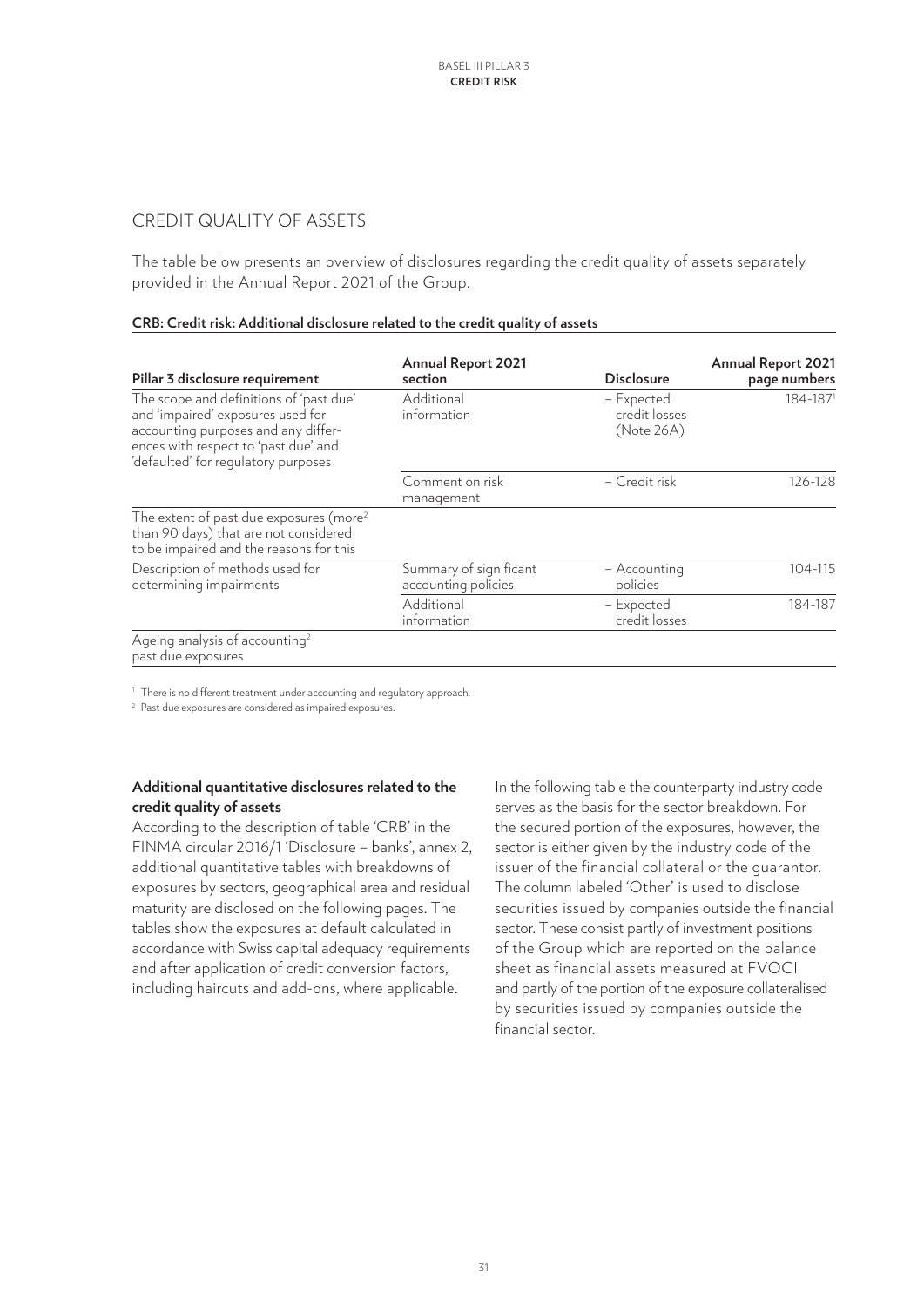#### **CRB: Breakdown of exposures by sectors**

|                                           |                                    |                                   |                            |               | 31.12.2021    |
|-------------------------------------------|------------------------------------|-----------------------------------|----------------------------|---------------|---------------|
|                                           | Government<br>and agencies<br>CHFm | Financial<br>institutions<br>CHFm | Private<br>clients<br>CHFm | Other<br>CHFm | Total<br>CHFm |
| Due from banks                            | 2.3                                | 4,057.7                           |                            | 4.0           | 4,064.0       |
| Lombard loans                             | 602.4                              | 12,502.4                          | 16,100.4                   | 13,027.6      | 42,232.8      |
| Mortgages                                 | 16.2                               | 223.4                             | 7,469.7                    | 468.8         | 8,178.1       |
| Financial assets designated at fair value |                                    | 306.9                             |                            | 16.0          | 322.9         |
| Financial assets measured at FVOCI        | 6,667.9                            | 5,323.7                           |                            | 1,369.0       | 13,360.6      |
| Derivative financial instruments          | 16.5                               | 2,946.0                           | 1,533.4                    | 306.3         | 4,802.1       |
| Contingent liabilities                    | 7.0                                | 234.5                             | 514.2                      | 131.2         | 886.9         |
| Irrevocable commitments                   | 0.1                                | 160.8                             | 82.4                       | 40.6          | 283.9         |
| Securities lending and repo transactions  |                                    | 2,747.5                           | 6.0                        | 1.4           | 2,754.9       |
| Total                                     | 7.312.4                            | 28,502.9                          | 25,706.0                   | 15,365.0      | 76,886.3      |

In the following table the counterparty domicile serves as the basis for the geographical breakdown. For the secured portion of the credit, however,

geographical allocation is either given by the domicile of the issuer of the financial collateral or the guarantor.

## **CRB: Breakdown of exposures by geographical area**

|                                           |                     |                |                  |                      |                            | 31.12.2021    |
|-------------------------------------------|---------------------|----------------|------------------|----------------------|----------------------------|---------------|
|                                           | Switzerland<br>CHFm | Europe<br>CHFm | Americas<br>CHFm | Asia/Pacific<br>CHFm | Other<br>countries<br>CHFm | Total<br>CHFm |
| Due from banks                            | 2,350.7             | 1,080.5        | 92.2             | 506.6                | 34.0                       | 4,064.0       |
| Lombard loans                             | 2,080.8             | 15,661.9       | 13,972.5         | 9,347.4              | 1,170.2                    | 42,232.8      |
| Mortgages                                 | 5,207.0             | 2,745.7        | 101.7            | 119.3                | 4.3                        | 8,178.1       |
| Financial assets designated at fair value | 306.9               |                |                  | 16.0                 |                            | 322.9         |
| Financial assets measured at FVOCI        | 767.5               | 2,897.6        | 4,396.0          | 4,829.8              | 469.9                      | 13,360.6      |
| Derivative financial instruments          | 1,666.9             | 1,877.7        | 903.5            | 267.3                | 86.5                       | 4,802.1       |
| Contingent liabilities                    | 108.6               | 337.3          | 308.3            | 109.8                | 22.8                       | 886.9         |
| Irrevocable commitments                   | 129.5               | 102.8          | 42.0             | 9.1                  | 0.6                        | 283.9         |
| Securities lending and repo transactions  | 709.2               | 1,974.8        | 11.6             | 5.2                  | 54.1                       | 2,754.9       |
| Total                                     | 13,327.0            | 26,678.4       | 19,827.9         | 15.210.6             | 1.842.3                    | 76,886.3      |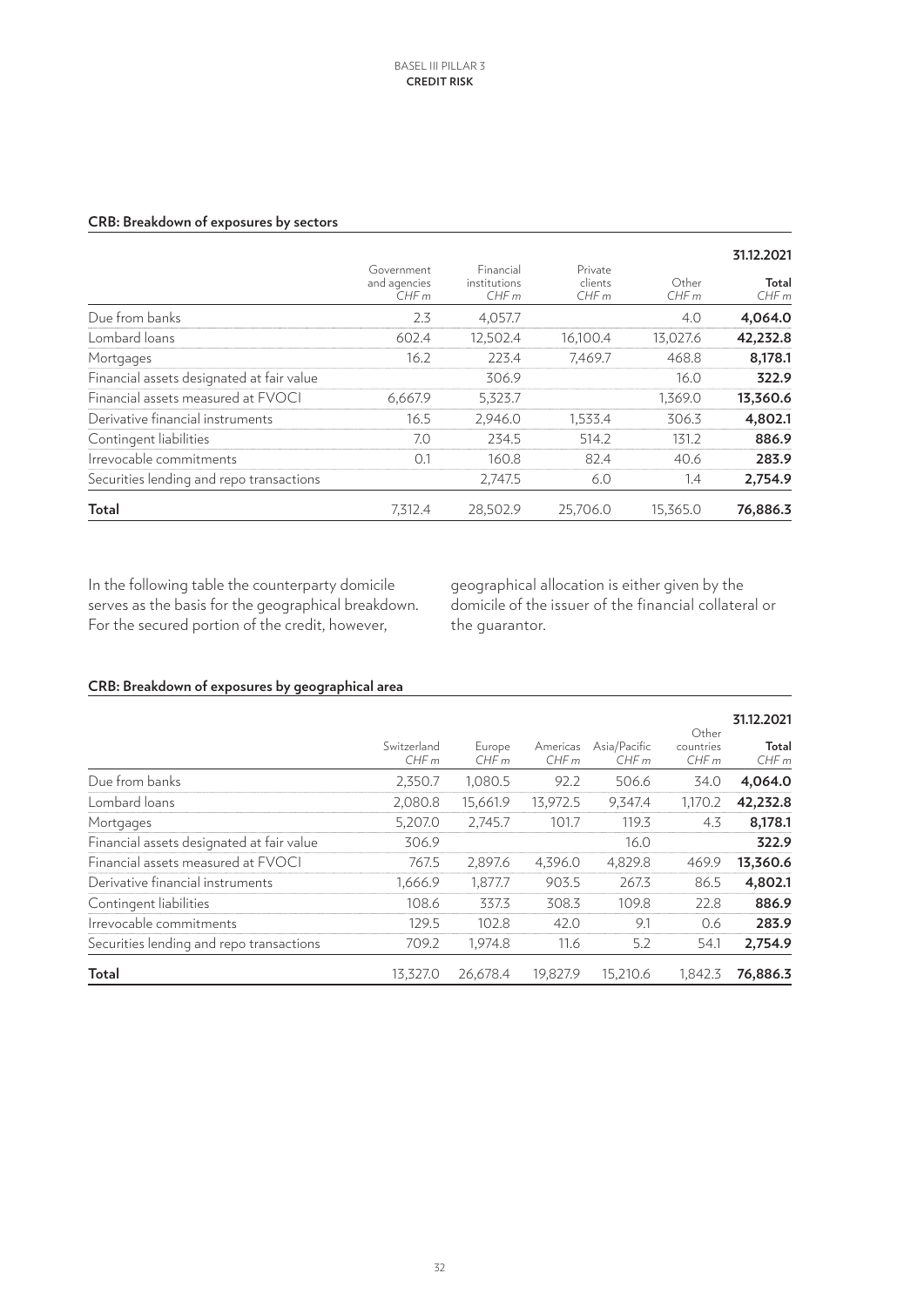The table below provides a breakdown of exposures by residual maturity. Residual maturity is presented based on contract end dates and does not include potential early redemption features.

|                                           | Due within<br>1 year<br>CHFm | Due within<br>1 to 5 years<br>CHFm | Due after<br>5 years<br>CHFm | 31.12.2021<br>Total<br>CHFm |
|-------------------------------------------|------------------------------|------------------------------------|------------------------------|-----------------------------|
| Due from banks                            | 4,013.9                      | 50.1                               |                              | 4,064.0                     |
| Lombard loans                             | 40,474.0                     | 1,352.3                            | 406.6                        | 42,232.8                    |
| Mortgages                                 | 4,821.4                      | 2,155.6                            | 1,201.1                      | 8,178.1                     |
| Financial assets designated at fair value |                              |                                    | 322.9                        | 322.9                       |
| Financial assets measured at FVOCI        | 4,746.1                      | 5,705.4                            | 2,909.2                      | 13,360.6                    |
| Derivative financial instruments          | 4.067.7                      | 682.3                              | 52.0                         | 4,802.1                     |
| Contingent liabilities                    | 263.9                        | 143.6                              | 479.4                        | 886.9                       |
| Irrevocable commitments                   | 113.0                        | 27.4                               | 143.6                        | 283.9                       |
| Securities lending and repo transactions  | 2,754.9                      |                                    |                              | 2,754.9                     |
| Total                                     | 61,254.8                     | 10,116.7                           | 5,514.8                      | 76,886.3                    |

#### **CRB: Breakdown of exposures by maturity**

#### **Impaired loans**

Impaired loans are disclosed in the Annual Report 2021 of the Group (pages 188-192).

#### **Restructured exposures**

Any credit facility requiring restructuring is assessed on an individual basis and individual provisions are booked if required. The main goal of such restructuring actions is to avoid the client's default and to minimise the loss potential for the Group. Typical terms and conditions offered in case of restructuring may be postponed payments of interest or principal, adjusted interest rates or the modification of the repayment schedule.

Any facility which is in a restructuring process is classified as impaired and provisions are made to cover foregone interest and potential losses. Special conditions granted to clients without the need to preserve them from default are not considered as restructuring measures. As at 31 December 2021, the Group had restructured exposures of CHF 4.6 million (net of provisions) outstanding, of which all impaired.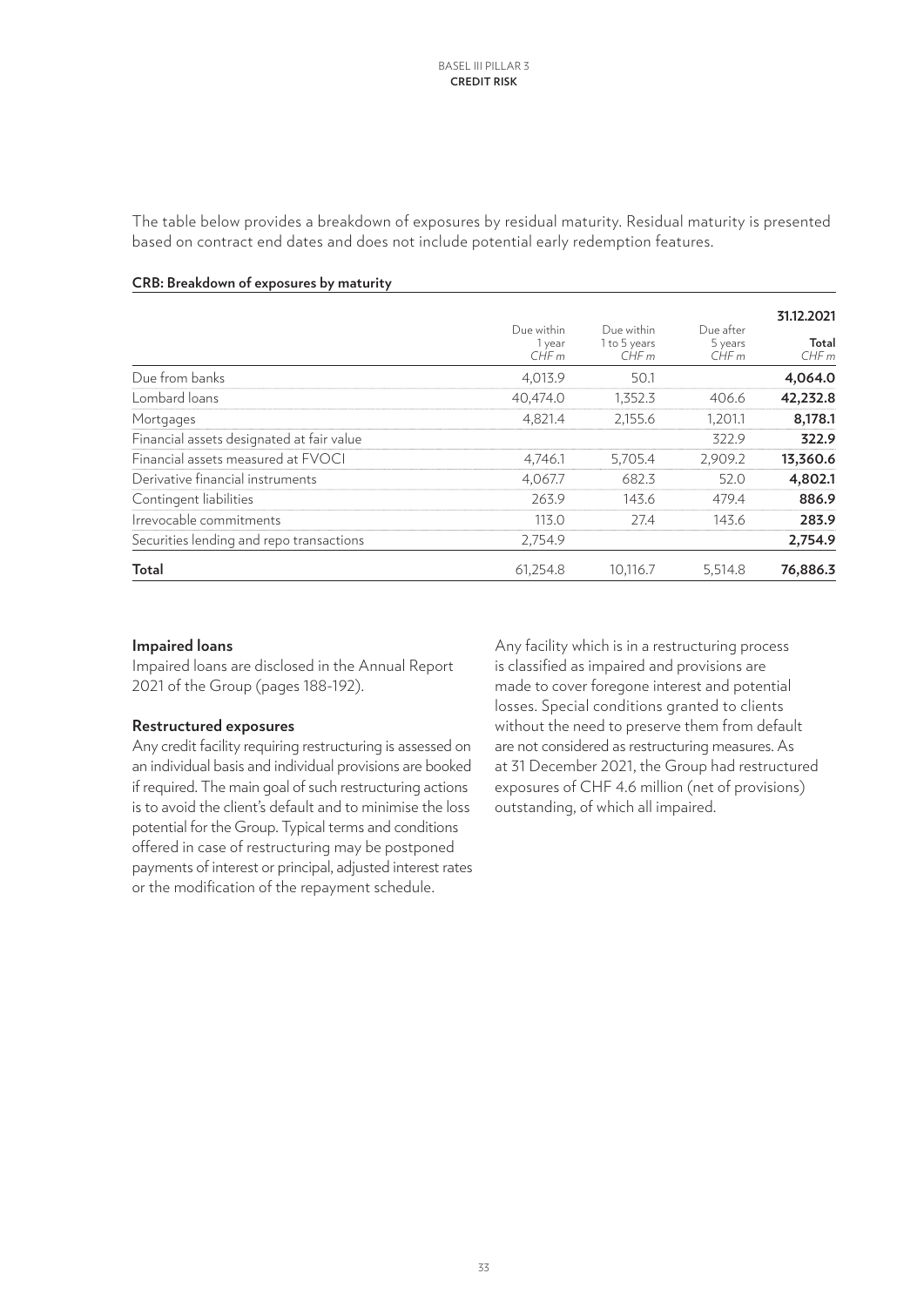# CREDIT RISK MITIGATION

The table below presents an overview of Pillar 3 disclosures separately provided in the Annual Report 2021 of the Group.

#### **CRC: Credit risk: Qualitative disclosure requirements related to mitigation techniques**

| Pillar 3 disclosure requirement                                                                                                                                                                                                                                                              | <b>Annual Report 2021</b><br>section | <b>Disclosure</b>                     | <b>Annual Report 2021</b><br>page numbers |
|----------------------------------------------------------------------------------------------------------------------------------------------------------------------------------------------------------------------------------------------------------------------------------------------|--------------------------------------|---------------------------------------|-------------------------------------------|
| Core features of policies and processes<br>for on- and off-balance sheet netting, and<br>an indication of the extent to which the<br>bank makes use of such netting                                                                                                                          | Comment on risk<br>management        | - Credit risk                         | 126-128                                   |
|                                                                                                                                                                                                                                                                                              | Note 26D Financial instruments       | - Financial instruments<br>Offsetting | 195                                       |
| Core features of policies and processes<br>for collateral evaluation and management;<br>information about market or credit risk<br>concentrations under the credit risk<br>mitigation instruments used (i.e. by<br>quarantor type, collateral and credit<br>derivative protection providers) | Comment on risk<br>management        | - Credit risk                         | 126-128                                   |

#### MITIGATION CREDIT RISK UNDER THE STANDARDISED APPROACH

#### **Approaches used for calculating required capital for credit risk**

For calculating the required capital for credit risk, the Group uses the BIS standardised approach (SA-BIS) according to the Swiss Capital Adequacy Ordinance (CAO). In the CAO and the circulars referred to therein, the calculation procedures are described in detail. In addition, the following subsidiary approaches are used to calculate the required capital for credit risk:

- Collateral is handled under the comprehensive approach, which means that the credit position is netted against the collateral provided. This takes into account add-ons or haircuts on the receivable and the collateral to reflect possible changes in value based on market developments. The resulting net unsecured position remains in the original position category and is risk-weighted according to the criteria applicable to this category.
- Lombard loans are also treated under the comprehensive approach described above.
- The regulatory standard haircuts are used for eligible collateral under the comprehensive approach.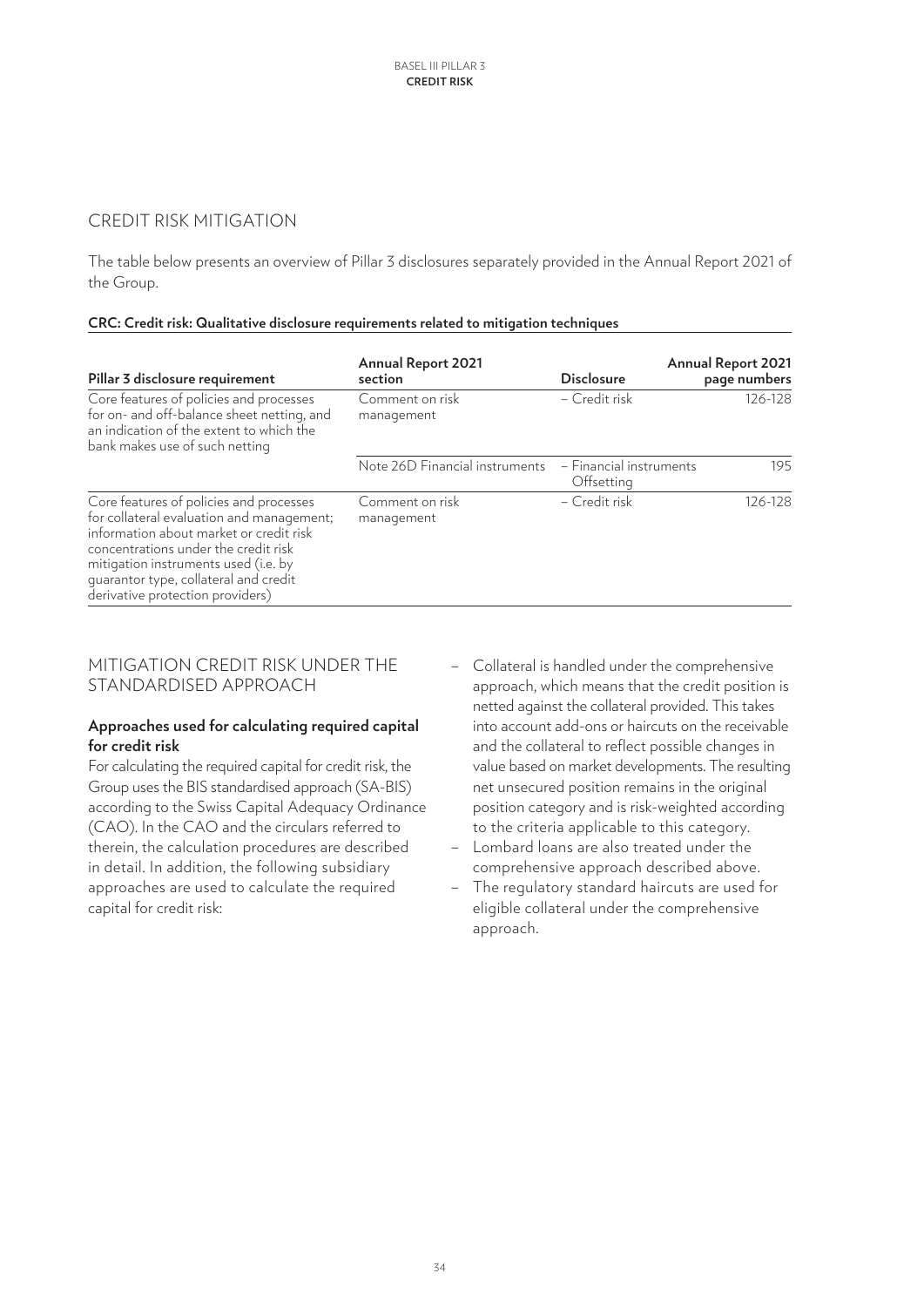The table below provides a breakdown of unsecured and partially or fully secured exposures, including security type, for the categories loans and debt securities.

#### **CR3: Credit risk: Overview of mitigation techniques**

|                |                                                | a                                                     | b <sub>1</sub>                                                               | $\mathbf b$                                   | d                                                          | 31.12.2021                                               |
|----------------|------------------------------------------------|-------------------------------------------------------|------------------------------------------------------------------------------|-----------------------------------------------|------------------------------------------------------------|----------------------------------------------------------|
| No.            |                                                | Exposures<br>unsecured/<br>carrying<br>amount<br>CHFm | Exposures<br>partially<br>or fully<br>secured/<br>carrying<br>amount<br>CHFm | Exposures<br>secured by<br>collateral<br>CHFm | Exposures<br>secured by<br>financial<br>quarantees<br>CHFm | Exposures<br>secured<br>by credit<br>derivatives<br>CHFm |
|                | Loans (excluding debt securities) <sup>1</sup> | 22,550.8                                              | 51,735.5                                                                     | 47,240.9                                      | 1,052.3                                                    |                                                          |
| 2              | Debt securities <sup>1</sup>                   | 11,613.9                                              | 718.1                                                                        | 51.3                                          | 666.8                                                      |                                                          |
| 3              | <b>Total assets</b>                            | 34,164.6                                              | 52,453.6                                                                     | 47,292.2                                      | 1,719.2                                                    |                                                          |
| $\overline{4}$ | of which: defaulted                            | 17.5                                                  | 91.7                                                                         | 74.0                                          |                                                            |                                                          |

<sup>1</sup> The total amounts of loan and debt exposures of columns a and b1 are in line with the amounts of exposure on table CR1 in column d, no. 1 and no. 2.

The table below illustrates the effect of credit risk mitigation on the calculation of capital requirements under the standardised approach.

#### **CR4: Credit risk: Exposure and credit risk mitigation (CRM) effects under the standardised approach**

|                |                                                                    | a        | b                                            | $\mathsf{C}$                                                              | d                                          | e        | 31.12.2021                |
|----------------|--------------------------------------------------------------------|----------|----------------------------------------------|---------------------------------------------------------------------------|--------------------------------------------|----------|---------------------------|
|                | Exposure classes                                                   |          | Exposures before<br>CCF <sup>1</sup> and CRM |                                                                           | Exposures post<br>CCF <sup>1</sup> and CRM |          |                           |
|                |                                                                    | CHFm     | On-balance Off-balance<br>CHFm               | On-balance<br>sheet amount sheet amount sheet amount sheet amount<br>CHFm | Off-balance<br>CHFm                        | CHFm     | RWA RWA density<br>in $%$ |
| No.            | Central governments and central banks                              | 28,370.3 | 0.1                                          | 29,246.7                                                                  | 4.4                                        | 34.2     | 0.1                       |
| $\overline{2}$ | Banks and securities firms                                         | 7,335.8  | 583.5                                        | 4,755.2                                                                   | 554.4                                      | 1,330.4  | 25.1                      |
| 3              | Other public sector entities and<br>multilateral development banks | 1,197.2  | 51.4                                         | 537.1                                                                     | 25.7                                       | 61.8     | 11.0                      |
| $\overline{4}$ | Corporates                                                         | 5,226.2  | 440.0                                        | 3,926.7                                                                   | 106.4                                      | 2,062.4  | 51.1                      |
| 5              | Retail                                                             | 48,199.0 | 1,521.1                                      | 11,340.2                                                                  | 65.7                                       | 7,213.3  | 63.2                      |
| 6              | Equity                                                             | 390.3    |                                              | 163.1                                                                     |                                            | 244.7    | 150.0                     |
| 7              | Other exposures <sup>2</sup>                                       | 855.5    |                                              | 855.1                                                                     |                                            | 514.7    | 60.2                      |
| 8              | Total                                                              | 91,574.2 | 2,596.0                                      | 50,824.1                                                                  | 756.6                                      | 11,461.5 | 22.2                      |

<sup>1</sup> Credit conversion factors (CCF).

<sup>2</sup> Of which non-counterparty credit risk position of CHF 514.6 million.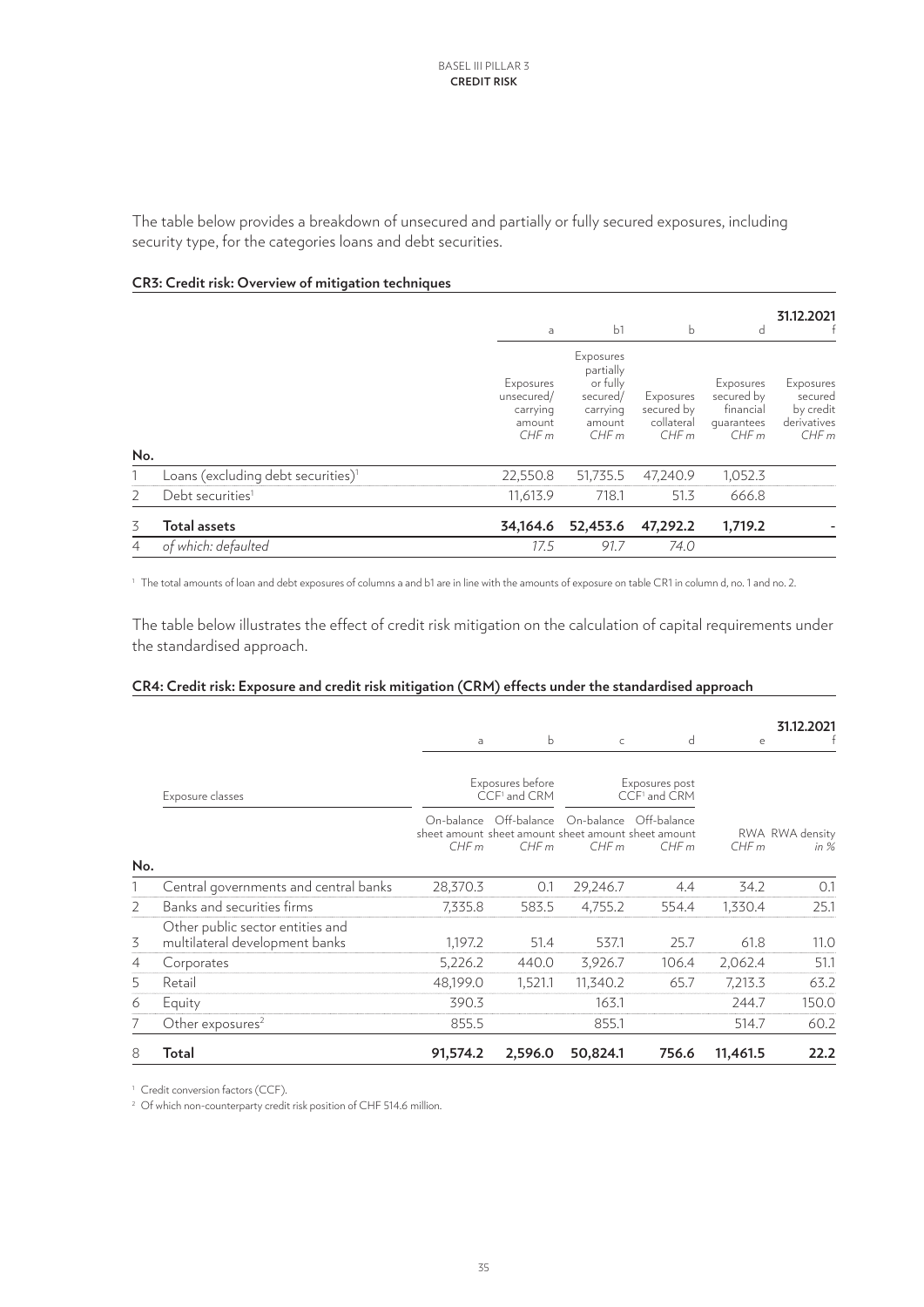#### **Use of external ratings**

The standardised approach requires banks to use, where possible, risk assessments prepared by external credit assessment institutions (ECAI) or export credit agencies to determine the risk weightings applied to rated counterparties. The Group uses FINMA-recognised ECAI risk assessments to determine the risk weight for certain counterparties according to the BIS defined exposure segments.

The Group uses three FINMA-recognised ECAI for this purpose: Moody's Investors Service, Standard & Poor's and Fitch Ratings. The mapping of external ratings to the standardised approach risk weights is determined by FINMA and published on its website.

The Group risk-weights debt instruments in accordance with the specific issue ratings available. In case there is no specific issue rating published by the ECAI, the issuer rating is applied to the senior unsecured claims of that issuer subject to the conditions prescribed by FINMA.

#### **CRD: Credit risk: Qualitative disclosures of banks' use of external credit ratings under the standardised approach**

|                |                                                                 |                                 |                                   | 31.12.2021 |
|----------------|-----------------------------------------------------------------|---------------------------------|-----------------------------------|------------|
|                |                                                                 |                                 | External credit rating equivalent |            |
|                |                                                                 | Moody's<br>Investors<br>Service | Standard &<br>Poor's              | Fitch      |
| No.            |                                                                 |                                 |                                   |            |
|                | Central governments and central banks                           | X                               | X                                 | Χ          |
| $\overline{2}$ | Banks and securities firms                                      | X                               | X                                 | Χ          |
| 3              | Other public sector entities and multilateral development banks | X                               | X                                 | X          |
|                | Corporates                                                      | X                               | X                                 | X          |
| 5              | Retail                                                          |                                 |                                   |            |
| 6              | Equity                                                          |                                 |                                   |            |
|                | Other exposures                                                 |                                 |                                   |            |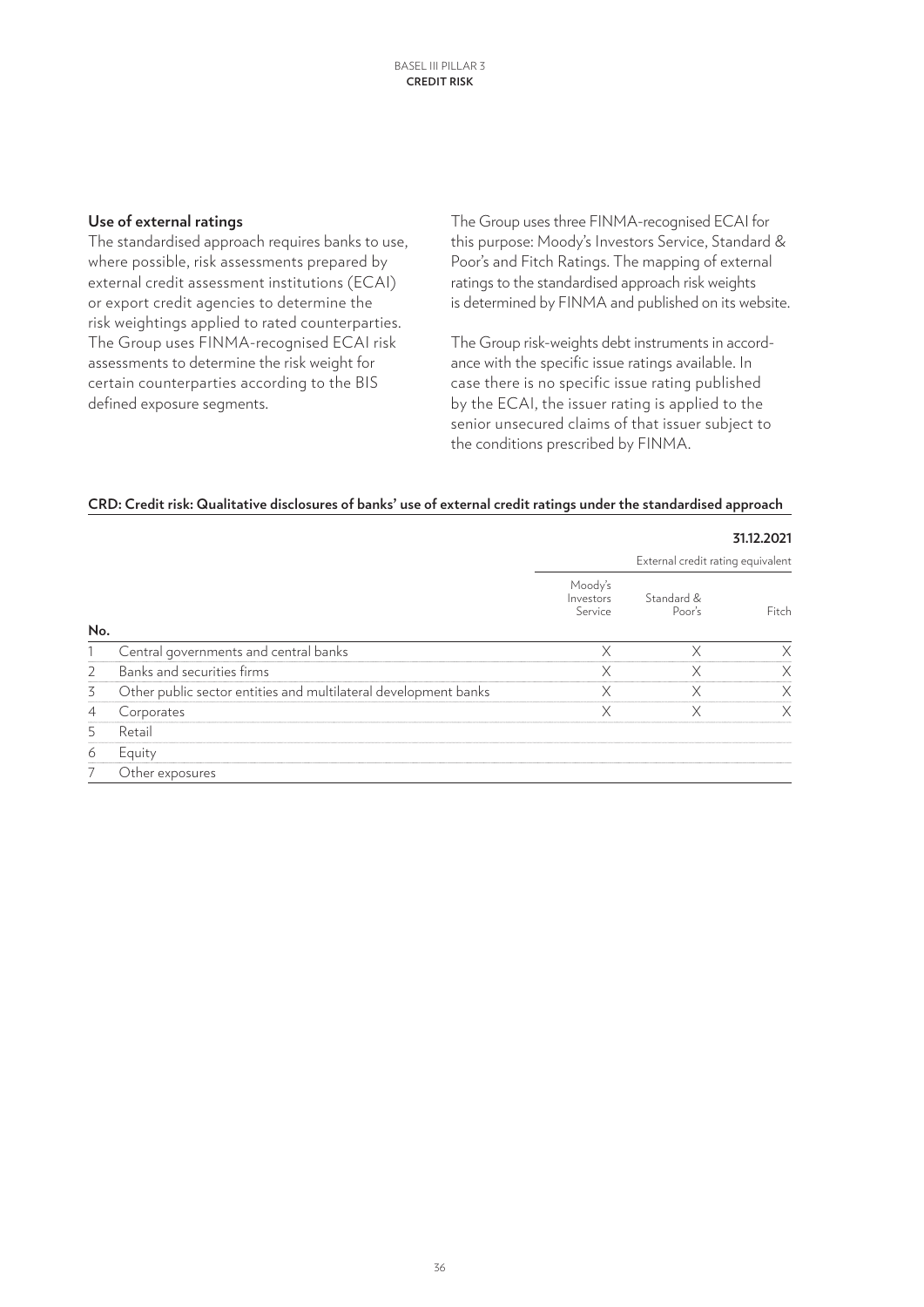|                |                                                                                | a          | b           | $\mathsf C$ | d           | e           | $\mathsf{f}$ | g            | h            | 31.12.2021<br>Ť                                                                          |
|----------------|--------------------------------------------------------------------------------|------------|-------------|-------------|-------------|-------------|--------------|--------------|--------------|------------------------------------------------------------------------------------------|
| No.            | Risk weights                                                                   | 0%<br>CHFm | 10%<br>CHFm | 20%<br>CHFm | 35%<br>CHFm | 50%<br>CHFm | 75%<br>CHFm  | 100%<br>CHFm | 150%<br>CHFm | Total<br>credit<br>exposures<br>amount<br>(post CCF<br>and CRM)<br>Other<br>CHFm<br>CHFm |
|                | Asset classes                                                                  |            |             |             |             |             |              |              |              |                                                                                          |
| 1              | Central<br>governments<br>and central<br>banks                                 | 29,082.9   |             | 166.2       |             | 2.0         |              |              |              | 29,251.0                                                                                 |
| $\overline{2}$ | Banks and<br>securities<br>firms                                               | 510.2      |             | 3,633.2     |             | 1,124.9     |              | 41.3         |              | 5,309.6                                                                                  |
| 3              | Other public<br>sector<br>entities and<br>multilateral<br>development<br>banks | 299.2      |             | 234.5       |             | 28.5        |              | 0.6          |              | 562.8                                                                                    |
| $\overline{4}$ | Corporates                                                                     |            |             | 1,290.1     | 64.9        | 1,798.3     | 1.0          | 873.1        | 5.8          | 4,033.1                                                                                  |
| 5              | Retail                                                                         |            |             |             | 6,239.0     |             | 583.0        | 4,566.6      | 17.2         | 11,405.8                                                                                 |
| 6              | Equity                                                                         |            |             |             |             |             |              |              | 163.1        | 163.1                                                                                    |
| 7              | Other<br>exposures                                                             | 340.4      |             |             |             |             |              | 514.7        |              | 855.1                                                                                    |
| 8              | <b>Total</b>                                                                   | 30,232.7   |             | 5,324.0     | 6,303.9     | 2,953.7     | 584.0        | 5,996.3      | 186.1        | 51,580.6<br>$\overline{\phantom{0}}$                                                     |
| 9              | of which<br>mortgages                                                          |            |             |             | 6,270.6     |             | 126.0        | 579.8        | 5.2          | 6,981.5                                                                                  |

#### **CR5: Credit risk: Exposures by exposure category and risk weights under the standardised approach**

<sup>1</sup> The total credit exposures amount (post CCF and CRM) is in line with the sum of the credit exposure amounts in table CR4, no. 8, columns c and d.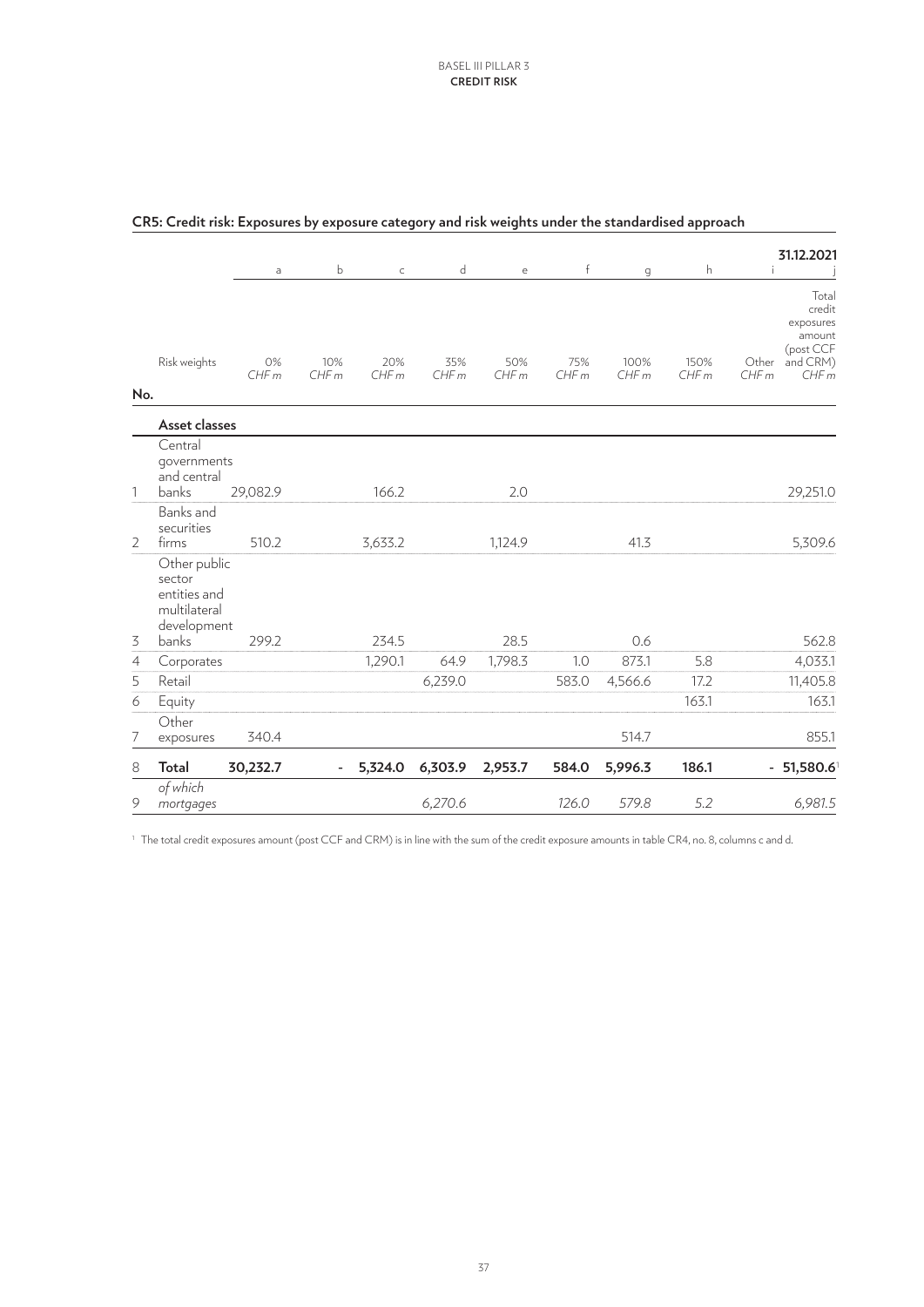#### **Counterparty credit risk** Basel III Pillar 3

# **COUNTERPARTY CREDIT RISK**

<span id="page-37-0"></span>Counterparty credit risk (CCR) exposures include over-the-counter (OTC) and exchange-traded derivatives (ETDs), securities financing transactions (SFTs) and long-settlement transactions.

# COUNTERPARTY CREDIT RISK MANAGEMENT

The table below provides an overview of counterparty credit risk disclosures separately provided in the Annual Report 2021 of the Group.

#### **CCRA: Counterparty credit risk: Qualitative disclosure**

| Pillar 3 disclosure requirement                                                                                                                                                                                                                                                                        | <b>Annual Report 2021</b><br>section | <b>Disclosure</b> | <b>Annual Report 2021</b><br>page numbers |
|--------------------------------------------------------------------------------------------------------------------------------------------------------------------------------------------------------------------------------------------------------------------------------------------------------|--------------------------------------|-------------------|-------------------------------------------|
| The method used to assign the operating<br>limits defined in terms of internal capital<br>for counterparty credit exposures and for<br>CCP exposures; policies relating to<br>quarantees and other risk mitigants and<br>assessments concerning counterparty<br>risk, including exposures towards CCPs | Comment on risk<br>management        | - Credit risk     | 126-128                                   |
| Policies with respect to wrong-way risk<br>exposures; the impact in terms of the<br>amount of collateral that the bank<br>would be required to provide given<br>a credit rating downgrade                                                                                                              | Comment on risk<br>management        | - Credit risk     | 126-128                                   |

#### **Approaches used for calculating required capital for counterparty credit risk**

For calculating the required capital for counterparty credit risk, the Group uses the standardised approach SA-BIS according to the Swiss Capital Adequacy Ordinance (CAO). In the CAO and the circulars referred to therein, the calculation procedures are described in detail. Particularly to mention are the following sub approaches used to calculate the required capital for counterparty credit risk:

– To calculate the credit equivalent for derivative positions, the Group applies the standardised approach for counterparty credit risk (SA-CCR). Under SA-CCR the credit equivalent is the sum of the current replacement costs and the potential future exposure multiplied by a factor of 1.4. Netting agreements in this context have to fulfil the conditions as defined in the FINMA circular 2017/7.

– Securities lending, repo and repo-style transactions are handled in accordance with the comprehensive approach, under which capital is required to cover the difference between the two legs of individual transactions subject to regulatory haircuts.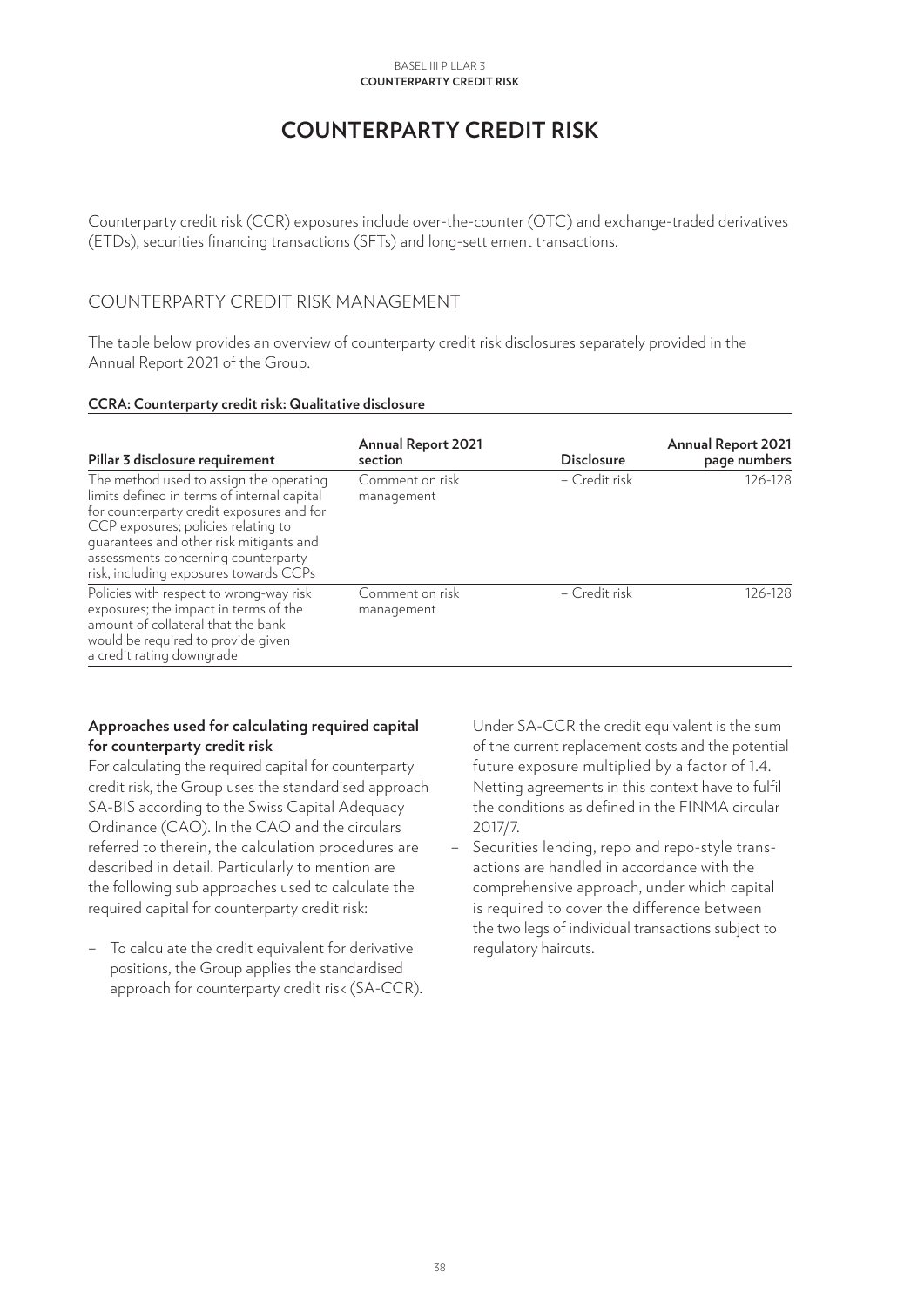#### **CCR1: Counterparty credit risk: Analysis by approach**

|                |                                                          | a                           | b                                       | $\subset$    | d                                                              | e                       | 31.12.2021         |
|----------------|----------------------------------------------------------|-----------------------------|-----------------------------------------|--------------|----------------------------------------------------------------|-------------------------|--------------------|
| No.            |                                                          | Replacement<br>cost<br>CHFm | Potential<br>future<br>exposure<br>CHFm | EEPE<br>CHFm | Alpha<br>used<br>for<br>computing<br>regulatory<br>EAD<br>CHFm | EAD<br>post CRM<br>CHFm | <b>RWA</b><br>CHFm |
|                | SA-CCR (for derivatives)                                 | 1,278.2                     | 1,694.4                                 |              | 1.4                                                            | 3,653.7                 | 737.4              |
| $\overline{4}$ | Comprehensive approach for risk<br>mitigation (for SFTs) |                             |                                         |              |                                                                | 955.9                   | 156.3              |
| 6              | Total                                                    |                             |                                         |              |                                                                |                         | 893.7              |

– In addition to the default risk, the Group is required to capitalise the credit valuation adjustment (CVA) risk of derivatives which is defined as the risk of mark-to-market losses associated with the deterioration of counterparty credit quality.

The standardised CVA approach has been used to calculate CVA capital requirements. The portfolio subject to the CVA capital charge as at 31 December 2021 is shown in the table below.

## **CCR2: Counterparty credit risk: Credit valuation adjustment (CVA) capital charge**

|     |                                                               | a                    | 31.12.2021<br>h    |
|-----|---------------------------------------------------------------|----------------------|--------------------|
|     |                                                               | EAD post CRM<br>CHFm | <b>RWA</b><br>CHFm |
| No. |                                                               |                      |                    |
|     | Total portfolios subject to the advanced CVA capital charge   |                      |                    |
|     | VaR component (including the three-times multiplier)          |                      |                    |
| 2   | SVaR component (including the three-times multiplier)         |                      |                    |
| 3   | All portfolios subject to the standardised CVA capital charge | 1,584.4              | 263.1              |
|     | Total                                                         | 1,584.4              | 263.1              |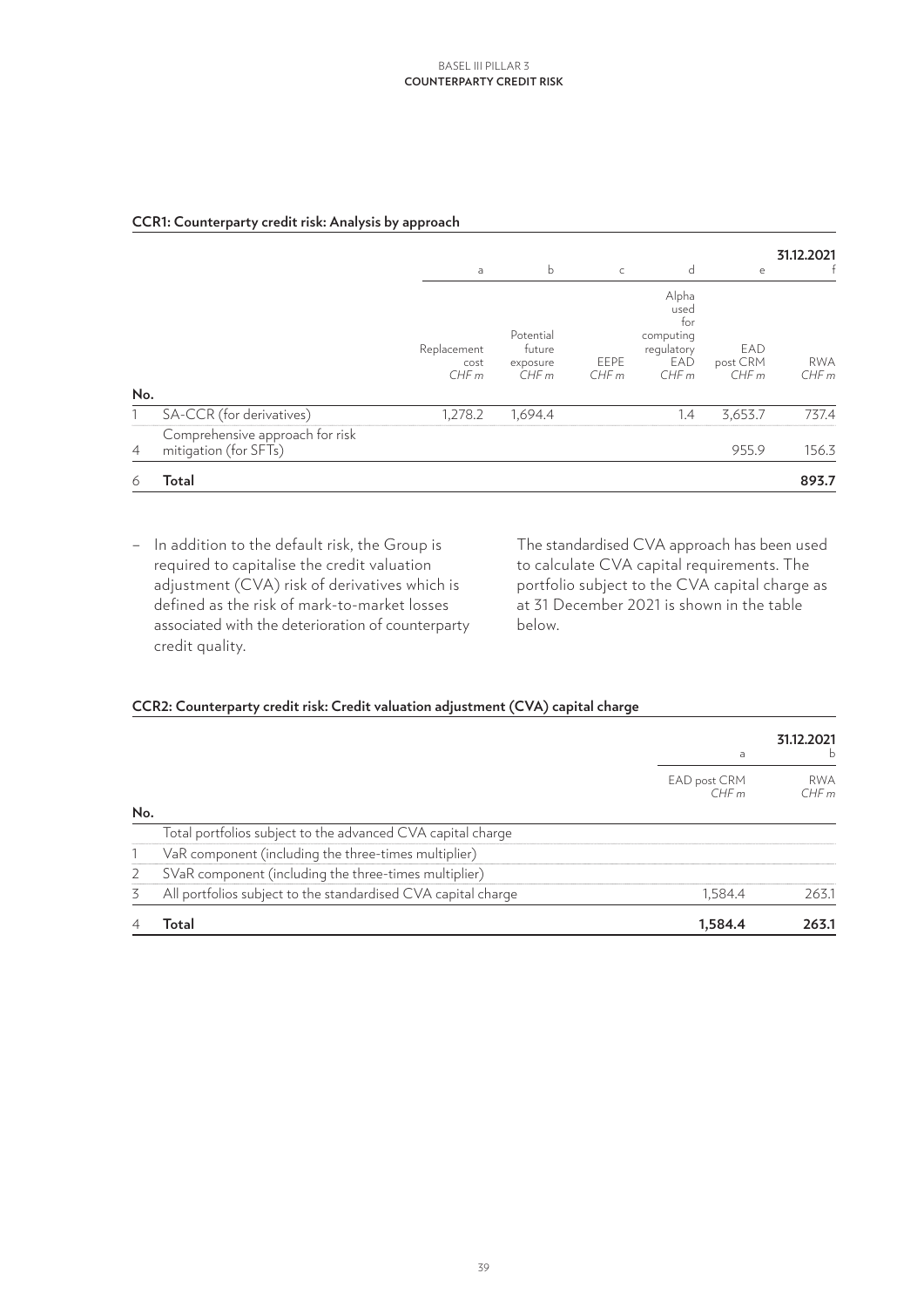#### **Counterparty credit risk** Basel III Pillar 3

|                    |                                                                       | a           | $\mathsf b$ | $\mathsf{C}$ | d           | $\mathsf{e}% _{t}\left( t\right)$ | $\mathsf{f}$ | g             | h                                   | 31.12.2021 |
|--------------------|-----------------------------------------------------------------------|-------------|-------------|--------------|-------------|-----------------------------------|--------------|---------------|-------------------------------------|------------|
| Risk weight<br>No. | 0%<br>CHFm                                                            | 10%<br>CHFm | 20%<br>CHFm | 50%<br>CHFm  | 75%<br>CHFm | 100%<br>CHFm                      | 150%<br>CHFm | Other<br>CHFm | Total<br>credit<br>exposure<br>CHFm |            |
|                    | Central governments<br>and central banks                              | 12.4        |             |              |             |                                   |              |               |                                     | 12.4       |
| 2                  | Banks and securities<br>firms                                         | 1,731.7     |             | 1,595.0      | 732.6       |                                   | 7.1          |               |                                     | 4,066.4    |
| 3                  | Other public sector<br>entities and multilateral<br>development banks |             |             |              |             |                                   |              |               |                                     |            |
| $\overline{4}$     | Corporates                                                            | 309.4       |             | 4.2          | 16.7        |                                   | 100.3        |               |                                     | 430.6      |
| 5                  | Retail                                                                |             |             |              |             | 33.6                              | 66.7         |               |                                     | 100.3      |
| 6                  | Equity                                                                |             |             |              |             |                                   |              |               |                                     |            |
| 7                  | Other exposures                                                       |             |             |              |             |                                   |              |               |                                     |            |
| 8                  | Total                                                                 | 2,053.5     | $\sim$      | 1,599.2      | 749.3       | 33.6                              | 174.0        |               | $\qquad \qquad \blacksquare$        | 4,609.7    |

# **CCR3: Counterparty credit risk: Standardised approach to CCR exposures by exposure category and risk weights**

#### **CCR5: Counterparty credit risk: Composition of collateral for CCR exposure**

|                                       |                    |                                   |                                            |                                 |                                         | 31.12.2021                            |  |
|---------------------------------------|--------------------|-----------------------------------|--------------------------------------------|---------------------------------|-----------------------------------------|---------------------------------------|--|
|                                       | a                  | b                                 | $\subset$                                  | d                               | e                                       |                                       |  |
|                                       |                    |                                   | Collateral used in derivative transactions |                                 |                                         | Collateral used in SFTs               |  |
|                                       |                    | Fair value of collateral received |                                            | Fair value of posted collateral | Fair value<br>of collateral<br>received | Fair value<br>of posted<br>collateral |  |
|                                       | Segregated<br>CHFm | Unsegregated<br>CHFm              | Segregated<br>CHFm                         | Unsegregated<br>CHFm            | CHFm                                    | CHFm                                  |  |
| Cash - CHF                            |                    | 63.8                              |                                            | 174.2                           |                                         |                                       |  |
| Cash - other currencies               |                    | 115.8                             |                                            | 348.1                           | 350.9                                   | 24.1                                  |  |
| Swiss Confederation<br>sovereign debt |                    | 11.5                              | 68.0                                       | 23.8                            | 23.1                                    | 15.4                                  |  |
| Other sovereign debt                  |                    | 11.6                              | 1,106.1                                    | 286.0                           | 1,243.8                                 | 543.3                                 |  |
| Government and agency debt            |                    | 0.5                               | 86.5                                       |                                 | 38.3                                    | 22.9                                  |  |
| Corporate bonds                       |                    | 26.5                              | 730.0                                      | 211.3                           | 411.0                                   | 907.4                                 |  |
| Equity securities                     |                    |                                   | 688.6                                      | 96.7                            | 453.4                                   | 543.3                                 |  |
| Other collateral                      |                    |                                   |                                            |                                 | 67.1                                    | 619.8                                 |  |
| Total                                 |                    | 229.6                             | 2,679.2                                    | 1,140.1                         | 2,587.6                                 | 2,676.4                               |  |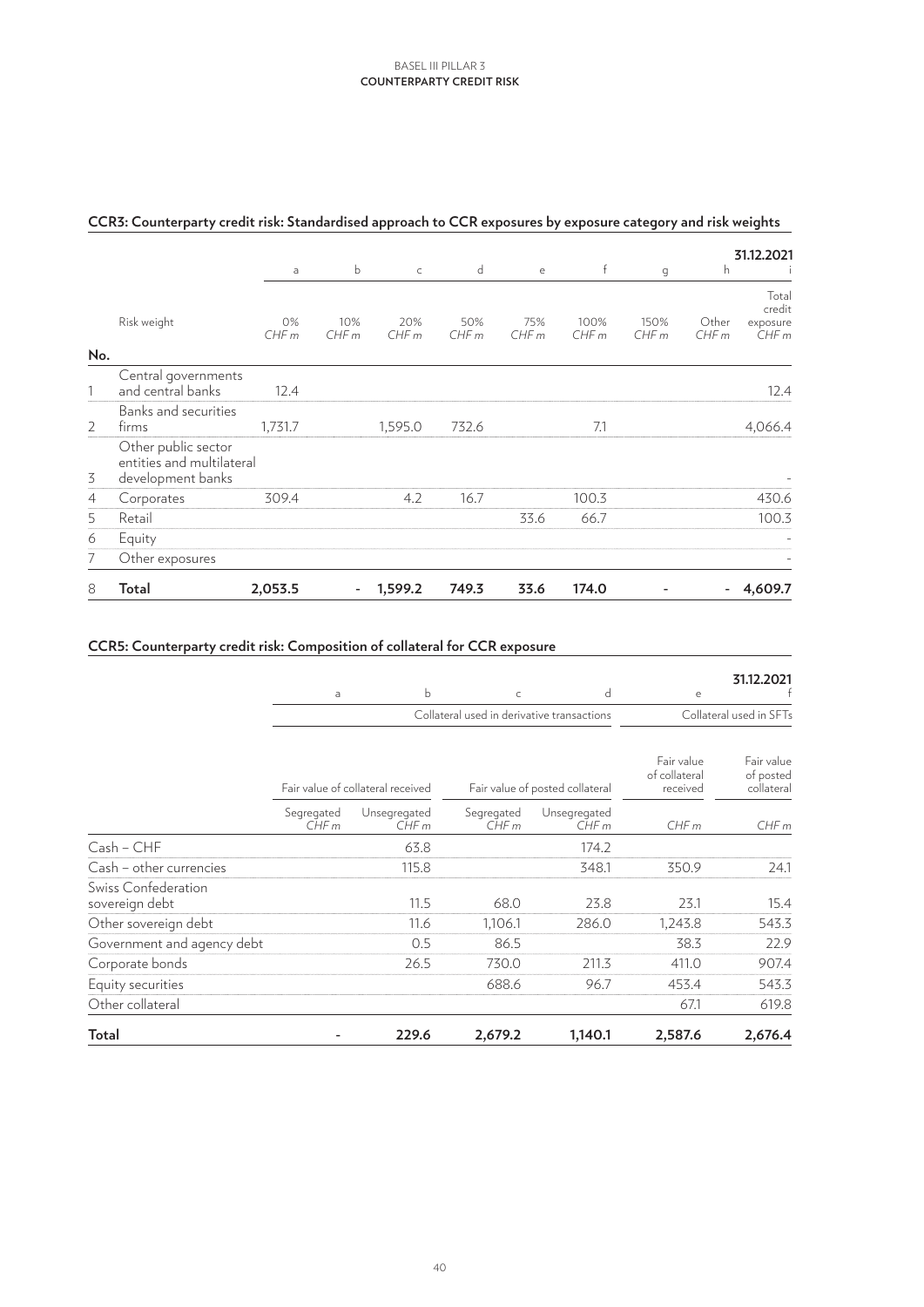#### **Counterparty credit risk** Basel III Pillar 3

# **CCR6: Counterparty credit risk: Credit derivatives exposures**

|                                        |                           | 31.12.2021              |
|----------------------------------------|---------------------------|-------------------------|
|                                        | a                         | b                       |
|                                        | Protection bought<br>CHFm | Protection sold<br>CHFm |
| <b>Notionals</b>                       |                           |                         |
| Single-name CDSs                       | 59.4                      | 24.1                    |
| Index CDSs                             |                           |                         |
| Total return swaps                     | 1,352.5                   | 32.6                    |
| Credit options                         |                           |                         |
| <b>Total notionals</b>                 | 1,411.9                   | 56.7                    |
| <b>Fair values</b>                     |                           |                         |
| Positive replacement value (asset)     | 29.3                      | 0.6                     |
| Negative replacement value (liability) | 48.4                      | 0.2                     |

#### **CCR8: Counterparty credit risk: Exposures to central counterparties**

|                |                                                                                            | а                    | 31.12.2021         |
|----------------|--------------------------------------------------------------------------------------------|----------------------|--------------------|
|                |                                                                                            | EAD post CRM<br>CHFm | <b>RWA</b><br>CHFm |
| No.            |                                                                                            |                      |                    |
|                | Exposures to QCCPs (total)                                                                 |                      | 44.2               |
| 2              | Exposures for trades at QCCPs (excluding initial margin and default fund<br>contributions) | 896.9                | 17.9               |
| 3              | of which OTC derivatives                                                                   | 29.4                 | 0.6                |
| $\overline{4}$ | of which exchange-traded derivatives                                                       | 867.5                | 17.4               |
| 5              | of which SFTs                                                                              |                      |                    |
| 6              | of which netting sets where cross-product netting has been approved                        |                      |                    |
|                | Segregated initial margin                                                                  | 638.0                |                    |
| 8              | Non-segregated initial margin                                                              |                      |                    |
| 9              | Pre funded default fund contributions                                                      | 150.5                | 26.2               |
| 10             | Unfunded default fund contributions                                                        |                      |                    |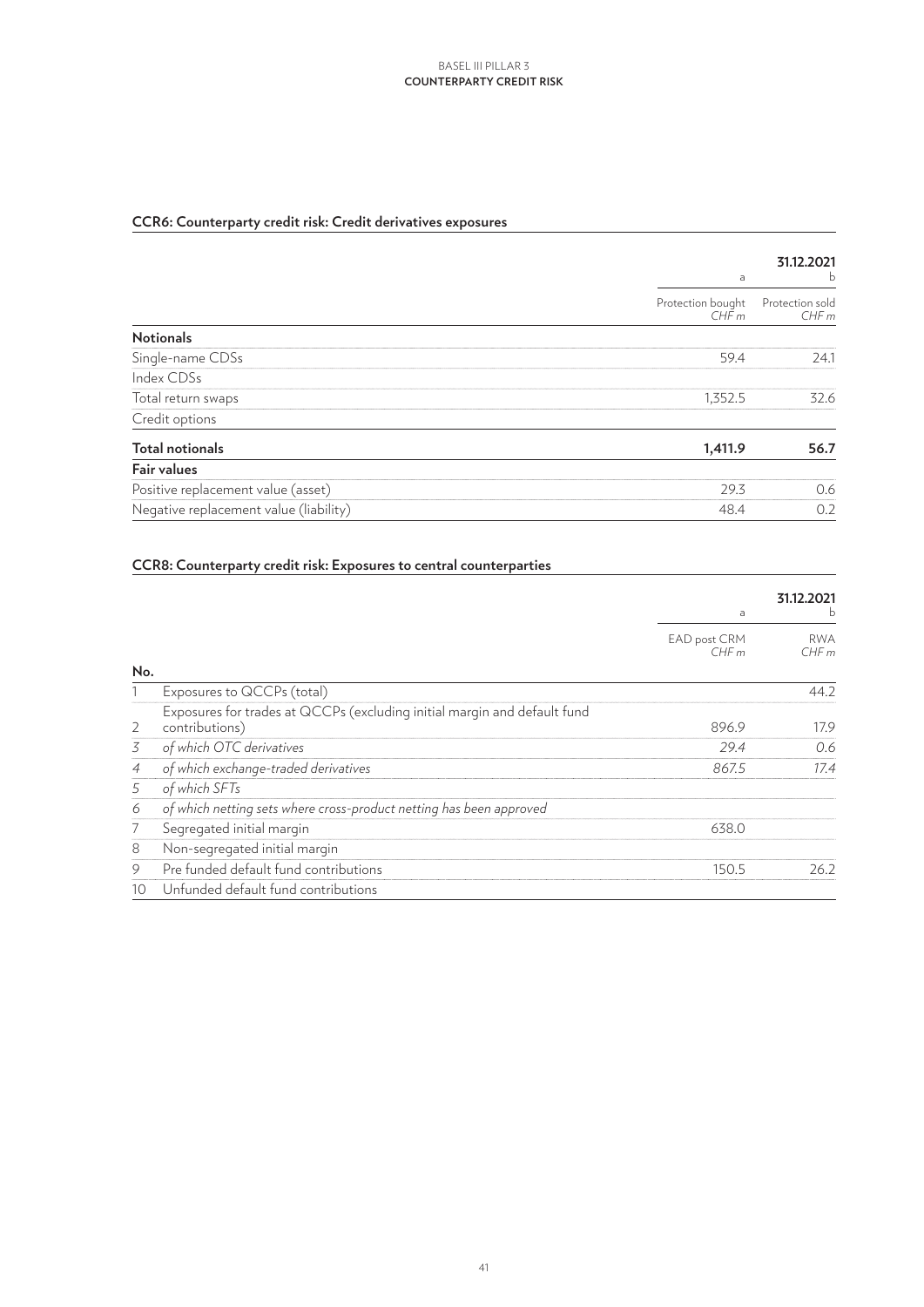#### **Securitisations** Basel III Pillar 3

# **SECURITISATIONS**

### <span id="page-41-0"></span>QUALITATIVE DISCLOSURE REQUIREMENTS (SECA)

The following disclosures refer to traditional securitisations held in the Group's banking book and regulatory capital on these exposures calculated according to the Basel framework for securitisations. The Group invests in securitisation-related products created by third parties referencing different types of underlying assets.

The Group has in place a comprehensive risk management process whereby the front office and risk management monitor positions, portfolio structure and trading activities, and calculate interest rate risk and credit risk sensitivities on a daily basis.

The Group has risk limits for the purpose of managing the Group's risk appetite framework in relation to securitisation exposures.

The Group holds only traditional securitisation exposures in the banking book at the end of December 2021. We apply the external ratings-based approach using ratings from Moody's Investors Service, Standard & Poor's and Fitch Ratings for all securitisation exposures.

The securitisation positions in the banking book are measured at fair value reflecting their market price.

# QUANTITATIVE INFORMATION

#### **SEC1: Securitisations: Exposures in the banking book**

|                |                                 |                     |                                        |                  |                     |                   | 31.12.2021            |
|----------------|---------------------------------|---------------------|----------------------------------------|------------------|---------------------|-------------------|-----------------------|
|                |                                 | a/e                 | b/f                                    | c/q              |                     |                   |                       |
|                |                                 |                     | Bank acts as originator and/or sponsor |                  |                     |                   | Bank acts as investor |
|                |                                 | Traditional<br>CHFm | Synthetic<br>CHFm                      | Subtotal<br>CHFm | Traditional<br>CHFm | Synthetic<br>CHFm | Subtotal<br>CHFm      |
| No.            |                                 |                     |                                        |                  |                     |                   |                       |
|                | Retail (total)                  |                     |                                        |                  | 383.6               |                   | 383.6                 |
| $\overline{2}$ | of which residential mortgages  |                     |                                        |                  | 184.7               |                   | 184.7                 |
| 3              | of which credit card            |                     |                                        |                  | 65.2                |                   | 65.2                  |
| $\overline{4}$ | of which other retail exposures |                     |                                        |                  | 133.6               |                   | 133.6                 |
| 5              | of which re-securitisation      |                     |                                        |                  |                     |                   |                       |
| 6              | Wholesale (total)               |                     |                                        |                  | 379.9               |                   | 379.9                 |
| 7              | of which loans to corporates    |                     |                                        |                  | 379.9               |                   | 379.9                 |
| 8              | of which commercial mortgages   |                     |                                        |                  |                     |                   |                       |
| 9              | of which lease and receivables  |                     |                                        |                  |                     |                   |                       |
| 10             | of which other wholesale        |                     |                                        |                  |                     |                   |                       |
| 11             | Re-securitisation               |                     |                                        |                  |                     |                   |                       |
| 12             | <b>Total exposure</b>           |                     |                                        |                  | 763.5               |                   | 763.5                 |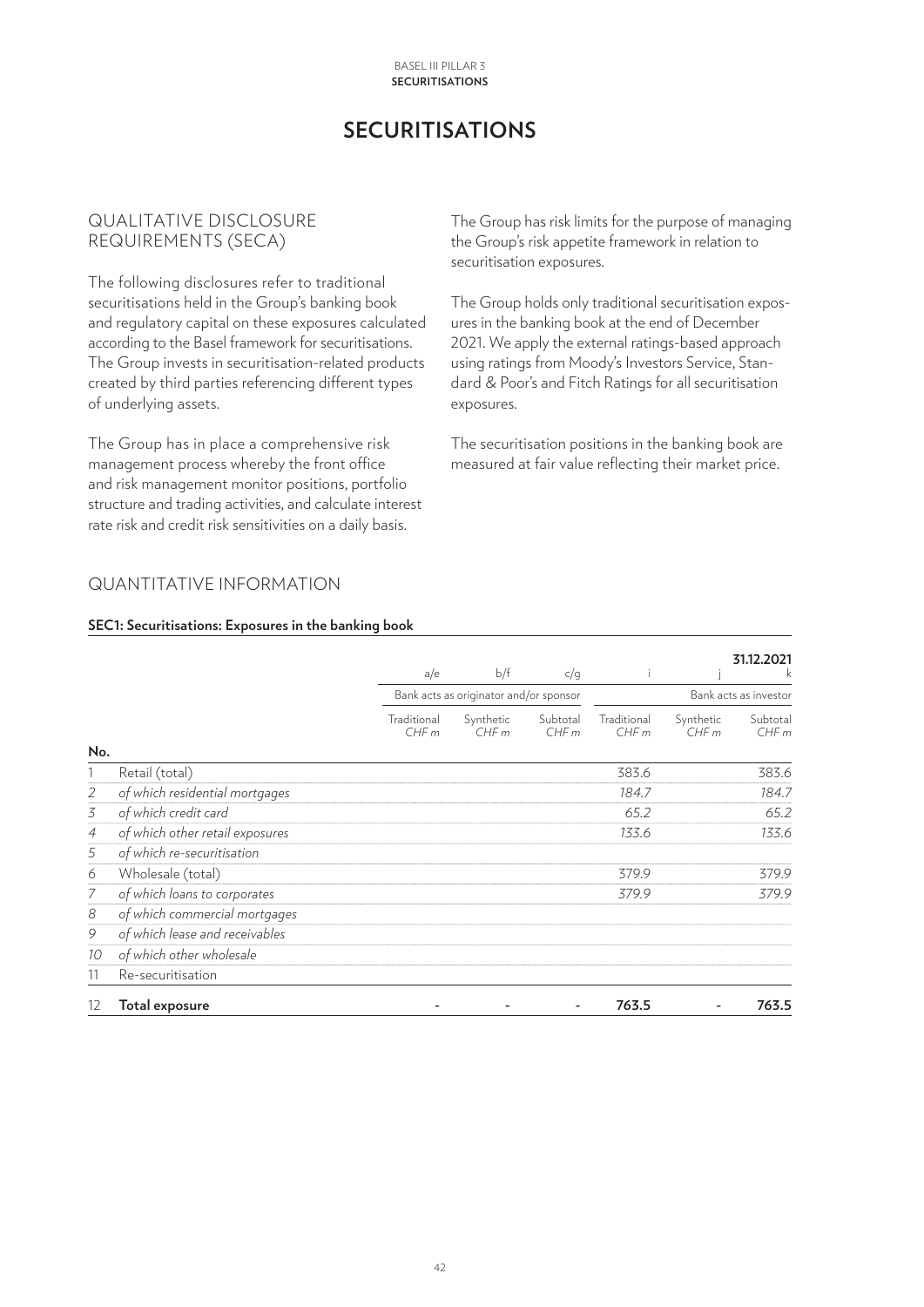|   |                                    |          |                          |                    |                                   |              |                |            |                                             |                |                          |                          |                      |            | 31.12.2021                  |
|---|------------------------------------|----------|--------------------------|--------------------|-----------------------------------|--------------|----------------|------------|---------------------------------------------|----------------|--------------------------|--------------------------|----------------------|------------|-----------------------------|
|   |                                    | a        | b                        | $\mathsf C$        | $\mathsf{d}$                      | $\mathsf{e}$ | g <sup>1</sup> | h.         | $\ddot{1}$                                  | k <sup>1</sup> | $\mathbf{I}$             | m                        | $\circ$ <sup>1</sup> | p          | q                           |
|   |                                    |          |                          |                    | Exposure values<br>(by RWA bands) |              |                |            | Exposure values<br>(by regulatory approach) |                | (by regulatory approach) | <b>RWA</b>               |                      |            | Capital charge<br>after cap |
|   |                                    | $<=$ 20% | >20%<br>to<br>50%        | >50%<br>to<br>100% | >100%<br>to<br><1250%             | 1250%        | SEC-<br>ERBA   | SEC-<br>SA | 1250%                                       | SEC-<br>ERBA   | SEC-<br>SA               | 1250%                    | SEC-<br>ERBA         | SEC-<br>SA | 1250%                       |
|   | No. CHFm                           |          |                          |                    |                                   |              |                |            |                                             |                |                          |                          |                      |            |                             |
|   | Total                              | 763.5    | $\overline{\phantom{a}}$ |                    |                                   |              | $-763.5$       |            | $\overline{\phantom{a}}$                    | 76.6           |                          | $\overline{\phantom{a}}$ | 6.1                  |            |                             |
| 2 | Traditional<br>securitisation      | 763.5    |                          |                    |                                   |              | 763.5          |            |                                             | 76.6           |                          |                          | 6.1                  |            |                             |
| 3 | of which<br>securiti-<br>sation    | 763.5    |                          |                    |                                   |              | 763.5          |            |                                             | 76.6           |                          |                          | 6.1                  |            |                             |
| 4 | of which<br>retail<br>underlying   | 383.6    |                          |                    |                                   |              | 383.6          |            |                                             | 38.6           |                          |                          | 3.1                  |            |                             |
| 5 | of which<br>wholesale              | 379.9    |                          |                    |                                   |              | 379.9          |            |                                             | 38.0           |                          |                          | 3.0                  |            |                             |
| 6 | of which<br>re-securiti-<br>sation |          |                          |                    |                                   |              |                |            |                                             |                |                          |                          |                      |            |                             |

#### **SEC4: Securitisations: Exposures in the banking book and associated capital requirements – bank acts as investor**

<sup>1</sup> Not shown above are the columns f, j and n, which have to be used for the SEC-IRBA approach.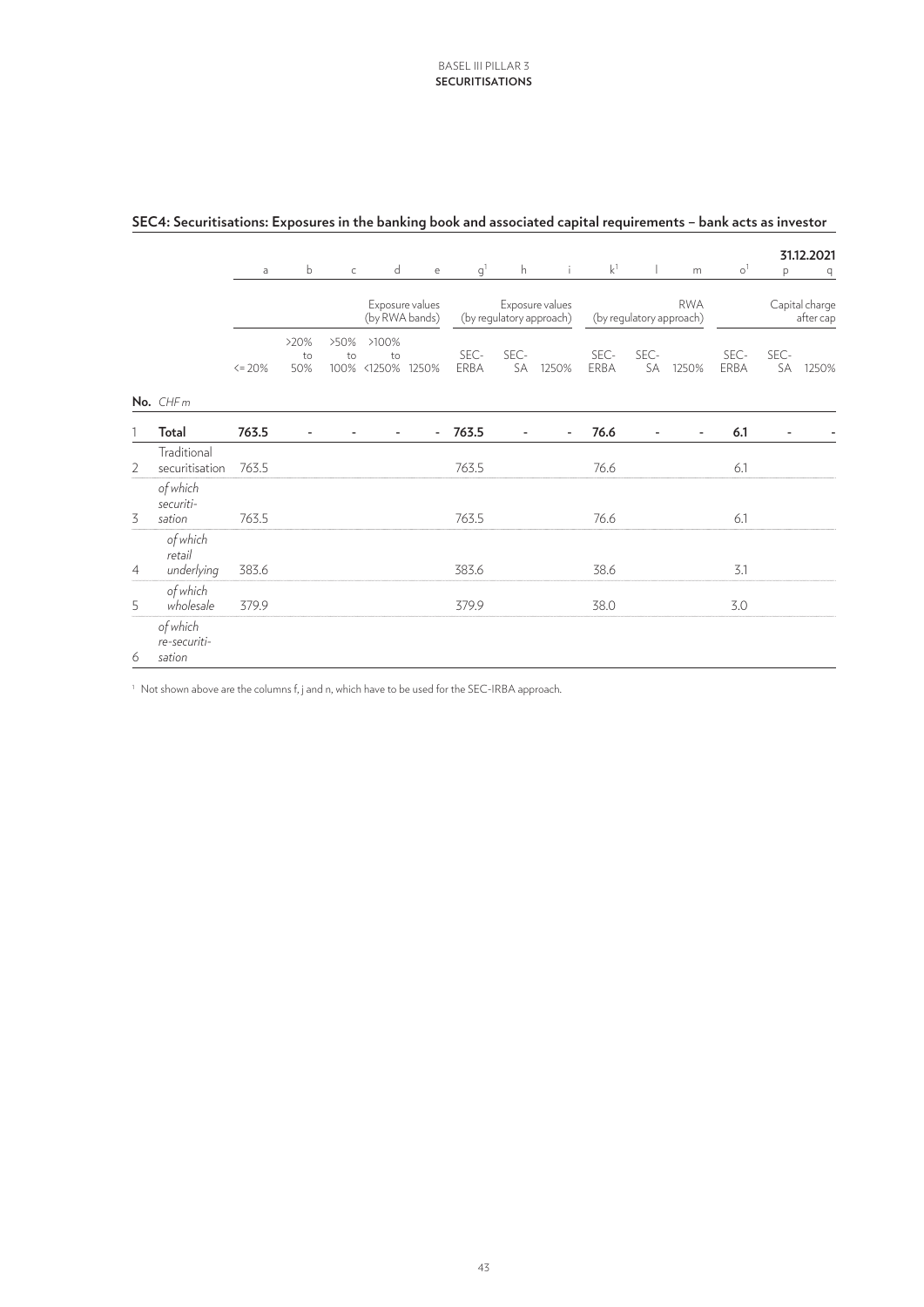# **MARKET RISK**

## <span id="page-43-0"></span>OVERVIEW OF APPLIED METHODS AND MANAGEMENT OF MARKET RISK

The amount of capital required for market risk in the regulatory trading book is calculated using a variety of methods approved by FINMA. The components of market risk RWA are value at risk (VaR) and stressed VaR (SVaR). For hedge funds held in the trading book, the required capital is calculated according to the simplified approach for investments in collective assets (page 11). The

required capital of the Group's fixed income trading positions is calculated according to the market risk standardised approach. Therefore, the incremental risk charge (IRC) is not applicable. The comprehensive risk measure (CRM) capital charge requirements are also not applicable, as the Group does not engage in trading of multi-risk tranche securitisation positions or nth-to-default credit derivatives. More information on each of these applicable components is detailed in the following pages.

The table below presents an overview of Pillar 3 disclosures including the management of market risk separately provided in the Annual Report 2021 of the Group.

#### **MRA: Market risk: Qualitative disclosure requirements**

| Pillar 3 disclosure requirement                                                                                                   | <b>Annual Report 2021</b><br>section | <b>Disclosure</b>                  | <b>Annual Report 2021</b><br>page numbers |
|-----------------------------------------------------------------------------------------------------------------------------------|--------------------------------------|------------------------------------|-------------------------------------------|
| Strategies and processes of the bank<br>for market risk                                                                           | Comment on risk<br>management        | - Risk governance<br>- Market risk | 117-119<br>129-130                        |
| Structure and organisation of the<br>market risk management function;<br>scope and nature of reporting and<br>measurement systems | Comment on risk<br>management        | - Market risk                      | 129-130                                   |

The table below illustrates the required capital for the fixed income trading positions.

#### **MR1: Market risk: Minimum capital requirements under standardised approach**

|                |                                    | 31.12.2021<br><b>RWA</b><br>CHFm |
|----------------|------------------------------------|----------------------------------|
| No.            |                                    |                                  |
|                | Outright products                  |                                  |
|                | Interest rate risk (specific)      | 471.8                            |
| $\overline{2}$ | Equity risk (general and specific) |                                  |
| 3              | Foreign exchange risk              |                                  |
| 4              | Commodity risk                     |                                  |
|                | Options                            |                                  |
| 5              | Simplified approach                |                                  |
| 6              | Delta-plus method                  |                                  |
| 7              | Scenario approach                  |                                  |
| 8              | Securitisation                     |                                  |
| 9              | Total                              | 471.8                            |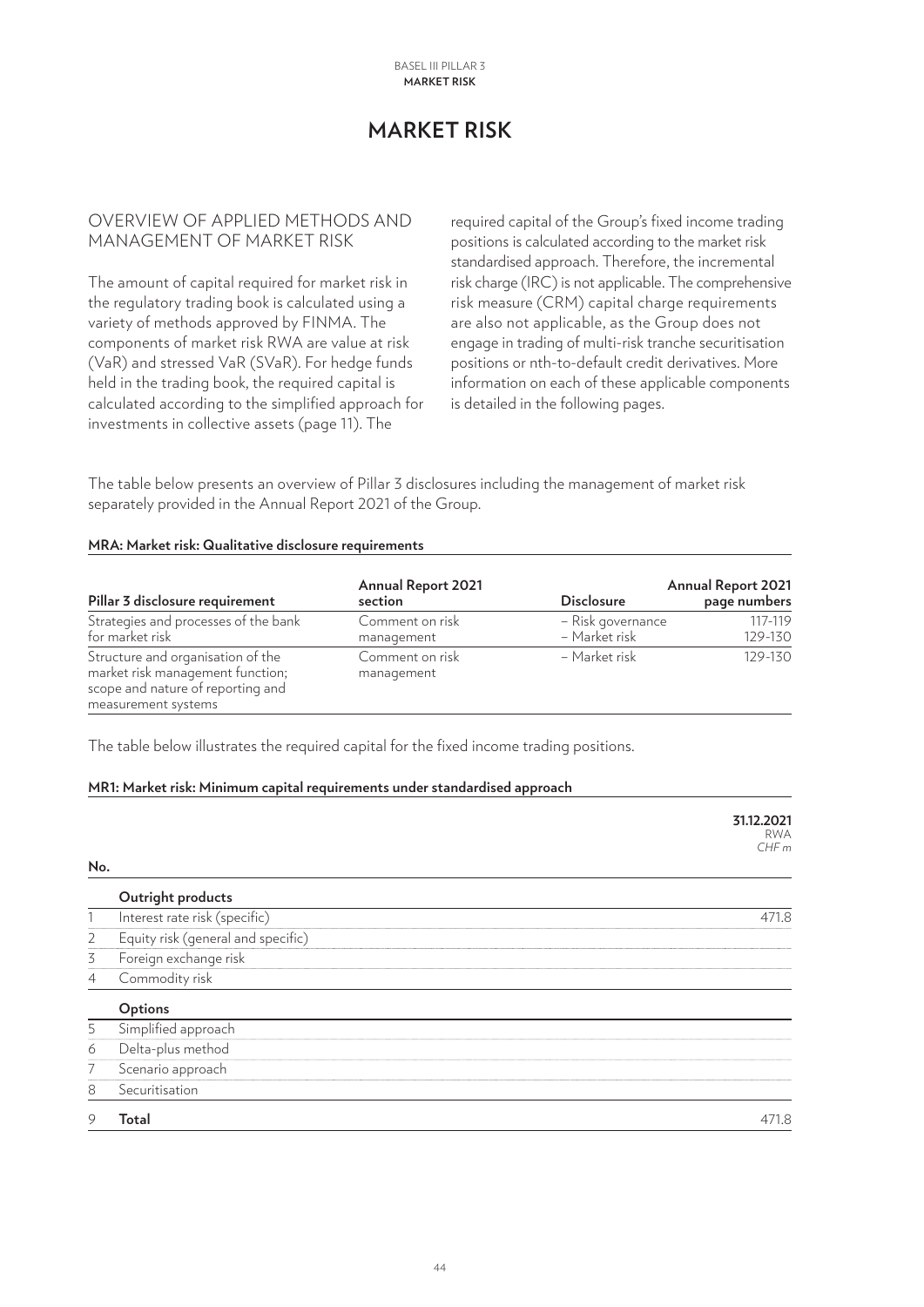The table below presents an overview of Pillar 3 disclosures regarding the use of the internal model approach separately provided in the Annual Report 2021 of the Group.

| Pillar 3 disclosure requirement                                                                                                                                                                | <b>Annual Report 2021</b><br>section | <b>Disclosure</b>          | <b>Annual Report 2021</b><br>page numbers |
|------------------------------------------------------------------------------------------------------------------------------------------------------------------------------------------------|--------------------------------------|----------------------------|-------------------------------------------|
| Description of activities and risks<br>covered by the VaR models and<br>stressed VaR models; general<br>description of VaR and stressed<br>VaR models; description of back<br>testing approach | Comment on risk<br>management        | $-$ Note 27<br>Market risk | 196-199                                   |
| Description of stress testing applied<br>to modelling parameters                                                                                                                               | Comment on risk<br>management        | - Market risk              | 129-130                                   |

#### **MRB: Market risk: Qualitative disclosures for banks using the internal model approach (IMA)1**

<sup>1</sup> See also descriptions to VaR and stressed VaR on the following pages.

The following table shows the VaR and SVaR flow statement of the market risk Basel III RWA. The RWA have decreased, mainly driven by lower risk levels and changes of historical market data time series used in the VaR simulation.

#### **MR2: Market risk: RWA flow statements of market risk exposures under an IMA**

|                |                                | a        | $\mathsf b$ | $\mathsf{C}$ | d          | 31.12.2021<br>e |
|----------------|--------------------------------|----------|-------------|--------------|------------|-----------------|
|                |                                | VaR      | SVaR        | <b>IRC</b>   | <b>CRM</b> | Other Total RWA |
| No.            |                                | CHFm     | CHFm        | CHFm         | CHFm       | CHFm<br>CHFm    |
|                | RWA at 30.06.2021              | 309.6    | 245.2       |              |            | 554.8           |
| $\overline{2}$ | Movement in risk levels        | $-112.8$ | 66.7        |              |            | $-46.1$         |
| 3              | Model updates/changes          |          |             |              |            |                 |
| $\overline{4}$ | Methodology and policy         |          |             |              |            |                 |
| 5              | Acquisitions and disposals     |          |             |              |            |                 |
| 6              | Foreign exchange movements     |          |             |              |            |                 |
| 7              | Other                          | $-12.1$  | $-117.9$    |              |            | $-130.0$        |
| 8              | RWA at end of reporting period | 184.8    | 194.0       |              |            | 378.7           |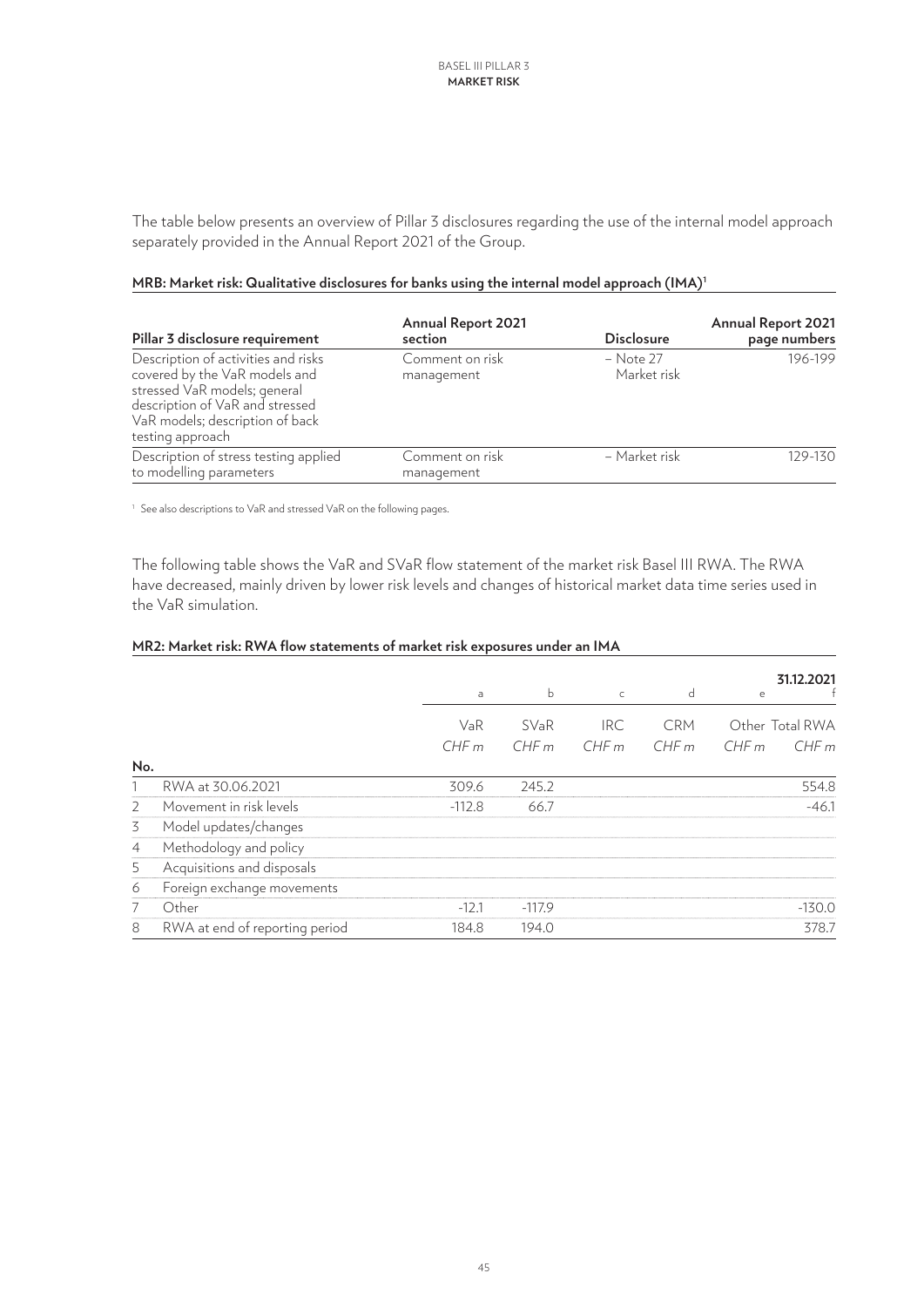The following table shows minimum, maximum, average and period-end regulatory VaR and SVaR, using a 10-day holding period and a confidence interval of 99%.

| MR3: Market risk: IMA values for trading portfolios |  |
|-----------------------------------------------------|--|
|-----------------------------------------------------|--|

|                |                            | 31.12.2021<br>CHFm |
|----------------|----------------------------|--------------------|
| No.            |                            |                    |
|                | VaR (10-day, 99%)          |                    |
|                | Maximum value              | 17.9               |
| 2              | Average value              | 6.5                |
| 3              | Minimum value              | 0.0                |
| $\overline{4}$ | Period end                 | 0.4                |
|                | Stressed VaR (10-day, 99%) |                    |
| 5              | Maximum value              | 15.1               |
| 6              | Average value              | 5.9                |
| 7              | Minimum value              | 1.1                |
| 8              | Period end                 | 3.0                |
|                |                            |                    |

## VALUE AT RISK

#### **VaR definition**

VaR measures the magnitude of the loss on a portfolio that, under normal circumstances and for a specific probability (confidence interval), will not be exceeded during the observed holding period. VaR is calculated on a daily basis, using a historical simulation approach, taking into account a 300-days historic period of time with equally weighted observations. For all days within the historic period of time, the changes of all relevant valuation parameters (risk factors) are observed. These risk factor changes are applied to the parameters currently used for valuation. A re-pricing of the current positions using the newly obtained parameters leads to a set of profit-and-loss scenario results. Whenever possible, the profit-and-loss scenario results are obtained by a full re-pricing of the financial instruments. If no suitable model for the financial instrument is available, the re-pricing is based on the current instrument's price plus a price shift calculated by using the instrument's sensitivities to changes of the risk factors. After ordering the profit-and-loss scenario results by value and given the chosen confidence level, the VaR figure is the scenario result that corresponds to the confidence level.

The market risks are being calculated using statistics of the risk factors that mainly influence the price of the positions. Wherever possible, the Group refrains from making simplifying mappings on general market risk factors, such as, but not limited to, equity indices. Instead, the Group makes every effort to measure all risks based on risk factors that best model the individual positions. For derivative positions, historical changes of implied volatilities derived from their respective volatility surfaces are used. If not available, historical relative changes of the underlying instrument prices are used to derive time series of changes in their historical volatility. These changes are applied to the current implied volatilities. The risk from the issuer-specific valuation component of credit risk bearing fixed-income positions is modelled by a so-called 'structural' model. The price of a position is being partitioned into a general yield curve component and a fixed-income-specific component. The risk from the general yield curve component is modelled in the usual way (the risk factors being the observable vertices of the yield curve). The specific risk component is modelled by assuming that the bond-specific price component represents the present value of expected loss due to defaults of the bond. The expected loss is a function of the quantity loss given default and the cumulative probability of default. The

**31.12.2021**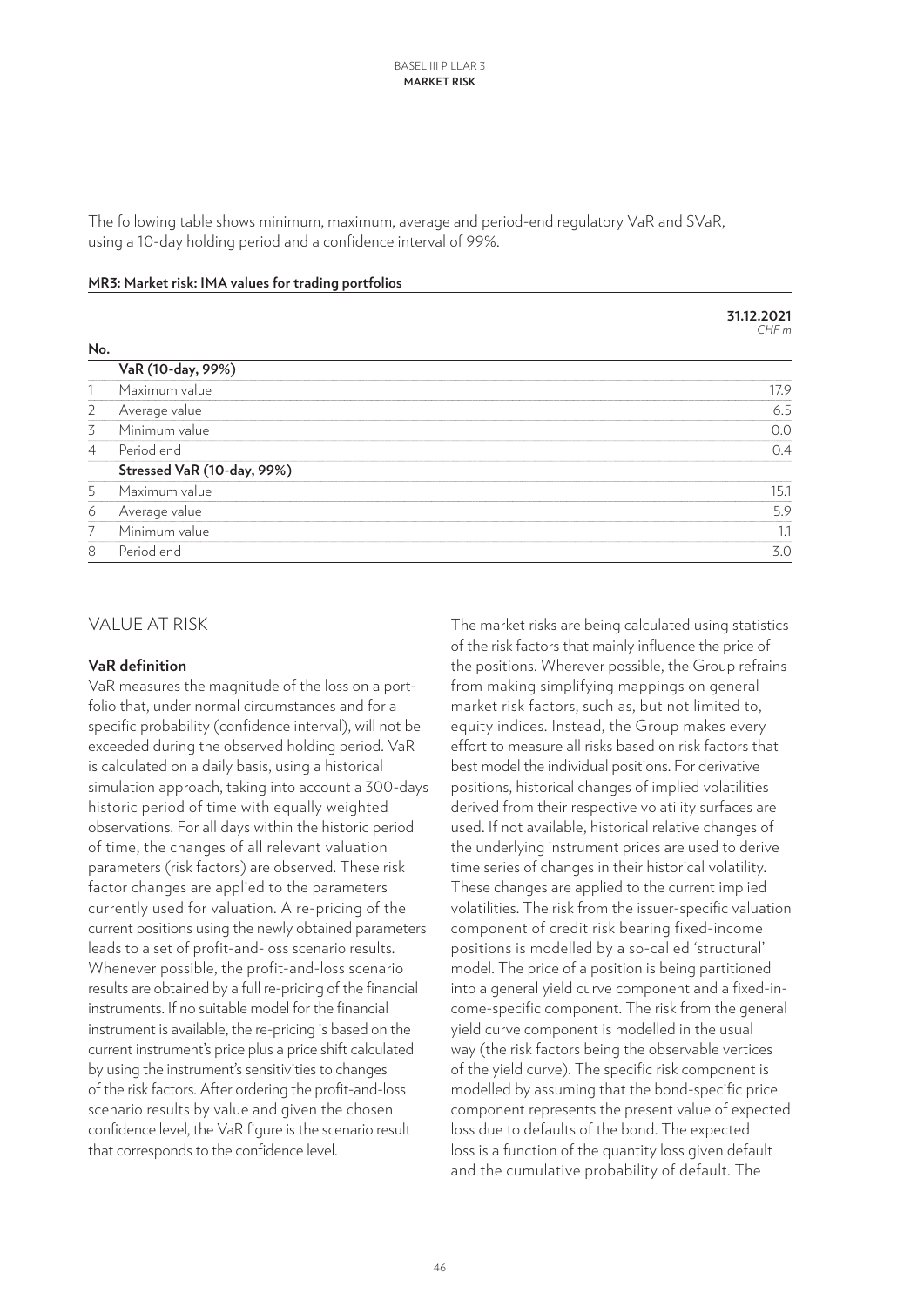model further assumes that a default event occurs when the asset value of the firm falls below a certain threshold. As a result from applying the historical simulation approach, correlation is taken into account implicitly, without having to draw on calculations and assumptions based on a correlation matrix.

A single VaR model for both internal management purposes and determining market risk regulatory capital requirements is used, although different confidence intervals and time horizons are considered. For internal management purposes, risk limits and exposure measures are established using VaR at the 95% confidence interval with a one-day holding period, aligned to the way risks associated with the trading activities are considered. The regulatory measure of market risk used to underpin the market risk capital requirement according to Basel III requires a measure equivalent to a 99% confidence level using a 10-day holding period.

Additionally, the population of the portfolio within management and regulatory VaR is slightly different. The population within regulatory VaR meets minimum regulatory requirements. Management VaR includes a broader population of positions, for example portfolios with hedge fund exposures, which are treated according to banking book rules for regulatory reporting.

SVaR is also used for the calculation of regulatory capital. SVaR adopts broadly the same methodology as regulatory VaR and is calculated using the same population, holding period (10-day) and confidence level (99%). However, unlike regulatory VaR, the historical data set for SVaR is not limited to the recent 300 days, but a time period of 300 days is chosen out of the years back to 2006 which has a significant stress impact for the current portfolio.

All entities of the Group apply the same methodologies to measure market risks in trading books.

# **Derivation of VaR- and SVaR-based RWA**

The following table shows the VaR and SVaR components of the market risk Basel III RWA:

| CHFm               | Period-end<br>VaR<br>(A) | 60-day average<br>VaR<br>$\left( \mathsf{B}\right)$ | VaR<br>multiplier<br>C | Max<br>$(A, B \times C)$<br>(D) | Risk weight<br>factor<br>(E) | 31.12.2021<br>Basel III<br>$RWA(D \times E)$ |
|--------------------|--------------------------|-----------------------------------------------------|------------------------|---------------------------------|------------------------------|----------------------------------------------|
| VaR (10-day, 99%)  | 0.4                      | 4.6                                                 |                        | 14.8                            | 1250%                        | 184.8                                        |
| SVaR (10-day, 99%) |                          | 4.8                                                 |                        | 15.5                            | 1250%                        | 194.0                                        |

#### **Calculation of VaR- and SVaR-based RWA**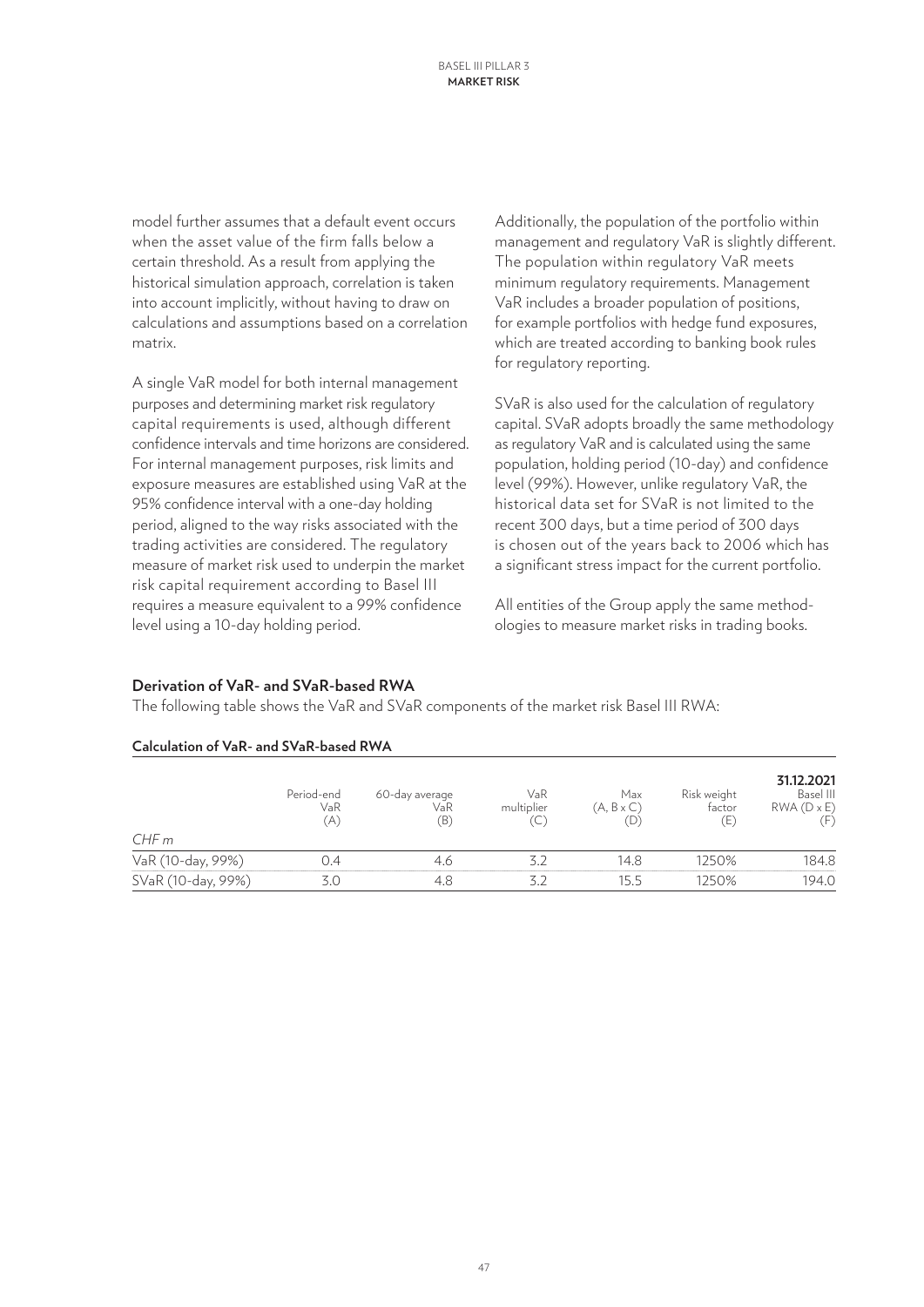This calculation takes the higher of the respective period-end VaR measure and the average VaR measure for the 60 trading days immediately preceding the period end, multiplied by a VaR multiplier set by FINMA. The VaR multiplier, which was 3.2 as at 31 December 2021, is dependent upon the number of VaR back-testing exceptions within a 250-business day window. When the number of exceptions is greater than four, the multiplier increases gradually. The maximum VaR multiplier is four, if ten or more back-testing exceptions occur. This is then multiplied by a risk weight factor of 1,250% to determine RWA.

## COMPARISON OF VAR ESTIMATES WITH GAINS/LOSSES (PILLAR 3 TEMPLATE MR4)

The adequacy of the VaR calculation, which is based on historical market movements, is monitored through regular back-testing. This involves the comparison of the VaR values calculated each day with the hypothetical gains or losses which would have occurred if the end-of-day positions had been left unchanged on the next trading day. The following chart shows the daily calculations of VaR in 2021 (at confidence intervals of 95% and 99% and for a one-day holding period) compared with these hypothetical gains or losses. A back-testing exception occurs when the change in overall position value resulting from the back-testing simulation is negative and its absolute value is greater than the VaR (at a confidence interval of 99%) for the relevant day's closing positions.



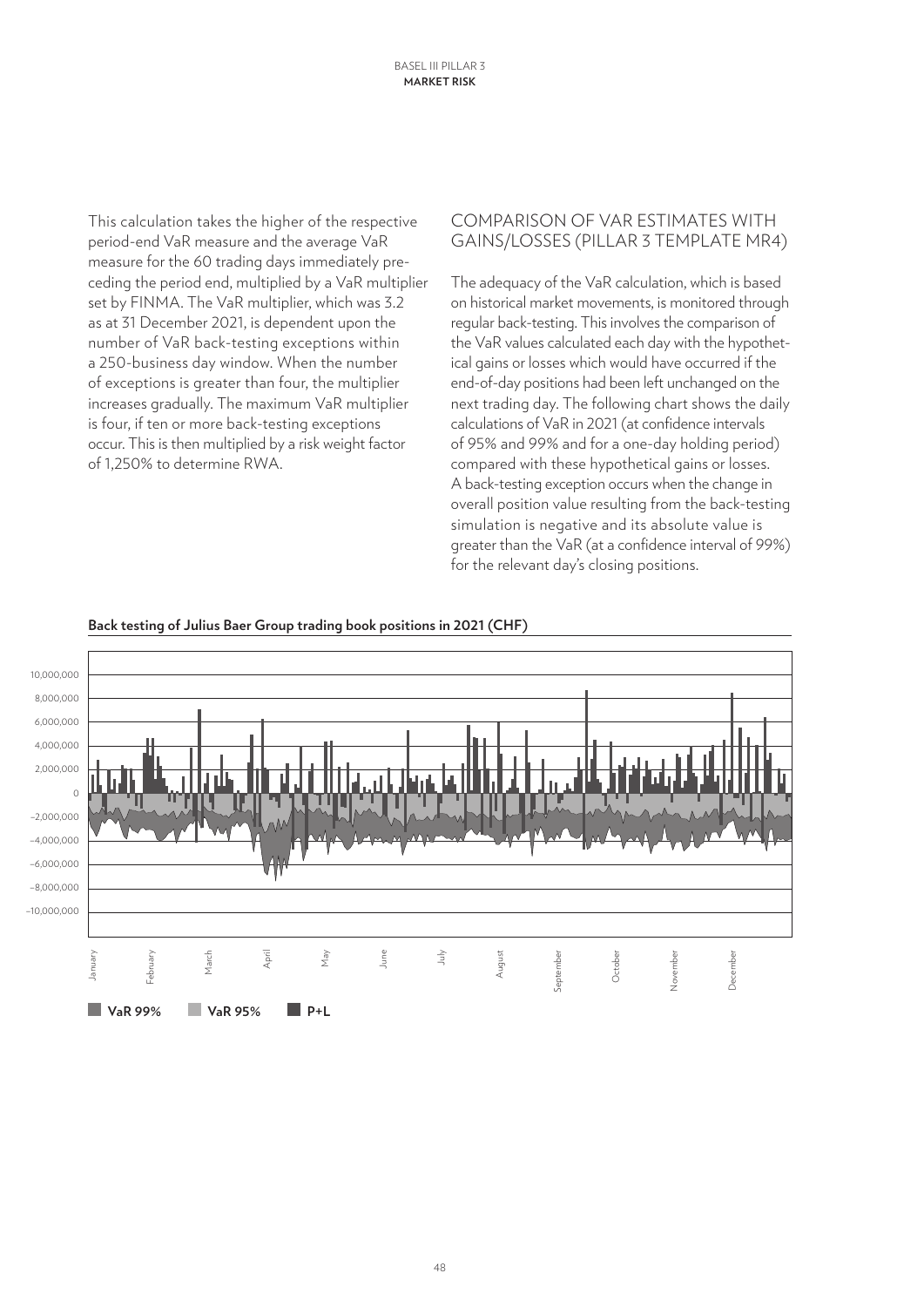<span id="page-48-0"></span>According to Circular 2008/20, FINMA may disregard individual back-testing exceptions if the institution is able to prove that these exceptions are not attributable to a lack of precision of the risk aggregation model. FINMA has used this discretion according to FINMA Guidance 06/2020 so that the back-testing exceptions caused by the COVID-19 pandemic would not lead to an increase of VaR capital multipliers. Concerning the 12-month period starting on 1 January 2021 and ending on 31 December 2021, the FINMA Guidance 06/2020 is no longer applicable and the Group does not register any exception in relation with the COVID-19 pandemic anymore.

At the beginning of 2021, the preceding 12-month period contained seven back-testing exceptions that fell out of the observation period during the course of 2021. From these seven exceptions, six exceptions are attributable to the COVID-19 pandemic.

On 25 February 2021, an exception was caused by a short-lived market squeeze across US equity volatility skews, FX volatility skew on selected G10 currencies as well as a counter-cyclical USD interest rates curve flattening. All of which simultaneously and adversely affected the Group's P&L. On 19 April 2021, an exception was caused by an increase of the volatility skews for selected equities and indices and by the use of conservative proxies for which the time series were not available. On 16 September 2021, a general drop in the market prices and increase of the volatilities led to another exception. Finally, on 16 December 2021, another increase of market volatility caused an exception.

As of 31 December 2021, the overall number of back-testing exceptions stands therefore at four. As such, the VaR capital multiplier applied by the Group remained constant.

# **INTEREST RATE RISK IN THE BANKING BOOK**

# INTRODUCTION

Interest rate risk in the banking book (IRRBB) arises from balance sheet positions such as due to customers, debt issued, Lombard loans, mortgages, financial assets measured at FVOCI, and certain financial assets and liabilities designated at fair value which are sensitive to changes in interest rates.

### IRRBBA: QUALITATIVE DISCLOSURE REQUIREMENTS

The general principles of risk management are explained in the Annual Report 2021 of the Group, pages 116ff. The main characteristics of Julius Baer Group's interest rate risk management are fully described in the Annual Report 2021, section Treasury risk, page 131f.

IRRBB measures (Economic Value of Equity [EVE] and Net Interest Income [NII]) are calculated daily and monthly as part of the monthly closing process. Subsequently, these measures are referred to as standard scenarios.

The change in the economic value (ΔEVE) is calculated according to the standard scenarios in the FINMA circular 2019/2. Further, the Group measures the change in economic value with an institute-specific scenario, which is based on an instantaneous, parallel interest rate shock of +100 bps for all currencies. In addition to the fixed rate exposure, the modelled client deposits and the modelled equity position (in contrast to the standard scenarios) are also taken into account for the institute-specific sensitivity analysis. Risk tolerances are set by the Board of Directors for both the standard scenarios as well as for the institute-specific scenario. Exposure is measured daily versus these risk tolerances.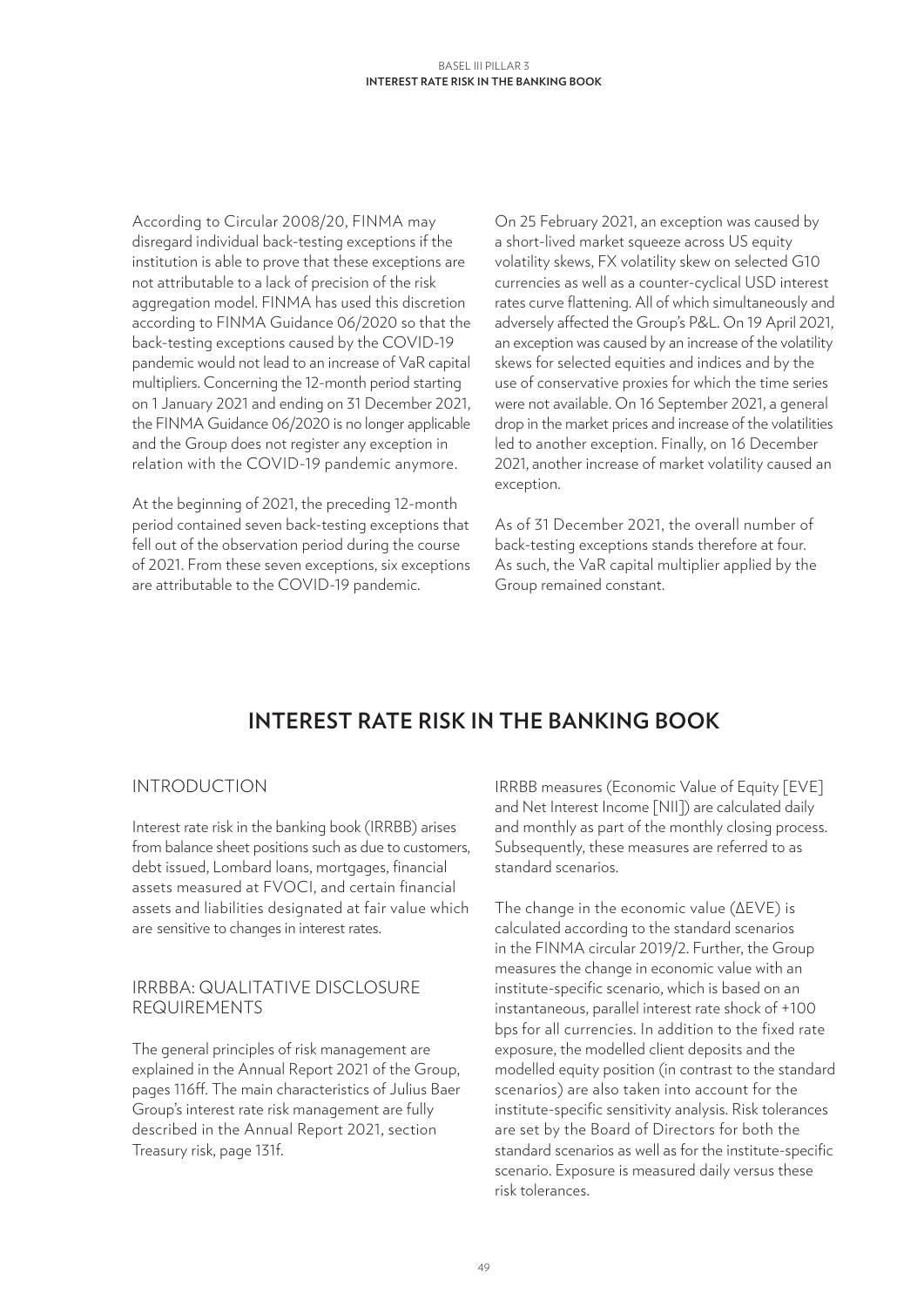#### **Interest rate risk in the banking book** Basel III Pillar 3

For the calculation of the change in net interest income (ΔNII), the Group makes the following assumptions:

- static balance sheet;
- constant client margins on rollover; and
- immediate, parallel interest rate shocks (up and down).

The scenario specific for the JBG therefore deviates from the standard as follows:

- interest rate shift of +100 bps for all currencies; and
- inclusion of the modelled equity position in terms of an investable equity modelled with a one year constant maturity.

The reasons for these divergences are:

- the explanatory power of the changes across currencies is increased;
- the historical comparability persists; and
- a duration is assigned to the equity.

Net interest rate risk resulting out of the client business is managed mostly through financial investments and interest rate swaps. Further information can be found in the section Fair value hedges of interest rate risk of the Annual Report 2021, page 201.

The main modelling assumptions and calculation parameters for table IRRBBA1 and IRRBB1 are:

- the calculation of interest cash flows, which are used for the calculation of ΔEVE, includes a client margin;
- the cash flow calculation for ΔEVE is using the original maturity, i.e. the positions are not grouped in average monthly ranges;
- for the discounting of all cash flows, LIBOR rates are used for maturities up to 12 months and swap rates for maturities above one year;
- the basic assumption is an interest rate move of ± 100 bps on the first day of the observation period (12 months), where
	- a static balance is assumed; and
	- a maturing trade is renewed according to an average maturity distribution;
- positions without a fixed maturity are replicated with different maturity profiles. The re-fixing of interest rate is performed according to the respective maturity profile;
- apart from the Group's AT1 issuances, where the maturity is assigned to the first call date, positions with early repayment options are not material;
- behavioral withdrawal options in the banking book are not material;
- there are no interest rate options in the banking book;
- interest rate swaps are used to manage the interest rate risk in the banking book. The treatment with the ΔNII / ΔEVE calculations is congruent with the treatment of other fixed rate instruments; and
- the total in each scenario is a simple sum of the results for each currency, i.e. there are no correlation assumptions.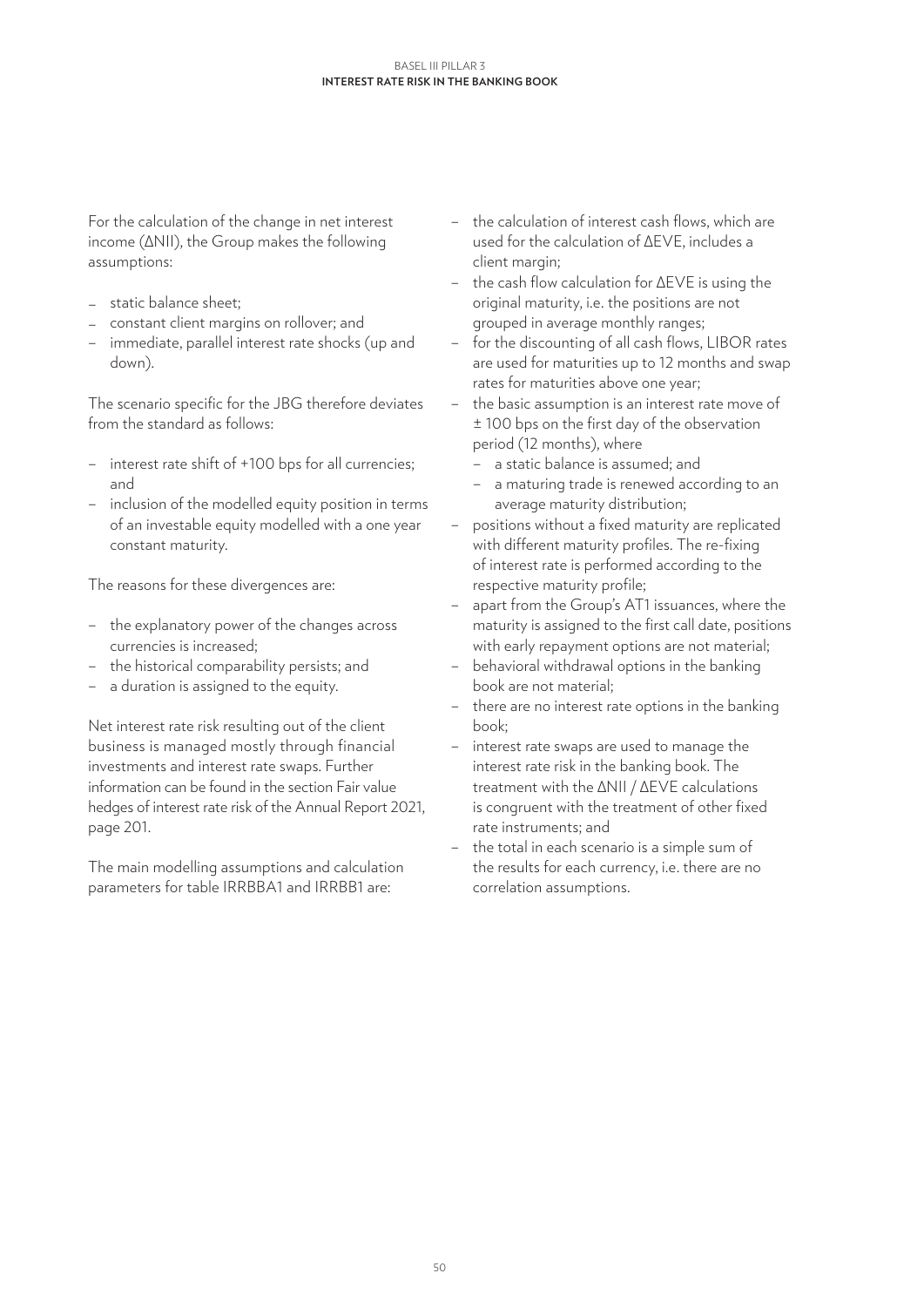#### **Interest rate risk in the banking book** Basel III Pillar 3

# IRRBB: QUANTITATIVE INFORMATION

## **IRRBBA1: Quantitative information to positions structure and interest repricing**

|                                                                                   |                           |                                                        |                                                                                                                          |                         |                                     |                         | 31.12.2021                          |
|-----------------------------------------------------------------------------------|---------------------------|--------------------------------------------------------|--------------------------------------------------------------------------------------------------------------------------|-------------------------|-------------------------------------|-------------------------|-------------------------------------|
|                                                                                   |                           | Carrying values                                        |                                                                                                                          | Avg. repricing maturity |                                     | Max. repricing maturity |                                     |
|                                                                                   | Total<br>CHF <sub>m</sub> | of which<br><b>CHF</b><br>currency<br>CHF <sub>m</sub> | of which<br>other<br>currencies<br>representing<br>more than<br>10% of<br>the balance<br>sheet total<br>CHF <sub>m</sub> | Total<br>year           | of which<br>CHF<br>currency<br>year | Total<br>year           | of which<br>CHF<br>currency<br>year |
| Defined resetting date<br>of interest rate                                        |                           |                                                        |                                                                                                                          |                         |                                     |                         |                                     |
| Due from banks                                                                    | 155.8                     | 51.0                                                   | 47.8                                                                                                                     | 1.1                     | 2.5                                 |                         |                                     |
| Due from customers                                                                | 40,627.7                  | 4,342.5                                                | 28,648.3                                                                                                                 | 0.2                     | 0.2                                 |                         |                                     |
| Money market mortgages                                                            | 5,583.2                   | 3,300.2                                                | 1,716.0                                                                                                                  | 0.2                     | 0.2                                 |                         |                                     |
| Fixed-term mortgages                                                              | 2,584.9                   | 2,053.2                                                | 469.9                                                                                                                    | 3.5                     | 3.4                                 |                         |                                     |
| Financial investments                                                             | 13,087.4                  | 998.7                                                  | 7,705.0                                                                                                                  | 2.2                     | 2.6                                 |                         |                                     |
| Other assets                                                                      |                           |                                                        |                                                                                                                          |                         |                                     |                         |                                     |
| Asset legs of interest rate<br>derivatives <sup>1</sup>                           | 40,668.0                  | 4,708.0                                                | 31,680.5                                                                                                                 | 0.3                     | 0.5                                 |                         |                                     |
| Due to banks                                                                      | 298.3                     | 0.0                                                    | 297.6                                                                                                                    | 0.2                     | 0.1                                 |                         |                                     |
| Due to customers                                                                  | 3,080.4                   | 138.2                                                  | 1,792.7                                                                                                                  | 0.3                     | 0.7                                 |                         |                                     |
| Cash bonds                                                                        |                           |                                                        |                                                                                                                          |                         |                                     |                         |                                     |
| Debt issued                                                                       | 2,430.7                   | 810.4                                                  | 366.9                                                                                                                    | 3.6                     | 4.8                                 |                         |                                     |
| Other liabilities                                                                 |                           |                                                        |                                                                                                                          |                         |                                     |                         |                                     |
| Liability legs from interest<br>rate derivatives <sup>1</sup>                     | 40,846.8                  | 27,150.5                                               | 10,450.3                                                                                                                 | 0.2                     | 0.1                                 |                         |                                     |
| Non-defined resetting date<br>of interest rate                                    |                           |                                                        |                                                                                                                          |                         |                                     |                         |                                     |
| Due from banks                                                                    | 4,177.4                   | 359.5                                                  | 2,557.1                                                                                                                  |                         |                                     |                         |                                     |
| Due from customers                                                                | 1,364.2                   | 124.7                                                  | 1,027.0                                                                                                                  | 0.2                     | 0.2                                 |                         |                                     |
| Variable-rate mortgages                                                           | 0.2                       | 0.2                                                    |                                                                                                                          | 1.3                     | $1.3\phantom{0}$                    |                         |                                     |
| Other assets at sight                                                             |                           |                                                        |                                                                                                                          |                         |                                     |                         |                                     |
| Liabilities at sight (private                                                     |                           |                                                        |                                                                                                                          |                         |                                     |                         |                                     |
| and current account)                                                              | 75,114.9                  | 8,816.6                                                | 55,073.6                                                                                                                 | 0.6                     | 0.9                                 |                         |                                     |
| Other liabilities at sight                                                        |                           |                                                        |                                                                                                                          |                         |                                     |                         |                                     |
| Due to customers, with<br>notice period but not<br>transferable (savings account) | 2,613.8                   | 3.6                                                    | 1,988.5                                                                                                                  |                         |                                     |                         |                                     |
| Total                                                                             |                           |                                                        |                                                                                                                          | 0.2                     | 0.7                                 | 3.6                     | 4.8                                 |

<sup>1</sup> Interest rate derivatives are shown twice (asset and liability legs) for technical reasons according to FINMA instructions.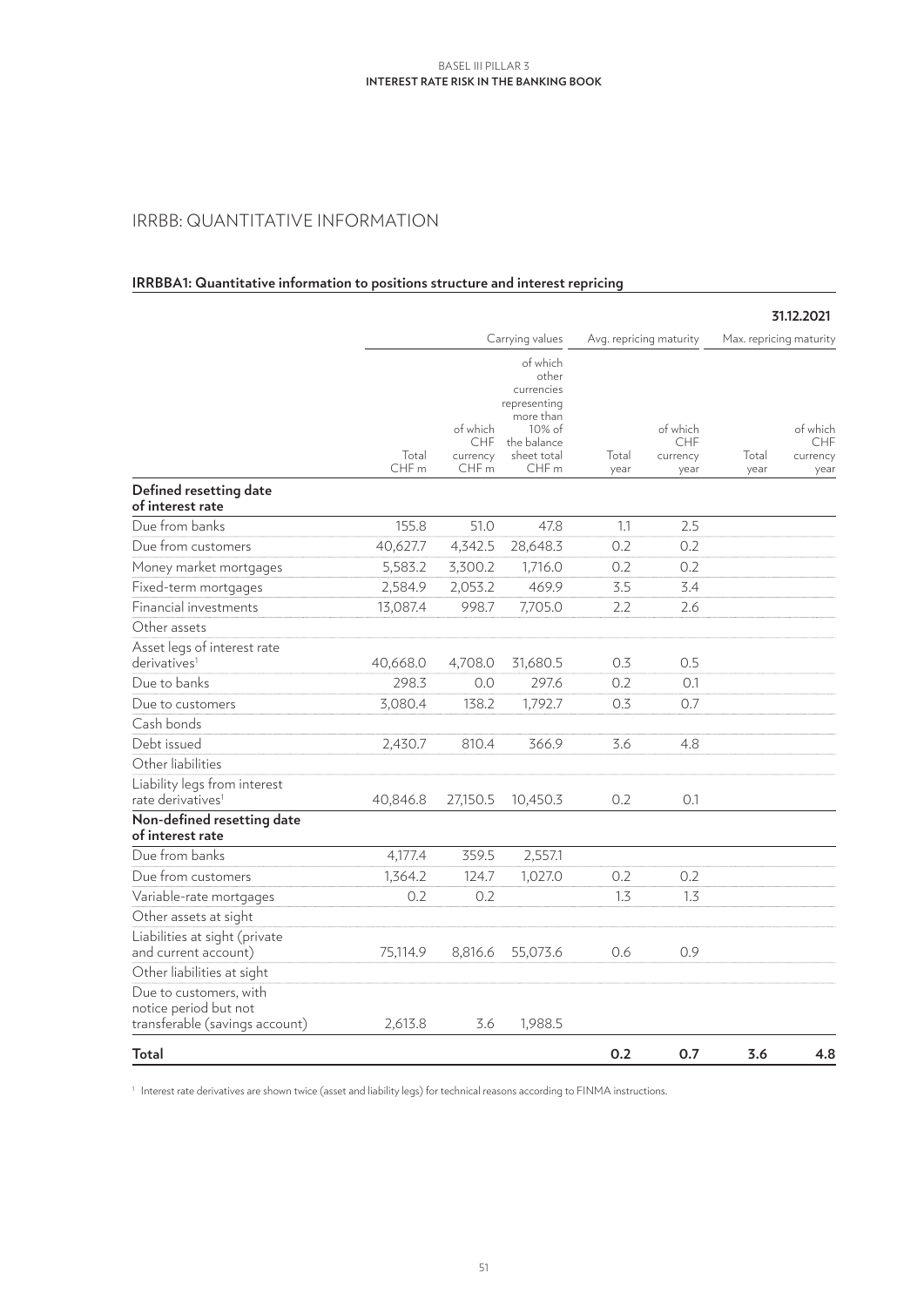#### **Interest rate risk in the banking book** Basel III Pillar 3

|                 |                    | <b>AEVE</b>        |                    |                    |
|-----------------|--------------------|--------------------|--------------------|--------------------|
|                 | 31.12.2021<br>CHFm | 31.12.2020<br>CHFm | 31.12.2021<br>CHFm | 31.12.2020<br>CHFm |
| Parallel up     | $-120.1$           | 103.2              | 698.8              | 726.5              |
| Parallel down   | 159.2              | $-98.9$            | $-708.5$           | $-737.8$           |
| Steepener       | $-175.1$           | $-88.8$            |                    |                    |
| Flattener       | 137.5              | 110.1              |                    |                    |
| Short rate up   | 58.2               | 137.0              |                    |                    |
| Short rate down | $-57.9$            | $-143.5$           |                    |                    |
| Maximum         | 175.1              | 143.5              | 708.5              | 737.8              |
| Tier 1 capital  | 4,747.7            | 4,296.3            |                    |                    |

#### **IRRBB1: Quantitative information on EVE and NII**

The change of EVE in each of the standard scenarios are below the 15% supervisory outlier threshold of the Tier 1 capital. The maximum change amount of CHF -175.1 million under a steepener scenario is 4% of the Group's Tier 1 capital (31.12.2020: 3% under a short rate down shift).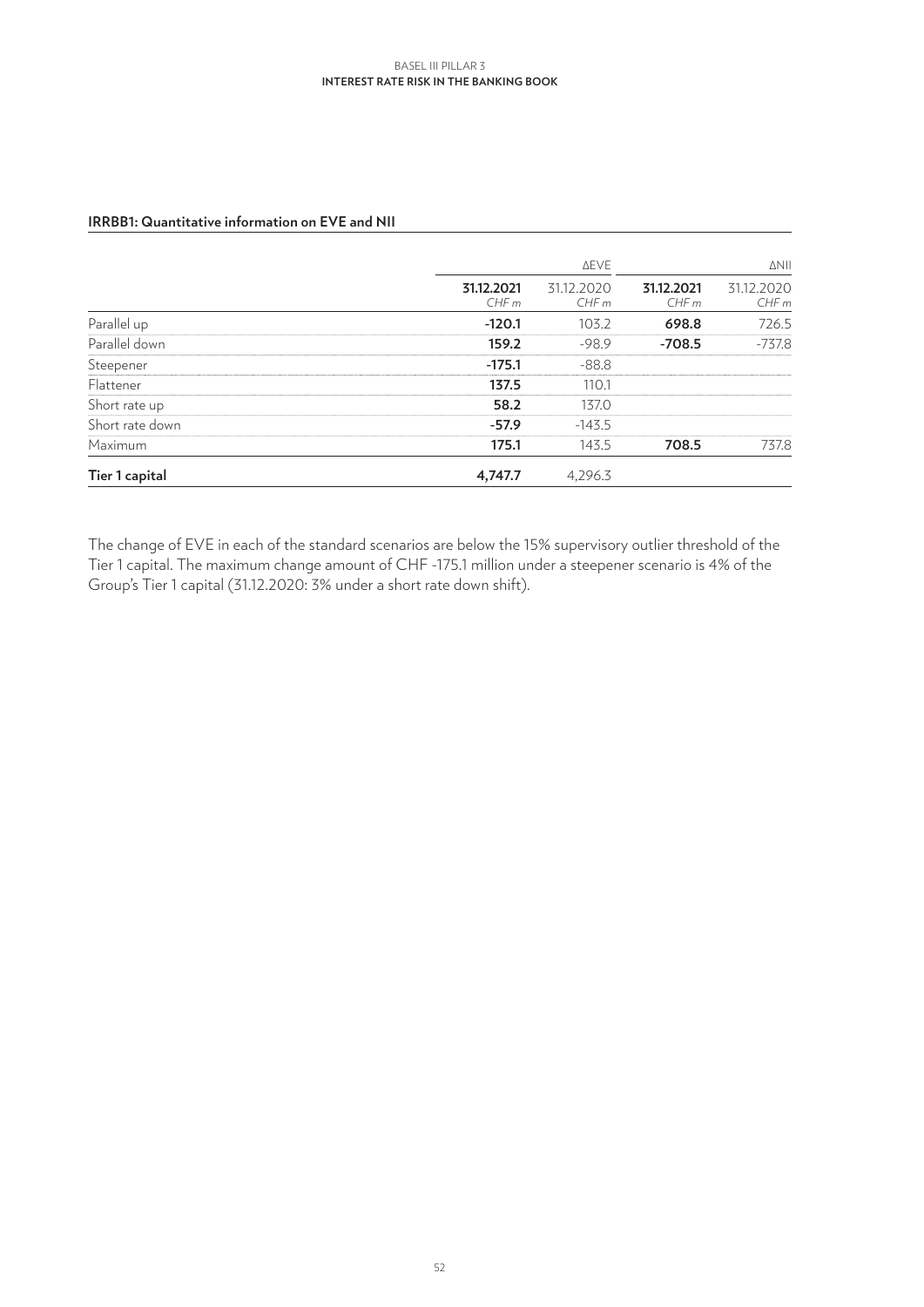# **OPERATIONAL RISK**

<span id="page-52-0"></span>The table below presents an overview of Pillar 3 disclosures separately provided in the Annual Report 2021 of the Group. The Group calculates its minimum regulatory capital requirement for operational risks based on the standardised approach according to article 90 of the Capital Adequacy Ordinance.

#### **ORA: Qualitative disclosure requirements related to operational risks**

| Pillar 3 disclosure requirement          | <b>Annual Report 2021</b><br>section | <b>Disclosure</b>    | <b>Annual Report 2021</b><br>page numbers |  |  |
|------------------------------------------|--------------------------------------|----------------------|-------------------------------------------|--|--|
| Strategy, processes and organisational   | Comment on risk                      | – Non-financial risk | 133-134                                   |  |  |
| structure for managing operational risks | management                           |                      |                                           |  |  |